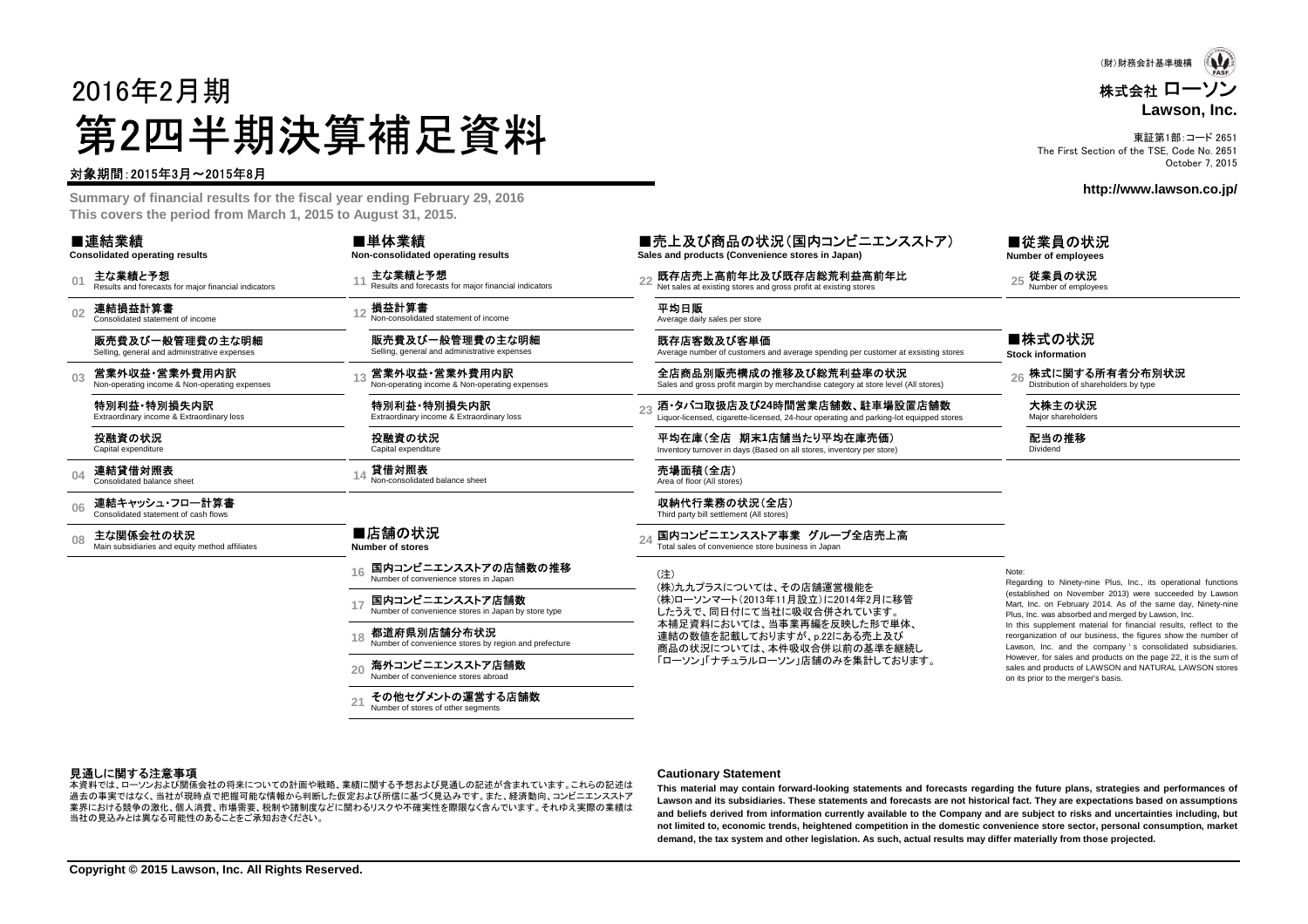## **■主な業績と予想** Results and forecasts for major financial indicators<br>
————————————————————

|                                                                                                                           |                                  | 2014年度/FY2014 <sup>*3</sup> |                                      |          |                                  | 2015年度/FY2015 |                                                   |         |
|---------------------------------------------------------------------------------------------------------------------------|----------------------------------|-----------------------------|--------------------------------------|----------|----------------------------------|---------------|---------------------------------------------------|---------|
|                                                                                                                           | 第2四半期/1H<br>2014.3.1 - 2014.8.31 |                             | 通期/Full year<br>2014.3.1 - 2015.2.28 |          | 第2四半期/1H<br>2015.3.1 - 2015.8.31 |               | 通期計画/Full year (Forecast)<br>2015.3.1 - 2016.2.29 |         |
|                                                                                                                           | 金額/Amount                        | 前年比/YoY                     | 金額/Amount                            | 前年比/YoY  | 金額/Amount                        | 前年比/YoY       | 金額/Amount                                         | 前年比/YoY |
| チェーン全店売上高(百万円) <sup>*1</sup><br>Net sales of convenience stores and Seijo Ishii stores (millions of yen)                  | 994,684                          | 100.2%                      | 1,961,983                            | 100.9%   | 1.035.436                        | 104.1%        | 2,062,000                                         | 105.1%  |
| 加盟店売上高(百万円)<br>Net sales of franchised stores (millions of yen)                                                           | 934.889                          | 101.4%                      | 1.828.928                            | 101.0%   | 954.431                          | 102.1%        |                                                   |         |
| 直営店売上高(百万円)<br>Net sales of company-operated stores (millions of yen)                                                     | 59.794                           | 84.4%                       | 133,054                              | 99.3%    | 81.004                           | 135.5%        |                                                   |         |
| $*2$<br><b>営業総収入</b> (百万円) Gross operating revenues (millions of yen)                                                     | 241.930                          | 97.5%                       | 497.913                              | 102.6%   | 289.338                          | 119.6%        | 579.000                                           | 116.3%  |
| <b>営業総利益</b> (百万円) Gross operating profit (millions of yen)                                                               | 183.837                          | 101.2%                      | 369.797                              | 103.1%   | 213.926                          | 116.4%        |                                                   |         |
| (対チェーン全店売上高比)<br>(Gross operating profit on Net sales of convenience stores and Seijo Ishii stores)                       | 18.5%                            |                             | 18.8%                                |          | 20.7%                            |               | $\overline{\phantom{m}}$                          |         |
| 販売費及び一般管理費(百万円)<br>Selling, general and administrative expenses (millions of yen)                                         | 143,818                          | 98.4%                       | 299,315                              | 103.0%   | 171,882                          | 119.5%        |                                                   |         |
| (対チェーン全店売上高比)<br>(Selling, general and administrative expenses on Net sales of convenience stores and Seijo Ishii stores) | 14.5%                            |                             | 15.3%                                |          | 16.6%                            |               |                                                   |         |
| <b>営業利益</b> (百万円) Operating profit (millions of yen)                                                                      | 40.019                           | 112.3%                      | 70.482                               | 103.5%   | 42.044                           | 105.1%        | 71.000                                            | 100.7%  |
| (対チェーン全店売上高比)<br>(Operating profit on Net sales of convenience stores and Seijo Ishii stores)                             | 4.0%                             |                             | 3.6%                                 |          | 4.1%                             |               |                                                   |         |
| 経常利益 (百万円) Recurring profit (millions of yen)                                                                             | 39.616                           | 111.5%                      | 71.714                               | 104.1%   | 40.794                           | 103.0%        | 68.900                                            | 96.1%   |
| 四半期(当期)純利益 (百万円) Net profit (millions of yen)                                                                             | 21.889                           | 114.9%                      | 32.686                               | 86.1%    | 19.811                           | 90.5%         | 35.200                                            | 107.7%  |
| 1株当たり四半期(当期)純利益(円)Net profit per share (yen)                                                                              |                                  | 219.15                      |                                      | 327.08   | 198.11                           |               | $352.00$ <sup>*4</sup>                            |         |
| 純資産 (百万円) Net assets (millions of yen)                                                                                    |                                  | 262.436                     |                                      | 263.797  |                                  | 273,642       | $\overline{\phantom{0}}$                          |         |
| 総資産 (百万円) Total assets (millions of yen)                                                                                  |                                  | 722.321                     |                                      | 764.614  | 829.194                          |               | $-$                                               |         |
| 1株当たり純資産 (円) Net assets per share (ven)                                                                                   |                                  | 2.552.57                    |                                      | 2.561.25 |                                  | 2.655.68      | $\overline{\phantom{0}}$                          |         |
| 総資産四半期(当期)純利益率 ROA                                                                                                        |                                  | 3.3%                        |                                      | 4.7%     |                                  | 2.5%          | $\overline{\phantom{0}}$                          |         |
| 自己資本四半期(当期)純利益率 ROE                                                                                                       |                                  | 8.8%                        |                                      | 13.0%    |                                  | 7.6%          | $\overline{\phantom{0}}$                          |         |
| 流動比率 Current ratio                                                                                                        |                                  | 82.2%                       |                                      | 74.3%    |                                  | 75.9%         | $\overline{\phantom{0}}$                          |         |
| 固定比率 Fixed ratio                                                                                                          |                                  | 180.8%                      |                                      | 211.2%   |                                  | 212.8%        | $\overline{\phantom{0}}$                          |         |
| 自己資本比率 Shareholders' equity ratio                                                                                         |                                  | 35.3%                       |                                      | 33.5%    |                                  | 32.0%         | $\overline{\phantom{0}}$                          |         |
|                                                                                                                           | Notes:                           |                             |                                      |          |                                  |               |                                                   |         |

(注)

なお、成城石井事業については直営の成城石井店舗のみを集計しております。\*1 チェーン全店売上高は、国内コンビニエンスストア事業、海外事業および成城石井事業の店舗売上高の合計です。

また、非連結の子会社及び、p.10記載の持分法適用関連会社は集計に含めておりません。

\*2 営業総収入は直営店売上高、加盟店からの収入等の合計です。

\*3 当社及び一部の国内連結子会社の有形固定資産(リース資産を除く)の減価償却方法については、従来、主として定率法を 採用しておりましたが、2014年度より定額法に変更しております。この変更により、従来の方法に比べて、2014年度の営業利益及び経常利益はそれぞれ9,422百万円増加しております。

\*4 通期計画の1株当たり当期純利益に関しては、2015年8月31日現在の期末発行済株式数を用いて算出しております。

Notes:  $\blacksquare$ )

and Seijo Ishii stores. In addition, for Seijo Ishii business, It is a total of its company-operated stores. \*1 The net sales of convenience stores and Seijo Ishii stores is a sum of total sales of convenience stores in domestic, overseas business

Futhermore, the net sales does not include total sales of unconsolidated affiliates and equity method affiliates stated in page 10.

\*2 The gross operating revenues is a sum of total sales of company-operated stores and commissions from franchised stores.

\*3 For the depreciation method for property, store and equipment (except lease assets), Lawson, Inc. and part of its domestic consolidated subsidiaries have mainly adopted straight-line method instead of declining-balance method since fiscal year 2014. Based on this change,operating profit, recurring profit of fiscal year 2014 increased by 9,422 million yen respectively compared to results usingdeclining-balance method.

\*4 Forecasted net profit per share in the full-year plan is calculated based on the number of outstanding share as of August 31, 2015.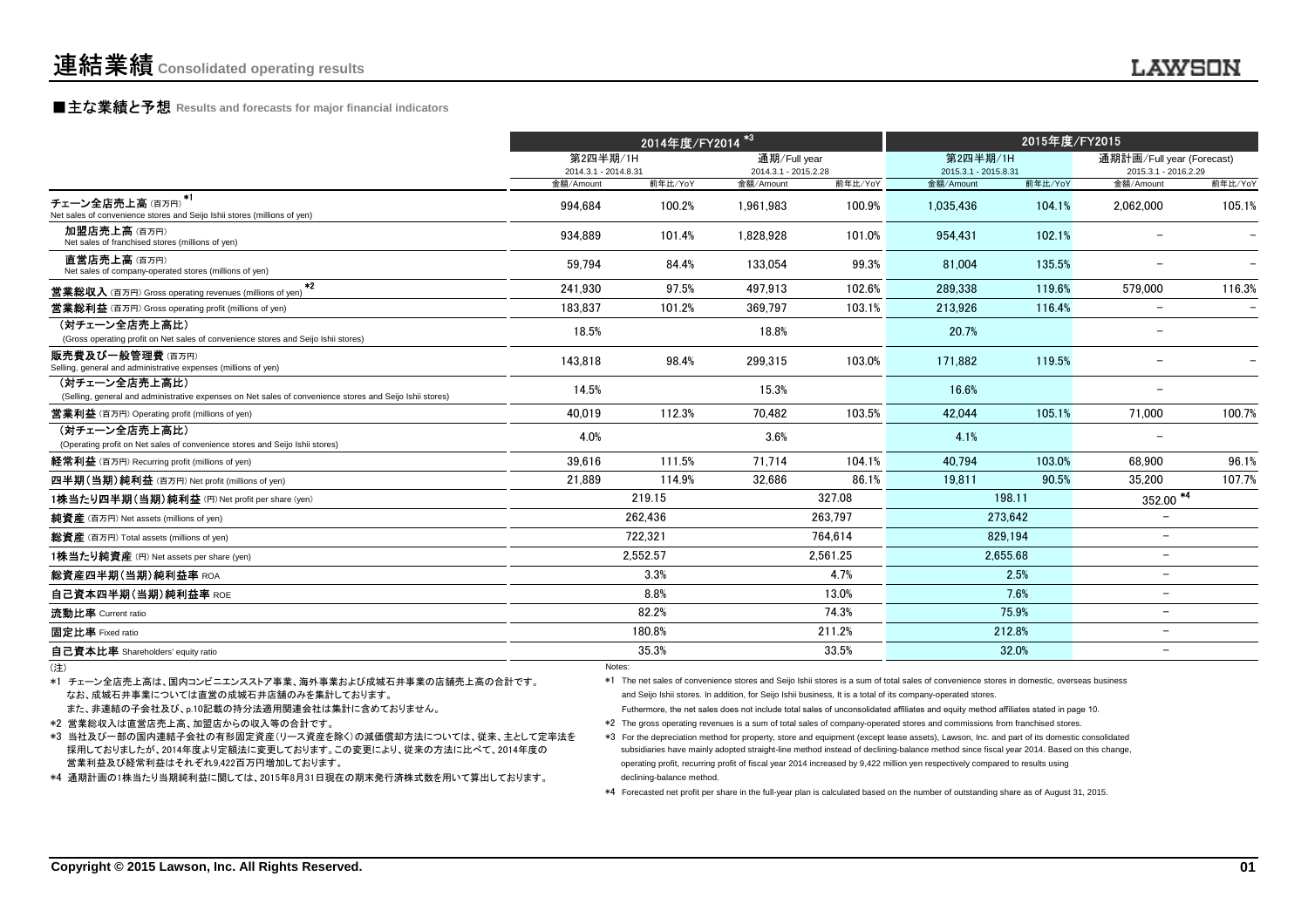## ■連結損益計算書 **Consolidated statement of income**

|                                                                  |                 | 2014年度1H             |                          | 2015年度1H             |         | 前年増減                |
|------------------------------------------------------------------|-----------------|----------------------|--------------------------|----------------------|---------|---------------------|
|                                                                  |                 | 2014.3.1 - 2014.8.31 |                          | 2015.3.1 - 2015.8.31 |         | Increase (Decrease) |
|                                                                  |                 | 百万円/Millions of yen  | 前年比/YoY                  | 百万円/Millions of yen  | 前年比/YoY | 百万円/Millions of yen |
| A.営業総収入 Gross operating revenues                                 | $B + E$         | 241.930              | 97.5%                    | 289,338              | 119.6%  | 47,408              |
| $+1$<br><b>B.売上高</b> Net sales                                   |                 | 76.746               | 86.9%                    | 109.920              | 143.2%  | 33,173              |
| $*2$<br>C.売上原価 Cost of goods sold                                |                 | 58.092               | 87.4%                    | 75.411               | 129.8%  | 17,318              |
| $*3$<br>D.売上総利益 Gross profit on sales                            | $B - C$         | 18,653               | 85.4%                    | 34,508               | 185.0%  | 15,854              |
| <b>E.営業収入</b> Operating revenues                                 | $F + G$         | 165.183              | 103.3%                   | 179.418              | 108.6%  | 14,234              |
| F.加盟店からの収入 Franchise commission from franchised stores           |                 | 127,272              | 103.1%                   | 132,278              | 103.9%  | 5,006               |
| G.その他の営業収入 Other                                                 |                 | 37.911               | 103.9%                   | 47.139               | 124.3%  | 9,227               |
| <b>H.営業総利益</b> Gross operating profit                            | $A - C = D + E$ | 183.837              | 101.2%                   | 213,926              | 116.4%  | 30,089              |
| <b>I.販売費及び一般管理費</b> Selling, general and administrative expenses |                 | 143.818              | 98.4%                    | 171.882              | 119.5%  | 28,064              |
| J.営業利益 Operating profit                                          | $H - I$         | 40.019               | 112.3%                   | 42.044               | 105.1%  | 2,024               |
| 営業外収益 Non-operating income                                       |                 | 1.270                | 99.7%                    | 1.440                | 113.3%  | 169                 |
| 営業外費用 Non-operating expenses                                     |                 | 1,673                | 122.5%                   | 2,689                | 160.7%  | 1,015               |
| 経常利益 Recurring profit                                            |                 | 39,616               | 111.5%                   | 40,794               | 103.0%  | 1,177               |
| 特別利益 Extraordinary gain                                          |                 | 1.126                |                          | 892                  | 79.3%   | $-233$              |
| 特別損失 Extraordinary loss                                          |                 | 3,953                | 114.4%                   | 6,539                | 165.4%  | 2,585               |
| 税金等調整前四半期純利益 Income before income taxes                          |                 | 36.789               | 114.7%                   | 35.148               | 95.5%   | $-1,641$            |
| 法人税、住民税及び事業税 Income taxes - current                              |                 | 14,098               | 105.1%                   | 11,745               | 83.3%   | $-2,353$            |
| 法人税等調整額 Deferred income taxes                                    |                 | 527                  | $\overline{\phantom{0}}$ | 3.218                | 610.6%  | 2,691               |
| 少数株主損益調整前四半期純利益 Income before minority interests                 |                 | 22,163               | 116.1%                   | 20,184               | 91.1%   | $-1,979$            |
| 少数株主利益 Minority interests in net profit                          |                 | 274                  | 698.1%                   | 373                  | 136.0%  | 98                  |
| 四半期純利益 Net profit                                                |                 | 21,889               | 114.9%                   | 19,811               | 90.5%   | $-2,078$            |
|                                                                  |                 |                      |                          |                      |         |                     |

**■販売費及び一般管理費の主な明細** Selling, general and administrative expenses<br>→

|                                                          |                      | 2014年度1H |                      | 2015年度1H |                     |
|----------------------------------------------------------|----------------------|----------|----------------------|----------|---------------------|
|                                                          | 2014.3.1 - 2014.8.31 |          | 2015.3.1 - 2015.8.31 |          | Increase (Decrease) |
|                                                          | 百万円/Millions of yen  | 前年比/YoY  | 百万円/Millions of yen  | 前年比/YoY  | 百万円/Millions of yen |
| 地代家賃 Rents                                               | 46.332               | 104.7%   | 53.381               | 115.2%   | 7.049               |
| 人件費 Personal expenses                                    | 29,121               | 97.5%    | 34,075               | 117.0%   | 4,954               |
| 動産リース料 Equipment leasing charges                         | 1,913                | 83.4%    | 1,548                | 80.9%    | $-365$              |
| 有形固定資産減価償却費 Depreciation of property and store equipment | 15.414               | 86.3%    | 19.568               | 127.0%   | 4,154               |
| 広告宣伝費 Advertising and promotional expenses               | 7,985                | 78.3%    | 13.399               | 167.8%   | 5,414               |
| その他 Other                                                | 43.051               | 103.4%   | 49.908               | 115.9%   | 6,856               |
| 合計 Total                                                 | 143.818              | 98.4%    | 171.882              | 119.5%   | 28.064              |
| (注)                                                      |                      | Notes:   |                      |          |                     |

\*1 「売上高」は、直営店売上高、Eコマース売上高、卸売事業売上高等の合計です。

\*2 「売上原価」は、商品売上原価です。

\*3 「売上総利益」は、商品売上総利益です。

\*1 Net sales of company-operated stores, e-commerce business, wholesale business and others.

\*2 Cost of goods sold.

\*3 Gross profit on goods sales.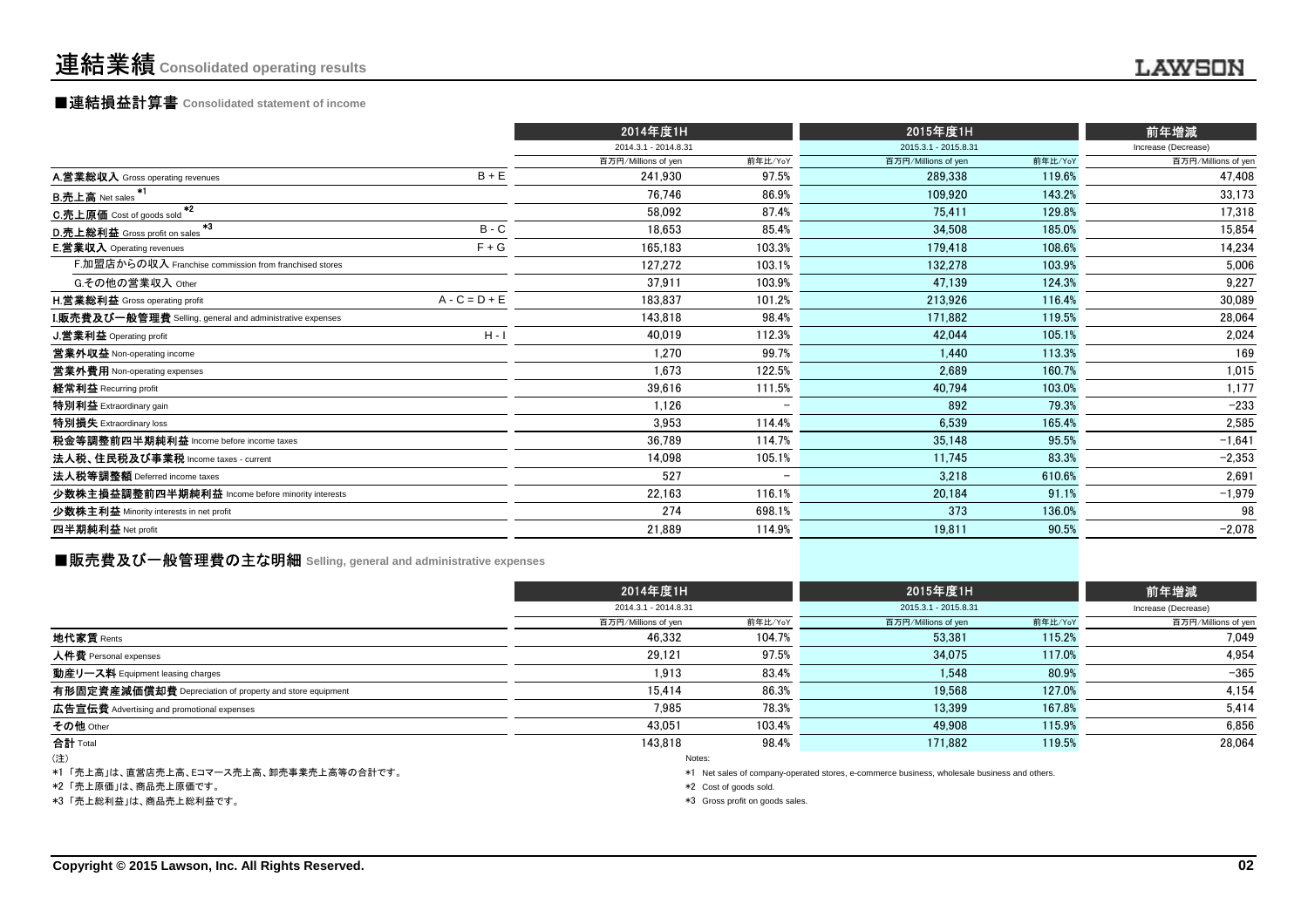| ■営業外収益·営業外費用内訳                                                           | 2014年度1H             | 2015年度1H             | 前年増減                |
|--------------------------------------------------------------------------|----------------------|----------------------|---------------------|
| Non-operating income & Non-operating expenses                            | 2014.3.1 - 2014.8.31 | 2015.3.1 - 2015.8.31 | Increase (Decrease) |
|                                                                          | 百万円/Millions of yen  | 百万円/Millions of yen  | 百万円/Millions of yer |
| 受取利息 Interest received                                                   | 389                  | 380                  | -8                  |
| 持分法による投資利益 Share of profit of entities accounted for using equity method | 97                   | 221                  | 124                 |
| その他 Other                                                                | 783                  | 837                  | 53                  |
| 営業外収益計 Non-operating income                                              | 1.270                | 1,440                | 169                 |
| 支払利息 Interest expense                                                    | 679                  | 911                  | 232                 |
| リース解約損 Loss on cancellation of store lease contract                      | 543                  | 982                  | 439                 |
| その他 Other                                                                | 450                  | 794                  | 344                 |
| 営業外費用合計 Non-operating expenses                                           | 1.673                | 2.689                | 1.015               |
|                                                                          |                      |                      |                     |

| ■特別利益·特別損失内訳                                     | 2014年度1H             | 2015年度1H             | 前年増減                |
|--------------------------------------------------|----------------------|----------------------|---------------------|
| Extraordinary gain & Extraordinary loss          | 2014.3.1 - 2014.8.31 | 2015.3.1 - 2015.8.31 | Increase (Decrease) |
|                                                  | 百万円/Millions of yen  | 百万円/Millions of yen  | 百万円/Millions of yen |
| 投資有価証券売却益 Gain on sales of investment securities | 369                  |                      | $-369$              |
| 持分変動利益 Gain on change in equity                  | 756                  | 892                  | 135                 |
| 特別利益計 Extraordinary gain                         | 1.126                | 892                  | $-233$              |
| 固定資産除却損 Loss on retirement of noncurrent assets  | 1.390                | 1.833                | 443                 |
| 減損損失 Loss on impairment of long-lived assets     | 2,526                | 4.705                | 2.178               |
| その他 Other                                        | 36                   |                      | $-36$               |
| 特別損失合計 Extraordinary loss                        | 3.953                | 6.539                | 2.585               |

| ■投融資の状況                                                  | 2014年度1H             | 2015年度1H             | 前年増減                | 2015年度計画                         |
|----------------------------------------------------------|----------------------|----------------------|---------------------|----------------------------------|
| Capital expenditure                                      | 2014.3.1 - 2014.8.31 | 2015.3.1 - 2015.8.31 | Increase (Decrease) | Forecasts / 2015.3.1 - 2016.2.29 |
|                                                          | 百万円/Millions of yen  | 百万円/Millions of yen  | 百万円/Millions of yen | 百万円/Millions of yen              |
| 新店投資 New store investments                               | 21.310               | 18.208               | $-3.101$            | 53,500                           |
| 既存店投資 Existing store investments                         | 2.973                | 2.452                | $-521$              | 6.000                            |
| システム関連投資 IT - related investments                        | 2,482                | 8,723                | 6,241               | 13,000                           |
| その他 Other                                                | 810                  | 411                  | $-399$              | 1,000                            |
| 投資小計 Subtotal                                            | 27.576               | 29.795               | 2.218               | 73,500                           |
| 出資·融資 Investments and advances                           | 7.510                | 3.366                | $-4.143$            | 2,500                            |
| リース Leases                                               | 18,225               | 20,965               | 2,740               | 39,000                           |
| 合計 Total                                                 | 53.312               | 54.128               | 816                 | 115,000                          |
| 有形固定資産減価償却費 Depreciation of property and store equipment | 15.414               | 19.632               | 4,218               | 41,500                           |
| 無形固定資産償却費 Amortization of intangible assets              | 4.488                | 4.234                | $-253$              | 9,400                            |
| 減価償却費合計 Total depreciation and amortization              | 19,902               | 23,867               | 3,965               | 50,900                           |
| (注)                                                      |                      | Note:                |                     |                                  |

(注)Note:

\* 2015年度のリース債務の返済による支出は11,936百万円です。

\* The amount of repayments of lease obligations (consolidated) is 11,936 millions of yen in FY2015.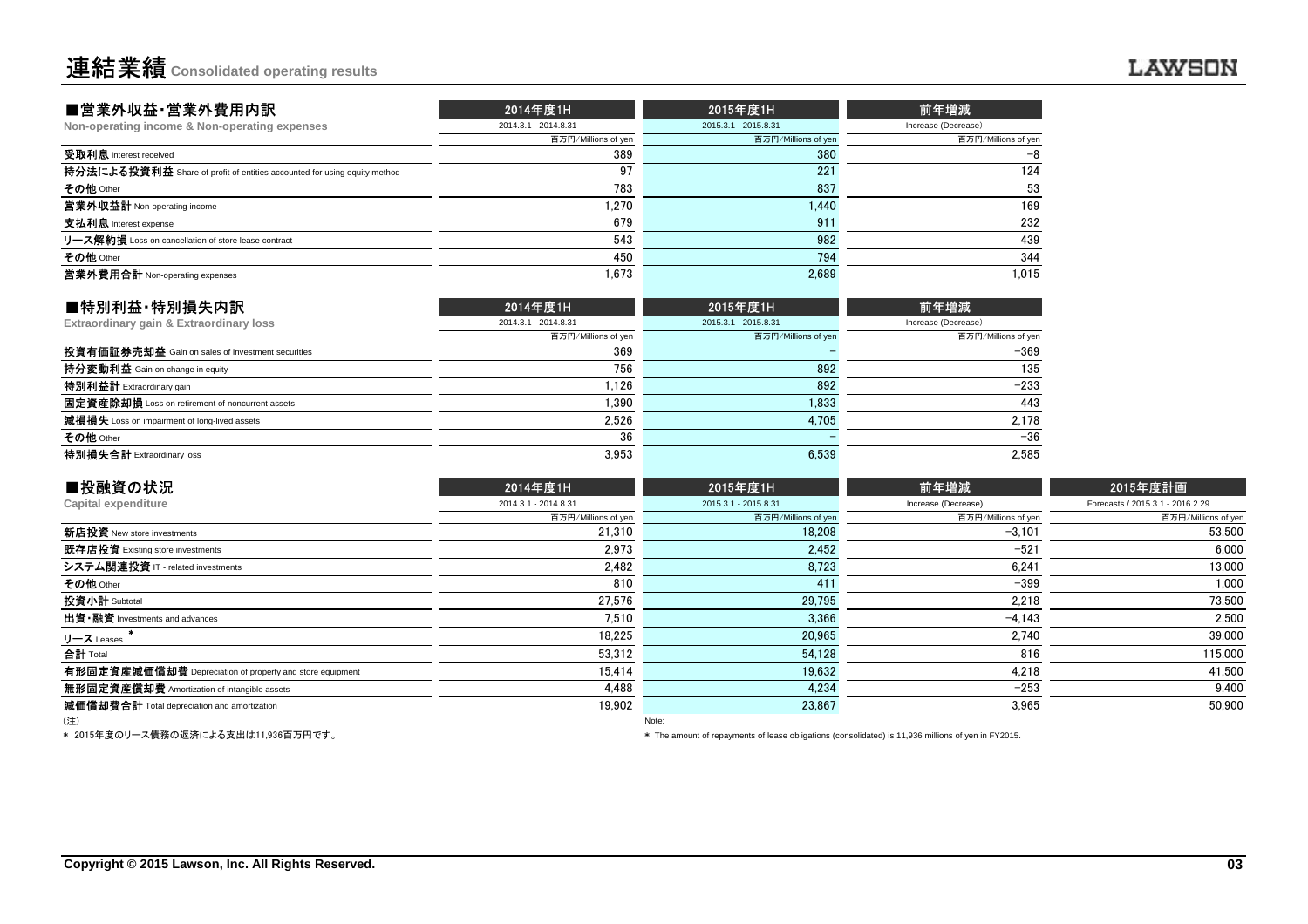### ■連結貸借対照表 **Consolidated balance sheet**

|                                                                            | 2014年度<br>(2015年2月28日現在) | 2015年度第2四半期<br>(2015年8月31日現在) | 2014年度末からの増減                       |
|----------------------------------------------------------------------------|--------------------------|-------------------------------|------------------------------------|
|                                                                            | FY2014 (As of 2015.2.28) | FY2015 (As of 2015.8.31)      | Increase (Decrease) from 2015.2.28 |
| [資産の部 Assets]                                                              | 百万円/Millions of yen      | 百万円/Millions of yen           | 百万円/Millions of yen                |
| 流動資産 Current assets                                                        | 223,642                  | 263.997                       | 40,354                             |
| 現金及び預金 Cash and deposits                                                   | 76.758                   | 112.274                       | 35,515                             |
| 加盟店貸勘定 Accounts receivable - due from franchised stores                    | 37.052                   | 29.604                        | $-7.447$                           |
| 商品 Merchandise inventories                                                 | 17,044                   | 16.930                        | $-113$                             |
| 未収入金 Accounts receivable - other                                           | 58.666                   | 71.088                        | 12,421                             |
| 繰延税金資産 Deferred tax assets                                                 | 5,299                    | 4.348                         | $-951$                             |
| その他 Other                                                                  | 31,400                   | 29,773                        | $-1,626$                           |
| 貸倒引当金 Allowance for doubtful accounts                                      | $-2,578$                 | $-23$                         | 2,555                              |
| 固定資産 Non-current assets                                                    | 540.971                  | 565.196                       | 24.225                             |
| 有形固定資産 Property and store equipment                                        | 274,436                  | 290,162                       | 15,725                             |
| ・建物及び構築物 Buildings and structures                                          | 153,375                  | 162,959                       | 9,583                              |
| ・車両運搬具及び工具器具備品 Vehicles, tools, furniture and fixtures                     | 14.825                   | 15.401                        | 576                                |
| ・リース資産 Lease assets                                                        | 91.661                   | 99.369                        | 7,707                              |
| •その他 Other                                                                 | 14,574                   | 12.431                        | $-2,142$                           |
| 無形固定資産 Intangible assets                                                   | 79,530                   | 84.426                        | 4.896                              |
| ・ソフトウエア Software                                                           | 18.800                   | 24.352                        | 5,551                              |
| ・のれん Goodwill                                                              | 48,189                   | 47.845                        | $-344$                             |
| •商標権 Trademark right                                                       | 11,989                   | 11,686                        | $-303$                             |
| •その他 Other                                                                 | 550                      | 542                           | $-7$                               |
| 投資その他の資産 Investments and other assets                                      | 187,004                  | 190,608                       | 3,603                              |
| ・長期貸付金 Long-term loans receivable                                          | 37.232                   | 39.133                        | 1,900                              |
| ・差入保証金 Lease deposits                                                      | 93.205                   | 92.906                        | $-298$                             |
| •繰延税金資産 Deferred tax assets                                                | 26.251                   | 22.916                        | $-3,335$                           |
| •その他 Other                                                                 | 31,435                   | 36.541                        | 5,106                              |
| •貸倒引当金 Allowance for doubtful accounts                                     | $-1,121$                 | $-889$                        | 231                                |
| 資産合計 Total Assets                                                          | 764,614                  | 829,194                       | 64,580                             |
| 有形固定資産の減価償却累計額<br>Accumulated depreciation of property and store equipment | 283,656                  | 283,479                       | $-177$                             |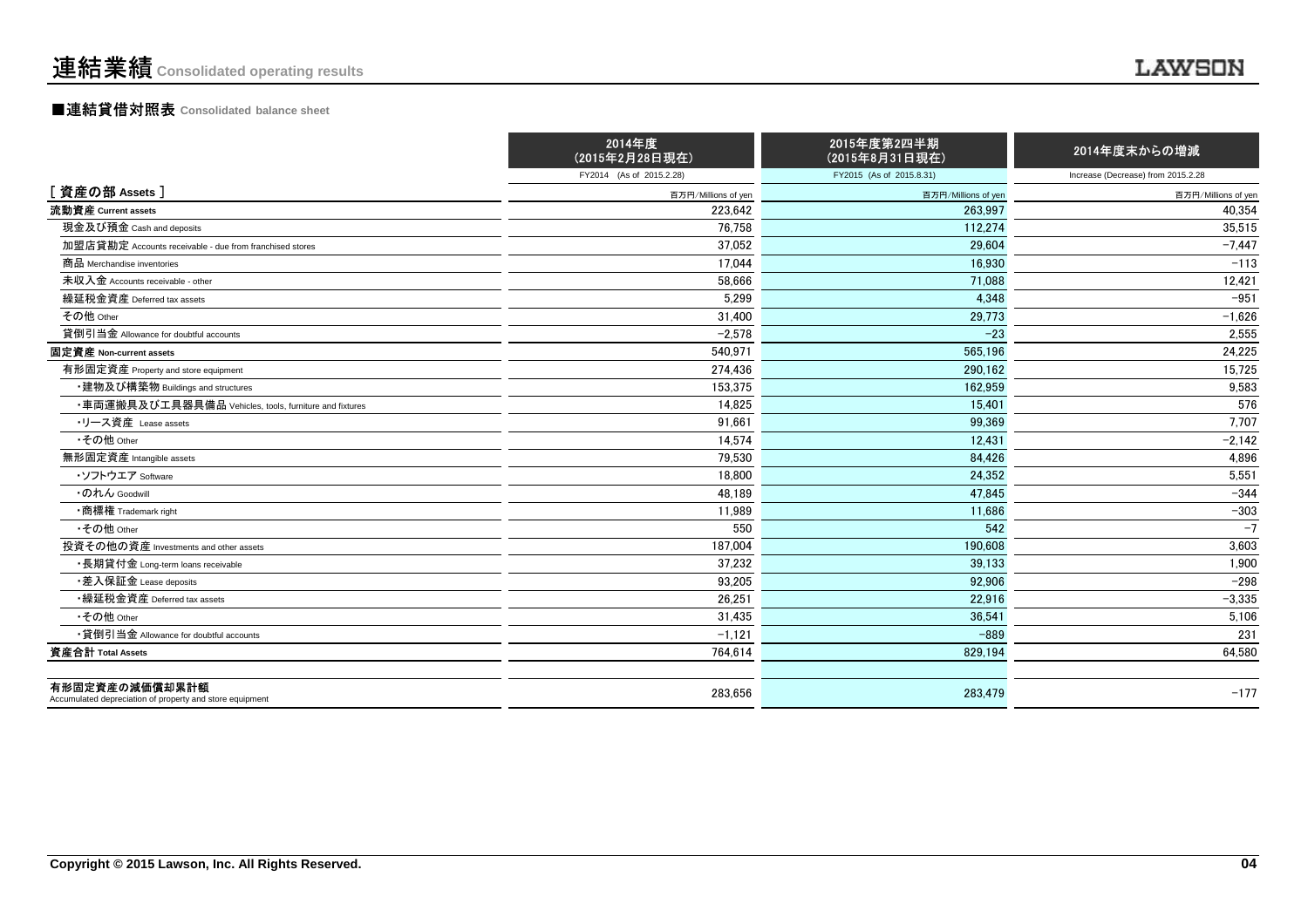### ■連結貸借対照表 **Consolidated balance sheet**

|                                                                                          | 2014年度<br>(2015年2月28日現在) | 2015年度第2四半期<br>(2015年8月31日現在) | 2014年度末からの増減                       |
|------------------------------------------------------------------------------------------|--------------------------|-------------------------------|------------------------------------|
|                                                                                          | FY2014 (As of 2015.2.28) | FY2015 (As of 2015.8.31)      | Increase (Decrease) from 2015.2.28 |
| [負債の部 Liabilities]                                                                       | 百万円/Millions of yen      | 百万円/Millions of yen           | 百万円/Millions of yen                |
| 流動負債 Current liabilities                                                                 | 301,069                  | 348,009                       | 46,940                             |
| 買掛金 Accounts payable - trade                                                             | 103,458                  | 124,448                       | 20,989                             |
| 加盟店借勘定 Accounts payable - due to franchised stores                                       | 1,507                    | 2,354                         | 846                                |
| 短期借入金 Short-term loans payable                                                           | 1,740                    | 1.840                         | 100                                |
| 1年内返済予定の長期借入金 Current portion of long-term loans payable                                 | 575                      | 575                           |                                    |
| リース債務 Lease obligations                                                                  | 19,948                   | 22,395                        | 2,446                              |
| 未払金 Accounts payable - other                                                             | 43,518                   | 56.037                        | 12,518                             |
| 未払法人税等 Income taxes payable                                                              | 13.301                   | 12.010                        | $-1.290$                           |
| 預り金 Deposits payable                                                                     | 103,634                  | 116,379                       | 12,745                             |
| 賞与引当金 Provision for bonuses                                                              | 2,976                    | 3,227                         | 250                                |
| その他 Other                                                                                | 10,408                   | 8,742                         | $-1,666$                           |
| 固定負債 Non-current liabilities                                                             | 199.746                  | 207.541                       | 7,794                              |
| 長期借入金 Long-term loans payable                                                            | 58,425                   | 58,137                        | $-287$                             |
| リース債務 Lease obligations                                                                  | 76,174                   | 84,841                        | 8,667                              |
| 役員退職慰労引当金 Allowance for retirement benefits to executive officers and corporate auditors | 367                      | 407                           | 39                                 |
| 退職給付に係る負債 Net defined benefit liability                                                  | 12,958                   | 11.118                        | $-1,840$                           |
| 資産除去債務 Asset retirement obligations                                                      | 21,530                   | 24.032                        | 2,502                              |
| その他 Other                                                                                | 30,290                   | 29,004                        | $-1,286$                           |
| 負債合計 Total liabilities                                                                   | 500,816                  | 555,551                       | 54,734                             |
| [純資産の部 Net assets]                                                                       |                          |                               |                                    |
| 株主資本 Shareholders' equity                                                                | 252,107                  | 260,213                       | 8,106                              |
| 資本金 Common stock                                                                         | 58,506                   | 58,506                        |                                    |
| 資本剰余金 Additional paid-in capital                                                         | 47,696                   | 47,696                        | $\mathbf 0$                        |
| 利益剰余金 Retained earnings                                                                  | 147,177                  | 155.288                       | 8,111                              |
| 自己株式 Treasury stock                                                                      | $-1,272$                 | $-1,277$                      | $-5$                               |
| その他の包括利益累計額 Accumulated other comprehensive income                                       | 4,014                    | 5.350                         | 1,335                              |
| その他有価証券評価差額金 Net unrealized gain (loss) on available-for-sale securities                 | $-393$                   | 514                           | 908                                |
| 土地再評価差額金 Revaluation reserve for land                                                    | $-566$                   | $-566$                        |                                    |
| 為替換算調整勘定 Foreign currency translation adjustments                                        | 5,492                    | 5,903                         | 410                                |
| 退職給付に係る調整累計額 Remeasurements of defined benefit plans                                     | $-518$                   | $-501$                        | 16                                 |
| 新株予約権 Subscription rights to shares                                                      | 223                      | 307                           | 84                                 |
| 少数株主持分 Minority interests                                                                | 7.452                    | 7.771                         | 319                                |
| 純資産合計 Net assets                                                                         | 263,797                  | 273,642                       | 9,845                              |
| 負債純資産合計 Liabilities and net assets                                                       | 764,614                  | 829,194                       | 64,580                             |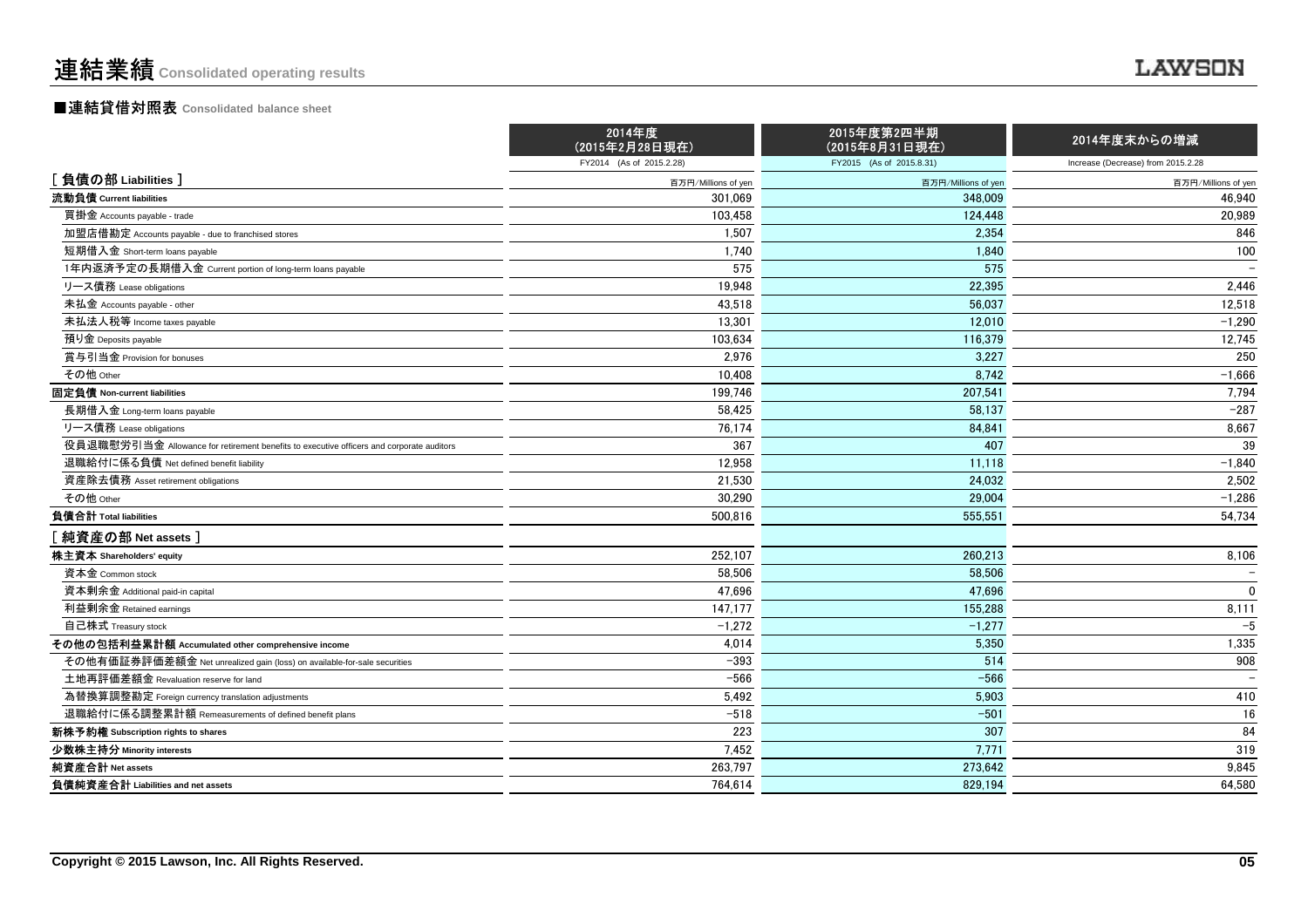## **■連結キャッシュ・フロー計算書** Consolidated statement of cash flows<br>■

|                                                                                                              | 2014年度1H             | 2015年度1H             | 前年増減                |
|--------------------------------------------------------------------------------------------------------------|----------------------|----------------------|---------------------|
| Ⅰ 営業活動によるキャッシュ・フロー                                                                                           | 2014.3.1 - 2014.8.31 | 2015.3.1 - 2015.8.31 | Increase (Decrease) |
| I. Net cash provided by (used in) operating activities                                                       | 百万円/Millions of yen  | 百万円/Millions of yen  | 百万円/Millions of yen |
| 税金等調整前四半期純利益 Income before income taxes                                                                      | 36.789               | 35.148               | $-1.641$            |
| 減価償却費 Depreciation and amortization                                                                          | 19,902               | 23,867               | 3,965               |
| 減損損失 Impairment loss                                                                                         | 2,526                | 4.705                | 2,178               |
| 退職給付引当金の増減額(マイナスは減少) Increase (decrease) in provision for retirement benefits                                | 434                  |                      | $-434$              |
| 退職給付に係る負債の増減額(マイナスは減少) Increase (decrease) in net defined benefit liability                                  |                      | $-1.840$             | $-1,840$            |
| 受取利息 Interest income                                                                                         | $-389$               | $-380$               | 8                   |
| 支払利息 Interest expenses                                                                                       | 679                  | 911                  | 232                 |
| 固定資産除却損 Loss on retirement of non-current assets                                                             | 1.390                | 1.833                | 443                 |
| 売上債権の増減額(マイナスは増加) Decrease (increase) in notes and accounts receivable                                       | 1.040                | 7.330                | 6,290               |
| 未収入金の増減額(マイナスは増加) Decrease (increase) in accounts receivable - other                                         | $-11.465$            | $-15.704$            | $-4.238$            |
| 仕入債務の増減額(マイナスは減少) Increase (decrease) in notes and accounts payable                                          | 22.817               | 21.610               | $-1,206$            |
| 未払金の増減額(マイナスは減少) Increase (decrease) in accounts payable - other                                             | 13.657               | 10.906               | $-2.750$            |
| 預り金の増減額(マイナスは減少) Increase (decrease) in deposits payable                                                     | 24,421               | 12.745               | $-11,676$           |
| その他 Other - net                                                                                              | $-5.934$             | 4.520                | 10,454              |
| 小計 Subtotal                                                                                                  | 105.870              | 105,655              | $-215$              |
| 利息の受取額 Interest income received                                                                              | 394                  | 363                  | $-30$               |
| 利息の支払額 Interest expenses paid                                                                                | $-674$               | $-927$               | $-252$              |
| 法人税等の支払額 Income taxes paid                                                                                   | $-13,462$            | $-12.470$            | 992                 |
| 営業活動によるキャッシュ・フロー Net cash provided by (used in) operating activities                                         | 92.127               | 92.621               | 493                 |
| Ⅱ.投資活動によるキャッシュ・フロー<br>II. Net cash provided by (used in) investing activities                                |                      |                      |                     |
| 定期預金の預入による支出 Payments into time deposits                                                                     | $-11.200$            | $-1,297$             | 9,903               |
| 定期預金の払戻による収入 Proceeds from withdrawal of time deposits                                                       | 8.000                | 1,197                | $-6.803$            |
| 連結の範囲の変更を伴う子会社株式の取得による支出<br>Purchase of shares of subsidiaries resulting in change in scope of consolidation | $-10.914$            |                      | 10.914              |
| 関係会社株式の取得による支出 Increase in advances to associated company                                                    | $-634$               | $-3,226$             | $-2,591$            |
| 有形固定資産の取得による支出 Purchase of property, plant and equipment                                                     | $-18.713$            | $-16.719$            | 1,994               |
| 無形固定資産の取得による支出 Purchase of intangible assets                                                                 | $-2.378$             | $-8.684$             | $-6,306$            |
| 長期前払費用の取得による支出 Purchase of long-term prepaid expenses                                                        | $-2.915$             | $-723$               | 2,192               |
| その他 Other - net                                                                                              | 470                  | $-3.808$             | $-4,278$            |
| 投資活動によるキャッシュ・フロー Net cash provided by (used in) investing activities                                         | $-38,287$            | $-33.262$            | 5,024               |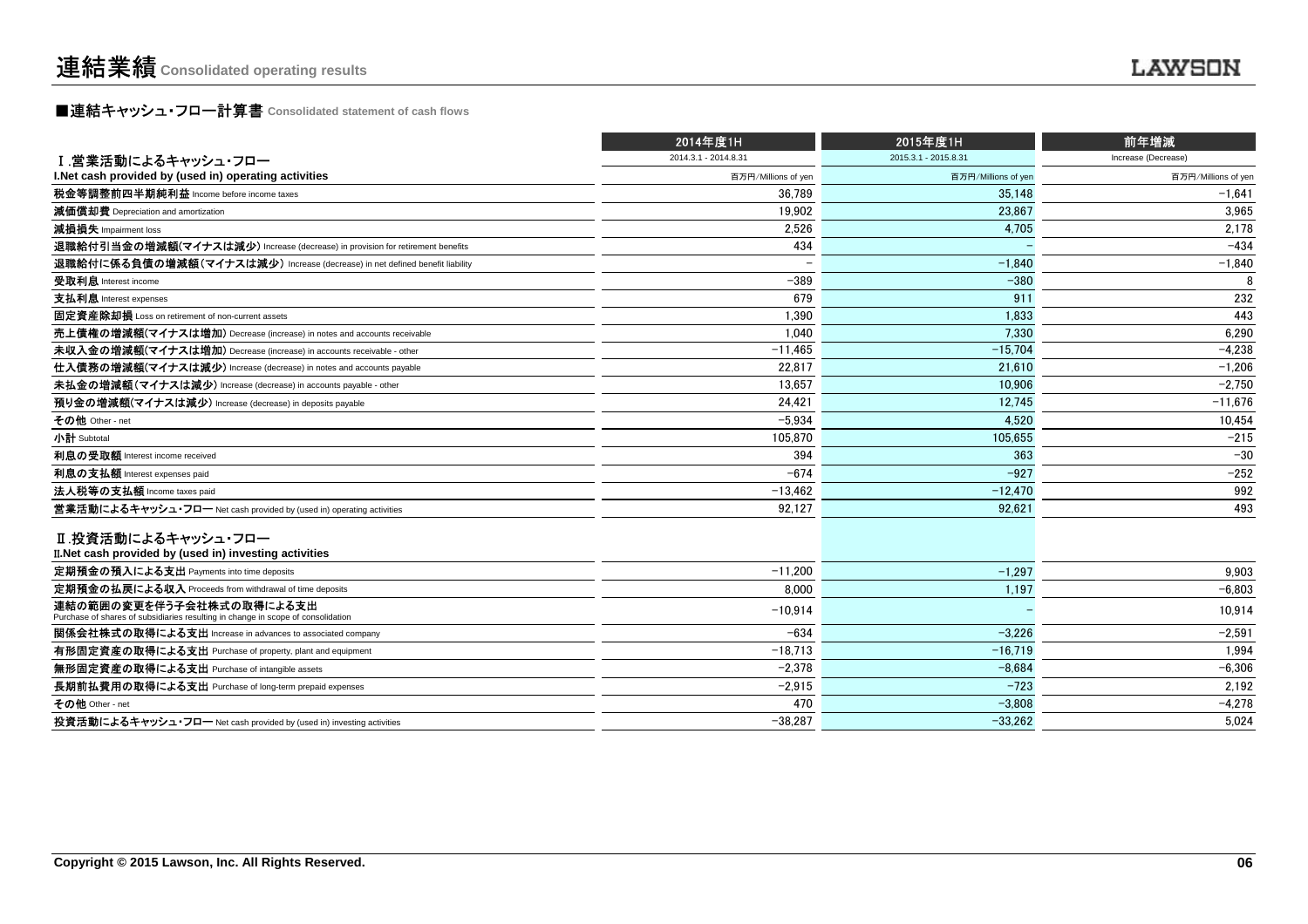## **■連結キャッシュ・フロー計算書** Consolidated statement of cash flows<br>■

|                                                                                                                                              | 2014年度1H                 | 2015年度1H             | 前年増減                |
|----------------------------------------------------------------------------------------------------------------------------------------------|--------------------------|----------------------|---------------------|
| Ⅲ.財務活動によるキャッシュ・フロー                                                                                                                           | 2014.3.1 - 2014.8.31     | 2015.3.1 - 2015.8.31 | Increase (Decrease) |
| III. Net cash provided by (used in) financing activities                                                                                     | 百万円/Millions of yen      | 百万円/Millions of yen  | 百万円/Millions of yen |
| 長期借入れによる収入 Proceeds from long-term loans payable                                                                                             | 9.000                    |                      | $-9.000$            |
| 少数株主からの払込みによる収入 Proceeds from stock issuance to minority shareholders                                                                        | 2,000                    |                      | $-2,000$            |
| リース債務の返済による支出 Repayments of lease obligations                                                                                                | $-10,080$                | $-11,936$            | $-1,855$            |
| 配当金の支払額 Cash dividends paid                                                                                                                  | $-10,989$                | $-11.999$            | $-1,010$            |
| その他 Other - net                                                                                                                              | 1,463                    | $-222$               | $-1,685$            |
| 財務活動によるキャッシュ・フロー Net cash provided by (used in) financing activities                                                                         | $-8,606$                 | $-24,158$            | $-15,551$           |
| IV.現金及び現金同等物に係る換算差額<br><b>IV.</b> Effect of exchange rate change on cash and cash equivalents                                                | $-234$                   | 71                   | 305                 |
| V.現金及び現金同等物の増減額(マイナスは減少)<br>V. Net increase (decrease) in cash and cash equivalents                                                          | 44,999                   | 35,271               | $-9.727$            |
| Ⅵ.現金及び現金同等物の期首残高<br>VI.Cash and cash equivalents at beginning of period                                                                      | 68,759                   | 76.754               | 7.995               |
| Ⅵ.連結の範囲の変更に伴う現金及び現金同等物の増減額(マイナスは減少)<br>VII. Increase (decrease) in cash and cash equivalents resulting from change of scope of consolidation | $\overline{\phantom{0}}$ | 144                  | 144                 |
| Ⅷ.現金及び現金同等物の四半期末残高<br><b>W.Cash and cash equivalents at end of period</b>                                                                    | 113,759                  | 112.170              | $-1.588$            |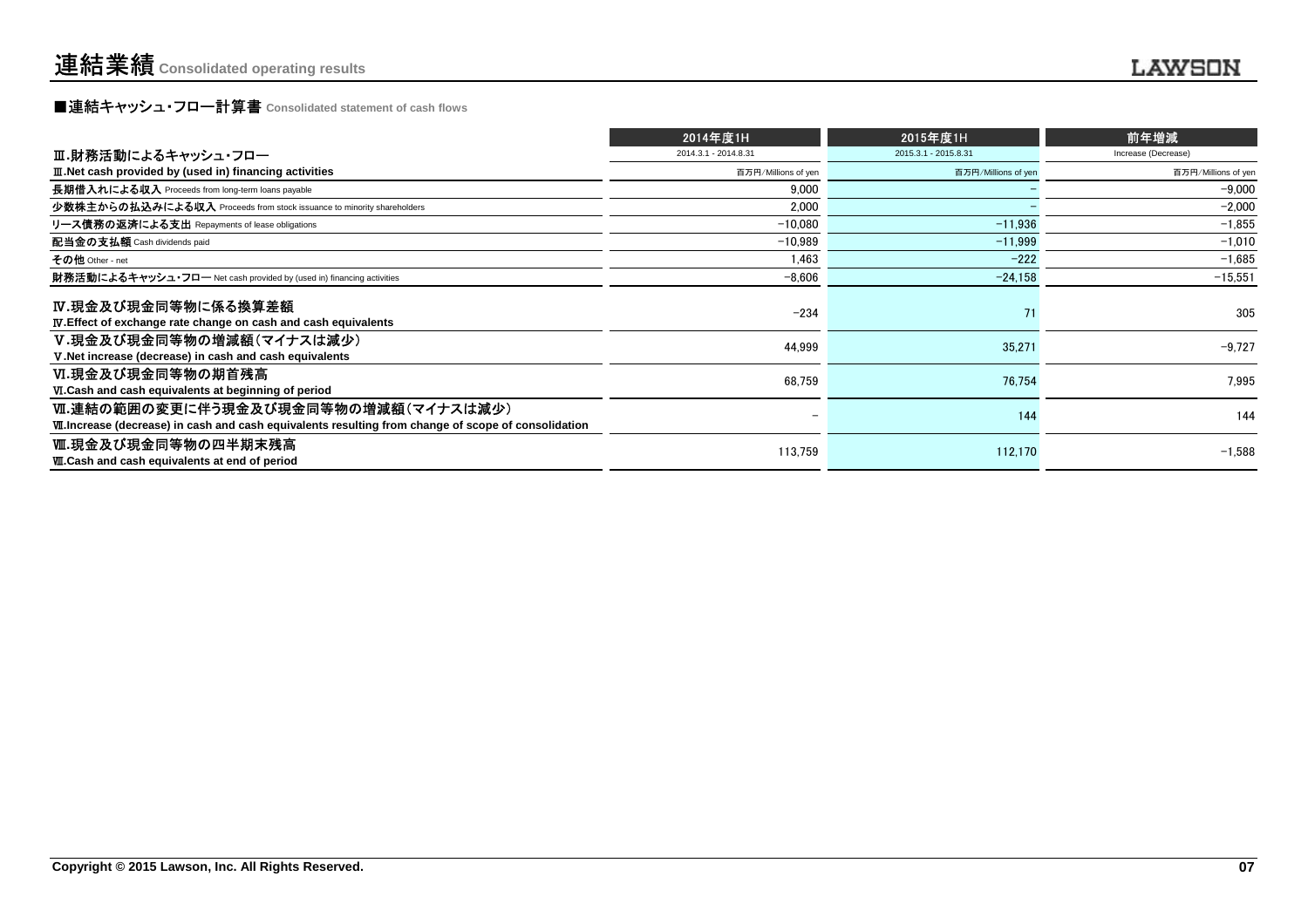### **■主な関係会社の状況** Main subsidiaries and equity method affiliates

| 1.連結子会社                                   |                                                                                                                                     | (株)ローソンマート <sup>*2</sup>                                                                  |                     |                                      | 上海華聯羅森有限公司                                                                                                               | $*3$                |                | 重慶羅森便利店有限公司                                                                                 |                     |  |
|-------------------------------------------|-------------------------------------------------------------------------------------------------------------------------------------|-------------------------------------------------------------------------------------------|---------------------|--------------------------------------|--------------------------------------------------------------------------------------------------------------------------|---------------------|----------------|---------------------------------------------------------------------------------------------|---------------------|--|
| 1. Consolidated subsidiaries              |                                                                                                                                     | Lawson Mart, Inc.                                                                         |                     |                                      | Shanghai Hualian Lawson, Inc.                                                                                            |                     |                | Chongqing Lawson, Inc.                                                                      |                     |  |
| 設立日 Date of establishment                 |                                                                                                                                     | 2013年11月 2013.11                                                                          |                     |                                      | 1996年2月 1996.2                                                                                                           |                     | 2010年4月 2010.4 |                                                                                             |                     |  |
| 決算月 Fiscal year end                       |                                                                                                                                     | 2月 February                                                                               |                     |                                      | 12月 December                                                                                                             |                     |                | 12月 December                                                                                |                     |  |
| ×ı<br>グループ出資比率 Share of group companies   |                                                                                                                                     | 100.0%                                                                                    |                     |                                      | 94.0%                                                                                                                    |                     |                | 100.0%                                                                                      |                     |  |
| 事業内容 Business activities                  | 「ローソンマート」「ローソンストア100」の店舗運営<br>及び指導並びに商品関連事業<br>Store operation and merchandising function of<br>"LAWSON MART" and "LAWSON STORE100" |                                                                                           |                     |                                      | 中国上海市及びその周辺におけるコンビニエンスストア事業<br>Lawson's chain-store development and operation in Shanghai and<br>surrounding area, China |                     |                | 中国重慶市におけるコンビニエンスストア事業<br>Lawson's chain-store development and operation in Chongging, China |                     |  |
| 他出資者 Other shareholders                   |                                                                                                                                     |                                                                                           |                     | - 百聯集団有限公司 BAILIAN (GROUP) CO., LTD. |                                                                                                                          | 6.0%                |                |                                                                                             |                     |  |
|                                           | 2014.3-2014.8                                                                                                                       | 2015 3-2015 8                                                                             | 2014.3-2015.2       | 2014.1-2014.6                        | $2015.1 - 2015.6$                                                                                                        | 2014.1-2014.12      | 2014.1-2014.6  | 2015.1-2015.6                                                                               | 2014.1-2014.12      |  |
|                                           |                                                                                                                                     |                                                                                           | 百万円/Millions of yen |                                      |                                                                                                                          | 百万円/Millions of yen |                |                                                                                             | 百万円/Millions of yer |  |
| チェーン全店売上高 Total net sales                 | 39.022                                                                                                                              | 24.494                                                                                    | 74.034              | 458                                  | 4.962                                                                                                                    | 1.282               | 1.189          | 2.123                                                                                       | 3,208               |  |
| 営業総収入 Total operating revenues            | 41.249                                                                                                                              | 27.167                                                                                    | 78.232              | 297                                  | 2.786                                                                                                                    | 1,359               | 1,274          | 2.295                                                                                       | 3.473               |  |
| 営業利益 Operating profit                     | $-981$                                                                                                                              | 111                                                                                       | 1.763               | $-452$                               | $-753$                                                                                                                   | $-645$              | $-383$         | $-454$                                                                                      | $-903$              |  |
| 経常利益 Recurring profit                     | $-975$                                                                                                                              | 103                                                                                       | 1,774               | $-457$                               | $-766$                                                                                                                   | $-583$              | $-372$         | $-546$                                                                                      | $-882$              |  |
| 当期純利益 Net profit                          | $-622$                                                                                                                              | 77                                                                                        | 984                 | $-611$                               | $-777$                                                                                                                   | $-924$              | $-459$         | $-546$                                                                                      | $-1,046$            |  |
|                                           |                                                                                                                                     | 大連羅森便利店有限公司                                                                               |                     |                                      | Saha Lawson Co., Ltd.                                                                                                    |                     |                |                                                                                             |                     |  |
|                                           |                                                                                                                                     | Dalian Lawson, Inc.                                                                       |                     |                                      |                                                                                                                          |                     |                |                                                                                             |                     |  |
| 設立日 Date of establishment                 | 2011年9月 2011.9                                                                                                                      |                                                                                           |                     |                                      | 2012年11月 2012.11                                                                                                         |                     |                |                                                                                             |                     |  |
| 決算月 Fiscal year end                       |                                                                                                                                     | 12月 December                                                                              |                     | 12月 December                         |                                                                                                                          |                     |                |                                                                                             |                     |  |
| $*1$<br>グループ出資比率 Share of group companies |                                                                                                                                     | 98.3%                                                                                     |                     | 49.0%                                |                                                                                                                          |                     |                |                                                                                             |                     |  |
| 事業内容 Business activities                  |                                                                                                                                     | 中国大連市におけるコンビニエンスストア事業<br>Lawson's chain-store development and operation in Dailian, China |                     |                                      | タイにおけるコンビニエンスストア事業<br>Operating stores "LAWSON 108" and "108SHOP" in Thailand                                            |                     |                |                                                                                             |                     |  |
| 他出資者 Other shareholders                   |                                                                                                                                     | 大連亜恵快餐有限公司 Dalian Acasia Fast Foods Co., LTD.                                             |                     | 1.7% Saha Pathanapibul PLC.          |                                                                                                                          | 20.0%               |                |                                                                                             |                     |  |
|                                           |                                                                                                                                     |                                                                                           |                     | - Saha Pathana Interholding PLC.     |                                                                                                                          | 9.0%                |                |                                                                                             |                     |  |
|                                           |                                                                                                                                     |                                                                                           |                     | - I.C.C International PLC.           |                                                                                                                          | 9.0%                |                |                                                                                             |                     |  |
|                                           |                                                                                                                                     |                                                                                           |                     | - Thai President Foods PLC.          |                                                                                                                          | 9.0%                |                |                                                                                             |                     |  |
|                                           |                                                                                                                                     |                                                                                           |                     | - Others                             |                                                                                                                          | 4.0%                |                |                                                                                             |                     |  |
|                                           | 2014.1-2014.6                                                                                                                       | 2015.1-2015.6                                                                             | 2014.1-2014.12      | 2014.1-2014.6                        | 2015.1-2015.6                                                                                                            | 2014.1-2014.12      |                |                                                                                             |                     |  |
|                                           |                                                                                                                                     |                                                                                           | 百万円/Millions of yen |                                      |                                                                                                                          | 百万円/Millions of yen |                |                                                                                             |                     |  |
| チェーン全店売上高 Total net sales                 | 330                                                                                                                                 | 660                                                                                       | 975                 | 3,176                                | 3,476                                                                                                                    | 7,416               |                |                                                                                             |                     |  |
| <b>営業総収入</b> Total operating revenues     | 335                                                                                                                                 | 693                                                                                       | 995                 | 3,305                                | 3,764                                                                                                                    | 7,800               |                |                                                                                             |                     |  |
| 営業利益 Operating profit                     | $-115$                                                                                                                              | $-164$                                                                                    | $-312$              | $-263$                               | $-179$                                                                                                                   | $-655$              |                |                                                                                             |                     |  |
| 経常利益 Recurring profit                     | $-114$                                                                                                                              | $-164$                                                                                    | $-315$              | $-251$                               | $-195$                                                                                                                   | $-730$              |                |                                                                                             |                     |  |
| 当期純利益 Net profit                          | $-114$                                                                                                                              | $-164$                                                                                    | $-338$              | $-265$                               | $-233$                                                                                                                   | $-831$              |                |                                                                                             |                     |  |
| $(\pm)$                                   |                                                                                                                                     |                                                                                           |                     | Notes:                               |                                                                                                                          |                     |                |                                                                                             |                     |  |

\*1 グループ出資比率には、(株)ローソンからの出資のほか、グループ企業等からの出資を含みます。

合算して算出したものです。 \*2 ローソンマート/ローソンストア100事業全体の営業利益(社内管理ベース)は、2015年度第2四半期累計で-319百万円となっております。これは、(株)ローソンマートの営業利益に、(株)ローソン LS100事業本部の社内管理上の営業利益を

Notes:

 \*3 2015年度第2四半期は、上海華聯羅森有限公司に、中国上海市及びその周辺地域の上海楽松商貿有限公司、浙江羅森百貨有限公司、及び上海恭匯貿易有限公司3社の経営成績を合算しております。

\*1 Share of group companies includes investments from group companies besides investments from Lawson, Inc.

- \*2 According to our internal calculation, the combined operating profit of LAWSON MART and LAWSON STORE100 business has madea total of (319) million yen in the first half of fiscal year 2015. This total was calculated by adding the operating profit ofLawson Mart, Inc. together with the operating profit of Lawson, Inc.'s LAWSON MART and LAWSON STORE100 business division.
- \*3 The operating result of the first half of fiscal year 2015 of Shanghai Hualian Lawson, Inc. is a sum of operating results of 3 companies(Shanghai Le Song Trading Co., Ltd., Zhejiang Lawson, Inc., Shang Hai Gong Hui Trading Co., Ltd. located in Shanghai and surrounding area.)

**Copyright © 2015 Lawson, Inc. All Rights Reserved.**

(注)

### .......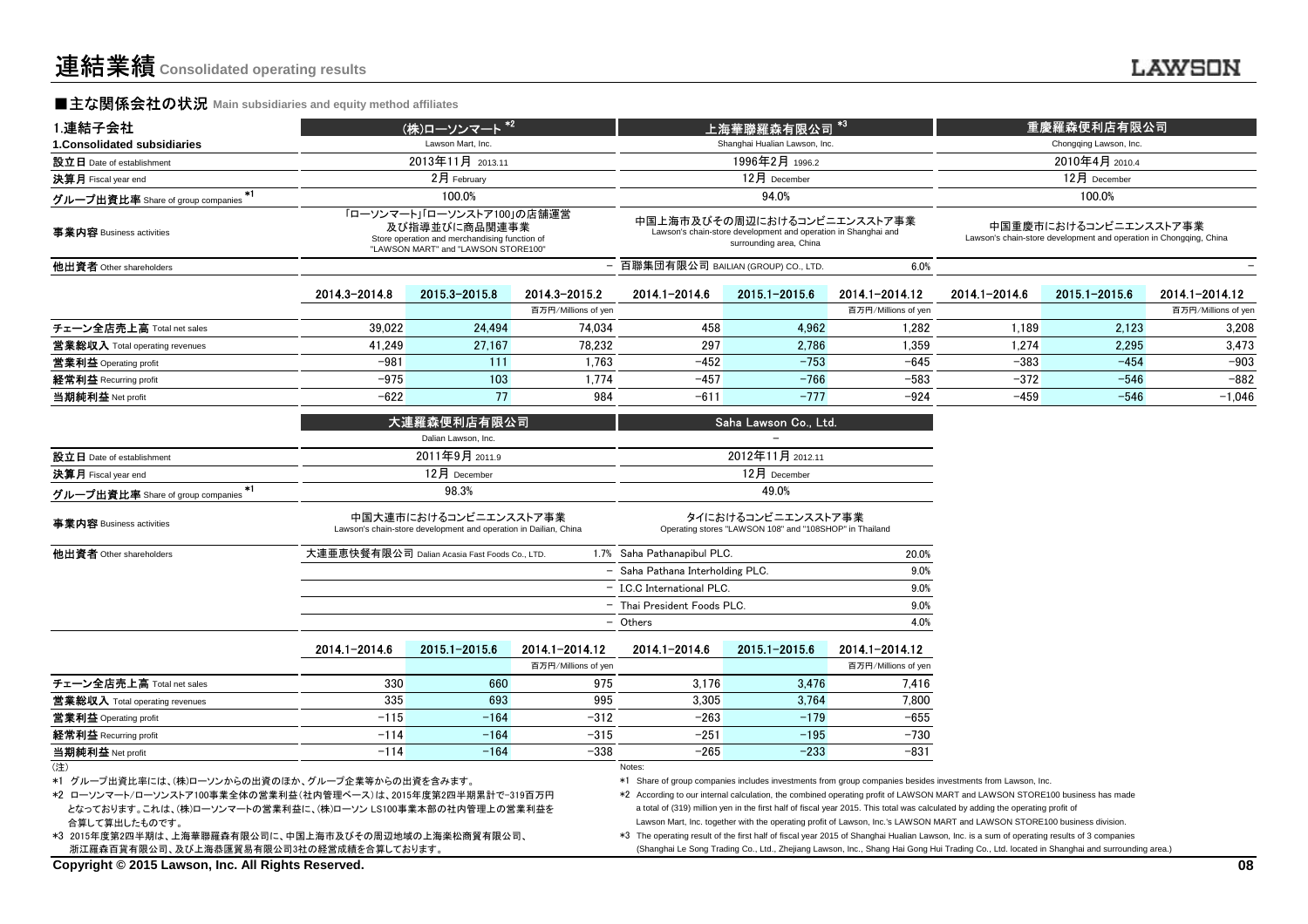### **■主な関係会社の状況** Main subsidiaries and equity method affiliates

|                                     | (株)成城石井 <sup>*2</sup>                                                                                                | (株)ローソンHMVエンタテイメント                                                                                         | ユナイテッド・シネマ(株) <sup>*3  </sup>                                    |
|-------------------------------------|----------------------------------------------------------------------------------------------------------------------|------------------------------------------------------------------------------------------------------------|------------------------------------------------------------------|
|                                     | SEIJO ISHII CO., LTD.                                                                                                | Lawson HMV Entertainment, Inc.                                                                             | United Cinemas Co., Ltd.                                         |
| 設立日 Date of establishment           | 1927年2月 1927.2                                                                                                       | 1992年7月 1992.7                                                                                             | 1999年10月 1999.10                                                 |
| <b>決算月</b> Fiscal year end          | $12$ 月 December                                                                                                      | $2月$ February                                                                                              | $3H$ March                                                       |
| グループ出資比率 Share of group companies i | 100.0%                                                                                                               | 100.0%                                                                                                     | 100.0%                                                           |
| 事業内容 Business activities            | 食品総合小売業、輸入、卸売、食品製造及び飲食店の事業<br>Food retailing, import, wholesale, food manufacture and restaurant operations business | チケット販売・情報提供サービス業、音楽・映像ソフトの販売<br>Ticket sales, e-commerce, advertising sales and other marketing activities | 映画館の運営及び関連事業<br>Operation of movie theaters and related business |
| 他出資者 Other shareholders             |                                                                                                                      |                                                                                                            |                                                                  |
|                                     |                                                                                                                      |                                                                                                            |                                                                  |

|                                | 2014.1-2014.6 | 2015 1-2015 6 | 2014.1-2014.12      | 2014.3-2014.8 | 2015.3-2015.8 | 2014.3-2015.2            | 2014.1-2014.6 | 2015 1-2015 6 | 2014.1-2014.12      |
|--------------------------------|---------------|---------------|---------------------|---------------|---------------|--------------------------|---------------|---------------|---------------------|
|                                |               |               | 百万円/Millions of yen |               |               | 百万円/Millions of yen      |               |               | 百万円/Millions of yen |
| チェーン全店売上高 Total net sales      |               | 31.402        | 16.580              |               |               | $\overline{\phantom{0}}$ |               |               |                     |
| 営業総収入 Total operating revenues |               | 33,606        | 17,880              | 22.906        | 24.977        | 46,018                   |               | 9.301         | 5,773               |
| 営業利益 Operating profit          |               | 2.967         | 1.547               | .547          | 1.700         | 3.093                    |               | 806           | 155                 |
| 経常利益 Recurring profit          |               | 2.909         | 1.465               | .552          | 1.703         | 3.094                    |               | 828           | 159                 |
| 当期純利益 Net profit               |               | 1.248         | 1.086               | 1.744         | 1.478         | 2,918                    |               | 667           | $-112$              |

|                                         | (株)ローソン・エイティエム・ネットワークス                    |       | (株)ベストプラクティス                                                            |
|-----------------------------------------|-------------------------------------------|-------|-------------------------------------------------------------------------|
|                                         | Lawson ATM Networks, Inc.                 |       | BestPractice, Inc.                                                      |
| 設立日 Date of establishment               | 2001年5月 2001.5                            |       | 2004年3月 2004.3                                                          |
| 決算月 Fiscal year end                     | $2月$ February                             |       | $2月$ February                                                           |
| *1<br>グループ出資比率 Share of group companies | 76.5%                                     |       | 100.0%                                                                  |
| 事業内容 Business activities                | 現金自動預入払出機の運営<br>Operation of ATMs         |       | 店舗の経営の実態調査・分析業務<br>On-site inspections and analysis of store management |
| 他出資者 Other shareholders                 | 銀行(40行) Bank (40 companies)               | 23.2% |                                                                         |
|                                         | セコム株式会社 SECOM Co., ltd.                   | 0.1%  |                                                                         |
|                                         | 沖電気工業株式会社 Oki Electric Industry Co., Itd. | 0.1%  |                                                                         |
|                                         | 日本通運株式会社 NIPPON EXPRESS Co., ltd.         | 0.1%  |                                                                         |

|                                         | 2014 3-2014 8 | 2015 3-2015 8 | 2014.3-2015.2       | 2014.3-2014.8 | 2015.3-2015.8 | 2014 3-2015 2       |
|-----------------------------------------|---------------|---------------|---------------------|---------------|---------------|---------------------|
|                                         |               |               | 百万円/Millions of yen |               |               | 百万円/Millions of yen |
| 営業総収入 Total operating revenues          | 11.916        | 12.476        | 23.566              | 565           | 529           | 1.113               |
| 営業利益 Operating profit                   | 3.181         | 3.298         | 5.935               | 90            | 50            | 149                 |
| 経常利益 Recurring profit                   | 3.124         | 3.233         | 5.828               | 90            | 50            | 149                 |
| 当期純利益 Net profit                        | .935          | 2.079         | 3.605               | 66            | 40            | 94                  |
|                                         |               |               | 台数/Unit             |               |               |                     |
| <b>ATM設置台数 Number of ATMs installed</b> | 10.465        | 10.978        | 10.767              |               |               |                     |
| (注)                                     |               |               |                     | Notes:        |               |                     |

(注)) and the contract of the contract of the contract of the contract of the contract of the contract of the contract of the contract of the contract of the contract of the contract of the contract of the contract of the cont

\*1 グループ出資比率には、(株)ローソンからの出資のほか、グループ企業等からの出資を含みます。

\*2 当社は、2014年10月に(株)成城石井の株式を取得し、同社を連結子会社化いたしました。

 なお、上表中の2014年度累計の数値は、連結損益計算書に取り込んだ3ヶ月(2014年10月~12月)の実績値となります。また、同社の設立日については、創業時点を記載しております。

\*3 当社グループは、2014年8月にユナイテッド・シネマ(株)の親会社株式を取得した事に伴い、同社を連結子会社化いたしました。 なお、上表中の2014年度累計の数値は連結損益計算書に取り込んだ4ヶ月(2014年9月~12月)の実績値となります。

\*1 Share of group companies includes investments from group companies besides investments from Lawson, Inc.

\*2 Lawson group has consolidated with SEIJO ISHII CO., LTD. as its consolidated subsidiary since it acquired shares of SEIJO ISHII CO., LTD.on October 2014. In addition, the above numbers of fiscal year 2014 are results of three months (from October 2014 to December 2014)shown in consolidated statement of income. Futhermore, for SEIJO ISHII CO., LTD., it states the date of establishment.

 \*3 Lawson group has consolidated with United Cinemas Co., Ltd. as its consolidated subsidiary since it acquired parent company shares of United Cinemas Co., Ltd. on August 2014. In addition, the above numbers of fiscal year 2014 are results of four months (from September 2014 to December 2014) shown in consolidated statement of income.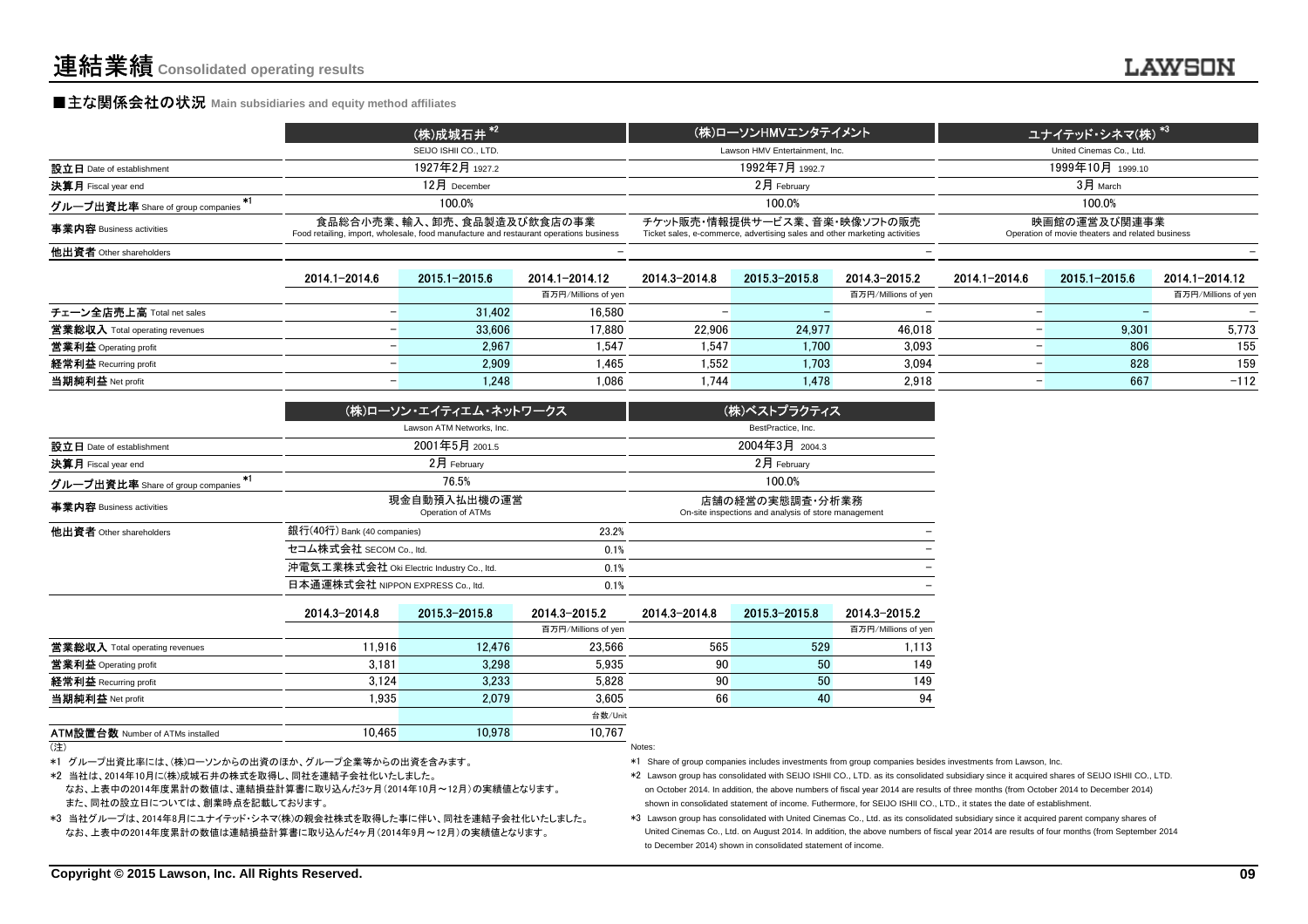### **■主な関係会社の状況 Main subsidiaries and equity method affiliates**

|                                           | (株)SCI                                                                      |               |                     |  |  |  |
|-------------------------------------------|-----------------------------------------------------------------------------|---------------|---------------------|--|--|--|
|                                           | SCI, Inc.                                                                   |               |                     |  |  |  |
| 設立日 Date of establishment                 | 2012年7月 2012.7                                                              |               |                     |  |  |  |
| 決算月 Fiscal year end                       |                                                                             | 2月 February   |                     |  |  |  |
| $+1$<br>グループ出資比率 Share of group companies | 100.0%                                                                      |               |                     |  |  |  |
| 事業内容 Business activities                  | SCM機能子会社<br>Serving supply chain management of convenience store businesses |               |                     |  |  |  |
| 他出資者 Other shareholders                   |                                                                             |               |                     |  |  |  |
|                                           | 2014.3-2014.8                                                               | 2015.3-2015.8 | 2014.3-2015.2       |  |  |  |
|                                           |                                                                             |               | 百万円/Millions of yen |  |  |  |
| 取扱高 Gross sales                           | 41.218                                                                      | 91.378        | 87,638              |  |  |  |
| 営業利益 Operating profit                     | 52                                                                          | 1.760         | 1,128               |  |  |  |
|                                           | 52                                                                          | 1.761         |                     |  |  |  |
| 経常利益 Recurring profit                     |                                                                             |               | 1,128               |  |  |  |

| 2.持分法適用関連会社                             |                                                                                                                                                                         | (株)ローソン沖縄            |                     |                                              | (株)ローソン南九州                |                     |                                       | (株)ローソン高知*2                                                                    |                     |
|-----------------------------------------|-------------------------------------------------------------------------------------------------------------------------------------------------------------------------|----------------------|---------------------|----------------------------------------------|---------------------------|---------------------|---------------------------------------|--------------------------------------------------------------------------------|---------------------|
| 2. Equity method affiliates             |                                                                                                                                                                         | Lawson Okinawa, Inc. |                     |                                              | Lawson Minamikyushu, Inc. |                     |                                       | Lawson Kochi, Inc.                                                             |                     |
| 設立日 Date of establishment               |                                                                                                                                                                         | 2009年10月 2009.10     |                     | 2013年5月 2013.5                               |                           |                     |                                       |                                                                                |                     |
| 決算月 Fiscal year end                     |                                                                                                                                                                         | $2$ 月 February       |                     | $2$ 月 February                               |                           |                     |                                       | $2$ 月 February                                                                 |                     |
| *1<br>グループ出資比率 Share of group companies |                                                                                                                                                                         | 49.0%                |                     |                                              | 49.0%                     |                     |                                       | 49.0%                                                                          |                     |
| 事業内容 Business activities                | 沖縄県におけるコンビニエンスストア事業<br>鹿児島県におけるコンビニエンスストア事業<br>Lawson's chain-store development and operation in Okinawa<br>Lawson's chain-store development and operation in Kagoshima |                      |                     |                                              |                           |                     |                                       | 高知県におけるコンビニエンスストア事業<br>Lawson's chain-store development and operation in Kochi |                     |
| 他出資者 Other shareholders                 | 株式会社サンエー SAN-A COLTD.                                                                                                                                                   |                      |                     | 51.0% 南国殖産株式会社 Nangoku Corporation Co., Ltd. |                           |                     | 51.0% 株式会社サニーマート SUNNY MART Co., Ltd. |                                                                                | 51.0%               |
|                                         | 2014.3-2014.8                                                                                                                                                           | 2015.3-2015.8        | 2014.3-2015.2       | 2014.3-2014.8                                | 2015.3-2015.8             | 2014.3-2015.2       | 2014.3-2014.8                         | 2015.3-2015.8                                                                  | 2014.3-2015.2       |
|                                         |                                                                                                                                                                         |                      | 百万円/Millions of yen |                                              |                           | 百万円/Millions of yen |                                       |                                                                                | 百万円/Millions of yen |
| 営業総収入 Total operating revenues          | 2.319                                                                                                                                                                   | 2.721                | 4.674               | 1.858                                        | 1.863                     | 3.594               |                                       | 1.959                                                                          |                     |
| 営業利益 Operating profit                   | 626                                                                                                                                                                     | 712                  | 1.182               | $-79$                                        | $-71$                     | $-421$              |                                       | 229                                                                            |                     |
| 経常利益 Recurring profit                   | 635                                                                                                                                                                     | 717                  | 1.194               | $-98$                                        | $-70$                     | $-441$              |                                       | 230                                                                            |                     |
| 当期純利益 Net profit                        | 386                                                                                                                                                                     | 451                  | 738                 | $-117$                                       | $-127$                    | $-472$              |                                       | 152                                                                            |                     |
| (注)                                     |                                                                                                                                                                         |                      |                     | Notes:                                       |                           |                     |                                       |                                                                                |                     |

\*1 グループ出資比率には、(株)ローソンからの出資のほか、グループ企業等からの出資を含みます。

\*2 (株)ローソン高知は、2015年4月より当社の持分法適用関連会社になっております。

\*1 Share of group companies includes investments from group companies besides investments from Lawson, Inc.

\*2 Lawson Kochi, Inc. has become an equity method affiliates of Lawson, Inc. since April 2015. In addition, the above numbers

なお、上表中の2015年度第2四半期累計の数値は、連結損益計算書に取り込んだ5ヶ月(2015年4月~8月)の実績値となります。

of the first half of fiscal year 2015 are results of five months (from April to August 2015) shown in consolidated statement of income.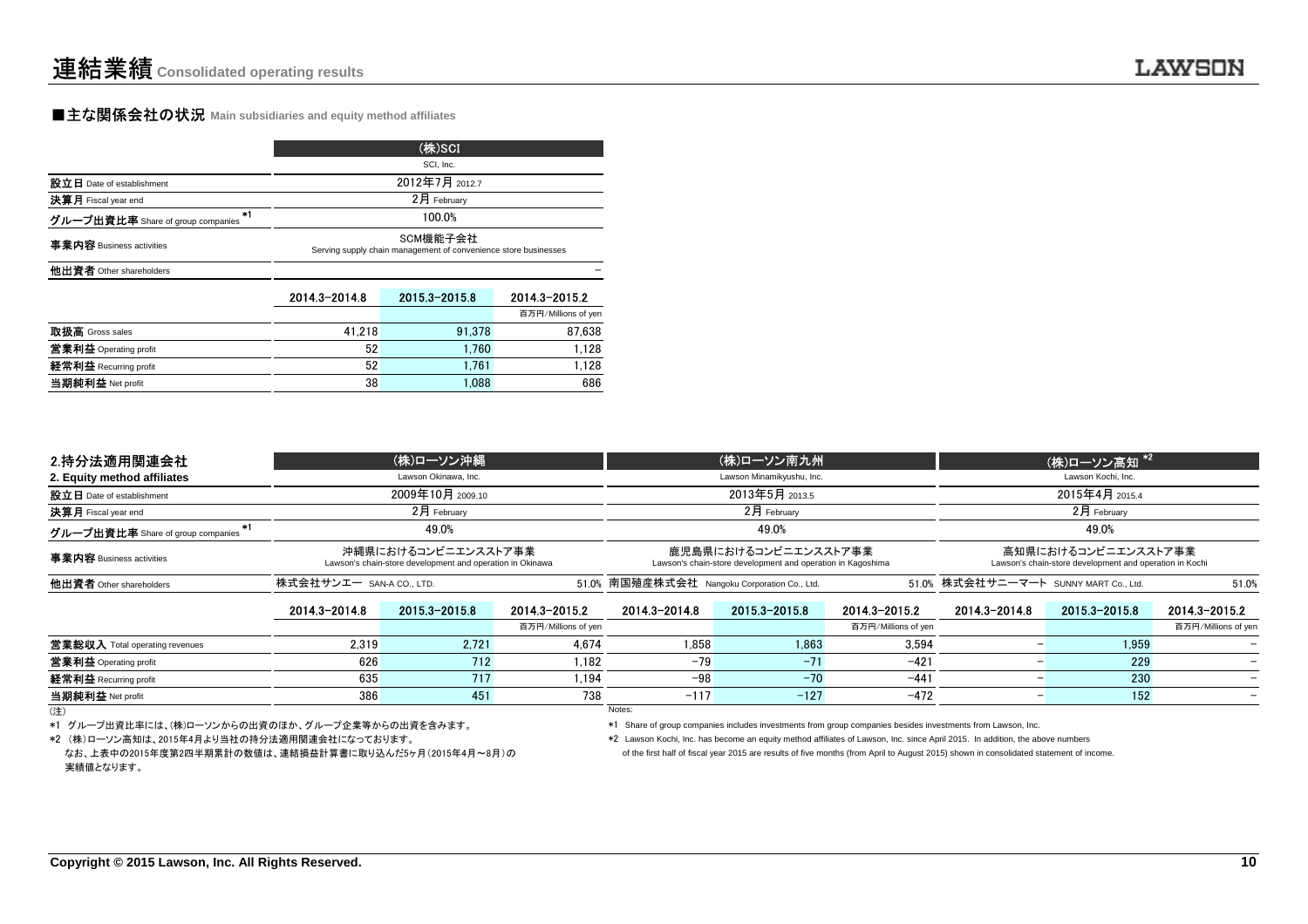## **■主な業績と予想** Results and forecasts for major financial indicators<br>
————————————————————

|                                                                                                                                             | 2014年度/FY2014 <sup>*2*3</sup>                                                                                                                                                                                                                                                                                                                                                                                                                                                                                                                     |          |                                      | 2015年度/FY2015 <sup>*4</sup> |                                                                                                                                                  |          |                                                   |         |
|---------------------------------------------------------------------------------------------------------------------------------------------|---------------------------------------------------------------------------------------------------------------------------------------------------------------------------------------------------------------------------------------------------------------------------------------------------------------------------------------------------------------------------------------------------------------------------------------------------------------------------------------------------------------------------------------------------|----------|--------------------------------------|-----------------------------|--------------------------------------------------------------------------------------------------------------------------------------------------|----------|---------------------------------------------------|---------|
|                                                                                                                                             | 第2四半期/1H<br>2014.3.1 - 2014.8.31                                                                                                                                                                                                                                                                                                                                                                                                                                                                                                                  |          | 通期/Full year<br>2014.3.1 - 2015.2.28 |                             | 第2四半期/1H<br>2015.3.1 - 2015.8.31                                                                                                                 |          | 通期計画/Full year (Forecast)<br>2015.3.1 - 2016.2.29 |         |
| チェーン全店売上高(百万円)                                                                                                                              | 金額/Amount                                                                                                                                                                                                                                                                                                                                                                                                                                                                                                                                         | 前年比/YoY  | 金額/Amount                            | 前年比/YoY                     | 金額/Amount                                                                                                                                        | 前年比/YoY  | 金額/Amount                                         | 前年比/YoY |
| Net sales of all convenience stores (millions of yen)                                                                                       | 989.449                                                                                                                                                                                                                                                                                                                                                                                                                                                                                                                                           | 111.2%   | 1.932.798                            | 109.9%                      | 992.999                                                                                                                                          | 100.4%   | 1.971.000                                         | 102.0%  |
| 加盟店売上高(百万円)<br>Net sales of franchised stores (millions of yen)                                                                             | 973.649                                                                                                                                                                                                                                                                                                                                                                                                                                                                                                                                           | 111.5%   | 1.902.092                            | 110.2%                      | 976.256                                                                                                                                          | 100.3%   |                                                   |         |
| 直営店売上高(百万円)<br>Net sales of company-operated stores (millions of yen)                                                                       | 15.800                                                                                                                                                                                                                                                                                                                                                                                                                                                                                                                                            | 94.5%    | 30.706                               | 95.2%                       | 16.743                                                                                                                                           | 106.0%   | $\overline{\phantom{0}}$                          |         |
| $*1$<br><b>営業総収入</b> (百万円) Gross operating revenue (millions of yen)                                                                        | 163.359                                                                                                                                                                                                                                                                                                                                                                                                                                                                                                                                           | 108.8%   | 316.340                              | 105.9%                      | 167.461                                                                                                                                          | 102.5%   | 332,000                                           | 105.0%  |
| <b>営業総利益</b> (百万円) Gross operating profit (millions of yen)                                                                                 | 151.903                                                                                                                                                                                                                                                                                                                                                                                                                                                                                                                                           | 110.0%   | 293,938                              | 106.7%                      | 155.128                                                                                                                                          | 102.1%   | $\qquad \qquad -$                                 |         |
| (対チェーン全店売上高比)<br>(Gross operating profit on Net sales of all convenience stores)                                                            | 15.4%                                                                                                                                                                                                                                                                                                                                                                                                                                                                                                                                             |          | 15.2%                                |                             | 15.6%                                                                                                                                            |          | $\overline{\phantom{0}}$                          |         |
| <b>販売費及び一般管理費</b> (百万円)<br>Selling, general and administrative expenses (millions of yen)                                                   | 113.749                                                                                                                                                                                                                                                                                                                                                                                                                                                                                                                                           | 107.5%   | 232.972                              | 108.9%                      | 120.705                                                                                                                                          | 106.1%   | $\overline{\phantom{m}}$                          |         |
| (対チェーン全店売上高比)<br>(Selling, general and administrative expenses on Net sales of all convenience stores)                                      | 11.5%                                                                                                                                                                                                                                                                                                                                                                                                                                                                                                                                             |          | 12.1%                                |                             | 12.2%                                                                                                                                            |          | $\overline{\phantom{0}}$                          |         |
| <b>営業利益</b> (百万円) Operating profit (millions of yen)                                                                                        | 38,154                                                                                                                                                                                                                                                                                                                                                                                                                                                                                                                                            | 118.1%   | 60.966                               | 99.2%                       | 34.423                                                                                                                                           | 90.2%    | 56.700                                            | 93.0%   |
| (対チェーン全店売上高比)                                                                                                                               | 3.9%                                                                                                                                                                                                                                                                                                                                                                                                                                                                                                                                              |          | 3.2%                                 |                             | 3.5%                                                                                                                                             |          |                                                   |         |
| (Operating profit on Net sales of all convenience stores)                                                                                   |                                                                                                                                                                                                                                                                                                                                                                                                                                                                                                                                                   |          |                                      |                             |                                                                                                                                                  |          |                                                   |         |
| <b>経常利益</b> (百万円) Recurring profit (millions of yen)                                                                                        | 38.241                                                                                                                                                                                                                                                                                                                                                                                                                                                                                                                                            | 117.9%   | 61.649                               | 99.2%                       | 33.560                                                                                                                                           | 87.8%    | 55.200                                            | 89.5%   |
| 四半期(当期)純利益 (百万円) Net profit (millions of yen)                                                                                               | 20.632                                                                                                                                                                                                                                                                                                                                                                                                                                                                                                                                            | 107.9%   | 26,200                               | 77.9%                       | 13,277                                                                                                                                           | 64.4%    | 25,300                                            | 96.6%   |
| 1株当たり四半期(当期)純利益 (円) Net profit per share (yen)                                                                                              |                                                                                                                                                                                                                                                                                                                                                                                                                                                                                                                                                   | 206.57   |                                      | 262.18                      |                                                                                                                                                  | 132.78   | $253.00$ <sup>*5</sup>                            |         |
| <b>純資産</b> (百万円) Net assets (millions of yen)                                                                                               |                                                                                                                                                                                                                                                                                                                                                                                                                                                                                                                                                   | 250.138  |                                      | 243.420                     |                                                                                                                                                  | 246.991  | $\overline{\phantom{0}}$                          |         |
| 総資産 (百万円) Total assets (millions of yen)                                                                                                    |                                                                                                                                                                                                                                                                                                                                                                                                                                                                                                                                                   | 666.912  |                                      | 693.811                     |                                                                                                                                                  | 751.530  | $\overline{\phantom{0}}$                          |         |
| 1株当たり純資産 (円) Net assets per share (yen)                                                                                                     |                                                                                                                                                                                                                                                                                                                                                                                                                                                                                                                                                   | 2.499.03 |                                      | 2,432.00                    |                                                                                                                                                  | 2.466.87 | $\overline{\phantom{0}}$                          |         |
| <b>総資産四半期(当期)純利益率 ROA</b>                                                                                                                   |                                                                                                                                                                                                                                                                                                                                                                                                                                                                                                                                                   | 3.3%     |                                      | 4.1%                        |                                                                                                                                                  | 1.8%     | $\overline{\phantom{0}}$                          |         |
| 自己資本四半期(当期)純利益率 ROE                                                                                                                         |                                                                                                                                                                                                                                                                                                                                                                                                                                                                                                                                                   | 8.4%     |                                      | 10.8%                       |                                                                                                                                                  | 5.4%     | $\overline{\phantom{0}}$                          |         |
| 流動比率 Current ratio                                                                                                                          |                                                                                                                                                                                                                                                                                                                                                                                                                                                                                                                                                   | 73.4%    |                                      | 57.9%                       |                                                                                                                                                  | 60.7%    | $\overline{\phantom{0}}$                          |         |
| 固定比率 Fixed ratio                                                                                                                            |                                                                                                                                                                                                                                                                                                                                                                                                                                                                                                                                                   | 182.4%   |                                      | 221.5%                      |                                                                                                                                                  | 227.2%   | $\overline{\phantom{0}}$                          |         |
| 自己資本比率 Shareholders' equity ratio                                                                                                           |                                                                                                                                                                                                                                                                                                                                                                                                                                                                                                                                                   | 37.4%    |                                      | 35.1%                       |                                                                                                                                                  | 32.8%    | $\overline{\phantom{0}}$                          |         |
| (注)                                                                                                                                         | Notes:                                                                                                                                                                                                                                                                                                                                                                                                                                                                                                                                            |          |                                      |                             |                                                                                                                                                  |          |                                                   |         |
| *1 営業総収入は直営店売上高、加盟店からの収入等の合計です。                                                                                                             |                                                                                                                                                                                                                                                                                                                                                                                                                                                                                                                                                   |          |                                      |                             | *1 The gross operating revenue is a sum of total sales of company-operated stores and commissions from franchised stores.                        |          |                                                   |         |
| *2 当社は、鹿児島支店の事業を(株)ローソン南九州(現・持分法適用関連会社)に2014年3月に分割いたしました。                                                                                   |                                                                                                                                                                                                                                                                                                                                                                                                                                                                                                                                                   |          |                                      |                             |                                                                                                                                                  |          |                                                   |         |
| *3 当社の有形固定資産(リース資産を除く)の減価償却方法については、従来、定率法を採用しておりましたが、2014<br>年度より定額法に変更しております。この変更により、従来の方法に比べて、2014年度の営業利益及び経常利益は<br>それぞれ9,404百万円増加しております。 | *2 Lawson, Inc. has splitted the business in Kagoshima prefecture to Lawson Minamikyushu, Inc. (now accounted for equity method affiliate) on March 2014.<br>*3 For the depreciation method for property, store and equipment (except lease assets), Lawson, Inc. has adopted straight-line method instead of<br>declining-balance method since fiscal year 2014. Based on this change, operating profit, recurring profit of fiscal year 2014 increased by<br>9,404 million yen respectively compared to results using declining-balance method. |          |                                      |                             |                                                                                                                                                  |          |                                                   |         |
| *4 当社は、高知支店の事業を(株)ローソン高知(現・持分法適用関連会社)に2015年4月に分割いたしました。                                                                                     |                                                                                                                                                                                                                                                                                                                                                                                                                                                                                                                                                   |          |                                      |                             | *4 Lawson, Inc. has splitted the business in Kochi prefecture into Lawson Kochi, Inc. (now accounted for equity method affiliate) on April 2015. |          |                                                   |         |
| *5 通期計画の1株当たり当期純利益に関しては、2015年8月31日現在の期末発行済株式数を用いて算出しております。                                                                                  |                                                                                                                                                                                                                                                                                                                                                                                                                                                                                                                                                   |          |                                      |                             | *5 Forecasted full-year net profit per share is calculated based on the number of outstanding shares as of August 31, 2015.                      |          |                                                   |         |

- \*2 当社は、鹿児島支店の事業を(株)ローソン南九州(現・持分法適用関連会社)に2014年3月に分割いたしました。
- それぞれ9,404百万円増加しております。
- \*4 当社は、高知支店の事業を(株)ローソン高知(現・持分法適用関連会社)に2015年4月に分割いたしました。
- \*5 通期計画の1株当たり当期純利益に関しては、2015年8月31日現在の期末発行済株式数を用いて算出しております。

- \*2 Lawson, Inc. has splitted the business in Kagoshima prefecture to Lawson Minamikyushu, Inc. (now accounted for equity method affiliate) on March 2014.
- \*3 For the depreciation method for property, store and equipment (except lease assets), Lawson, Inc. has adopted straight-line method instead ofdeclining-balance method since fiscal year 2014. Based on this change, operating profit, recurring profit of fiscal year 2014 increased by9,404 million yen respectively compared to results using declining-balance method.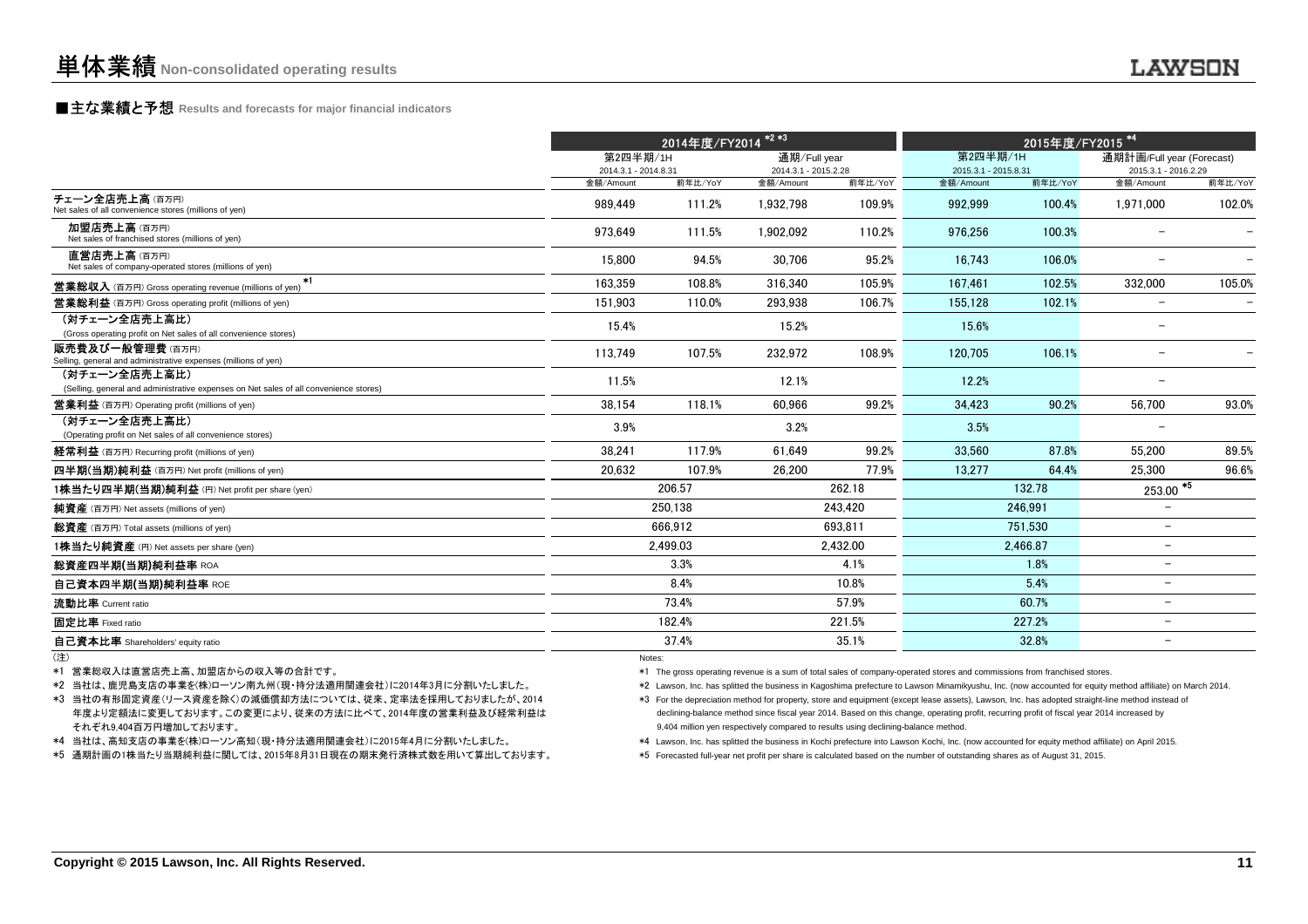## ■損益計算書 **Non-consolidated statement of income**

|                                                           |                 | 2014年度1H             |         | 2015年度1H             |         | 前年增減                |
|-----------------------------------------------------------|-----------------|----------------------|---------|----------------------|---------|---------------------|
|                                                           |                 | 2014.3.1 - 2014.8.31 |         | 2015.3.1 - 2015.8.31 |         | Increase (Decrease) |
|                                                           |                 | 百万円/Millions of yen  | 前年比/YoY | 百万円/Millions of yen  | 前年比/YoY | 百万円/Millions of yen |
| A.営業総収入 Gross operating revenues                          | $B + E$         | 163,359              | 108.8%  | 167,461              | 102.5%  | 4,102               |
| B.売上高 Net sales <sup>*1</sup>                             |                 | 16.119               | 95.4%   | 17.354               | 107.7%  | 1,235               |
| $*2$<br>C.売上原価 Cost of goods sold                         |                 | 11,455               | 95.2%   | 12,333               | 107.7%  | 877                 |
| $*3$<br>D.売上総利益 Gross profit on sales                     | $B - C$         | 4,664                | 95.7%   | 5,021                | 107.7%  | 357                 |
| <b>E.営業収入</b> Operating revenues                          | $F + G$         | 147,239              | 110.5%  | 150.106              | 101.9%  | 2,867               |
| F.加盟店からの収入 Franchise commission from franchised stores    |                 | 130.254              | 109.5%  | 133.156              | 102.2%  | 2,902               |
| G.その他の営業収入 Other                                          |                 | 16,985               | 118.9%  | 16,950               | 99.8%   | $-35$               |
| <b>H.営業総利益</b> Gross operating profit                     | $A - C = D + E$ | 151,903              | 110.0%  | 155.128              | 102.1%  | 3,224               |
| I.販売費及び一般管理費 Selling, general and administrative expenses |                 | 113,749              | 107.5%  | 120,705              | 106.1%  | 6,955               |
| J.営業利益 Operating profit                                   | $H - I$         | 38,154               | 118.1%  | 34,423               | 90.2%   | $-3,730$            |
| 営業外収益 Non-operating income                                |                 | 1,385                | 113.0%  | 1,452                | 104.8%  | 67                  |
| 営業外費用 Non-operating expenses                              |                 | 1,298                | 118.6%  | 2,315                | 178.3%  | 1,017               |
| 経常利益 Recurring profit                                     |                 | 38,241               | 117.9%  | 33.560               | 87.8%   | $-4,680$            |
| 特別利益 Extraordinary gain                                   |                 | 94                   | 16.1%   | -                    |         | $-94$               |
| 特別損失 Extraordinary loss                                   |                 | 4,084                | 149.1%  | 8,600                | 210.6%  | 4,516               |
| 税引前四半期純利益 Income before income taxes                      |                 | 34,251               | 113.1%  | 24,959               | 72.9%   | $-9,291$            |
| 法人税、住民税及び事業税 Income taxes - current                       |                 | 12,787               | 108.7%  | 9,743                | 76.2%   | $-3,043$            |
| 法人税等調整額 Deferred income taxes                             |                 | 831                  |         | 1,937                | 233.0%  | 1,106               |
| 四半期純利益 Net profit                                         |                 | 20,632               | 107.9%  | 13,277               | 64.4%   | $-7,354$            |
|                                                           |                 |                      |         |                      |         |                     |

## **■販売費及び一般管理費の主な明細** Selling, general and administrative expenses

|                                                          | 2014年度1H             |         | 2015年度1H             |         | 前年増減                |
|----------------------------------------------------------|----------------------|---------|----------------------|---------|---------------------|
|                                                          | 2014.3.1 - 2014.8.31 |         | 2015.3.1 - 2015.8.31 |         | Increase (Decrease) |
|                                                          | 百万円/Millions of yen  | 前年比/YoY | 百万円/Millions of yen  | 前年比/YoY | 百万円/Millions of yen |
| 地代家賃 Rents                                               | 45.053               | 114.0%  | 47.143               | 104.6%  | 2.090               |
| 人件費 Personal expenses                                    | 18.491               | 103.2%  | 19.325               | 104.5%  | 834                 |
| 動産リース料 Equipment leasing charges                         | 1,725                | 123.9%  | 1,312                | 76.1%   | $-413$              |
| 有形固定資産減価償却費 Depreciation of property and store equipment | 14,266               | 93.5%   | 17.560               | 123.1%  | 3.294               |
| 広告宣伝費 Advertising and promotional expenses               | 4.044                | 80.5%   | 5,170                | 127.8%  | 1,125               |
| その他 Other                                                | 30.168               | 113.1%  | 30,192               | 100.1%  | 23                  |
| 合計 Total                                                 | 113.749              | 107.5%  | 120.705              | 106.1%  | 6,955               |
| (4)                                                      | Notes:               |         |                      |         |                     |

(注)

\*1 「売上高」は、直営店売上高及びEコマース売上高の合計です。

\*2 「売上原価」は、商品売上原価です。

\*3 「売上総利益」は、商品売上総利益です。

\*1 Net sales of company-operated stores and e-commerce business.

\*2 Cost of goods sold.

\*3 Gross profit on goods sales.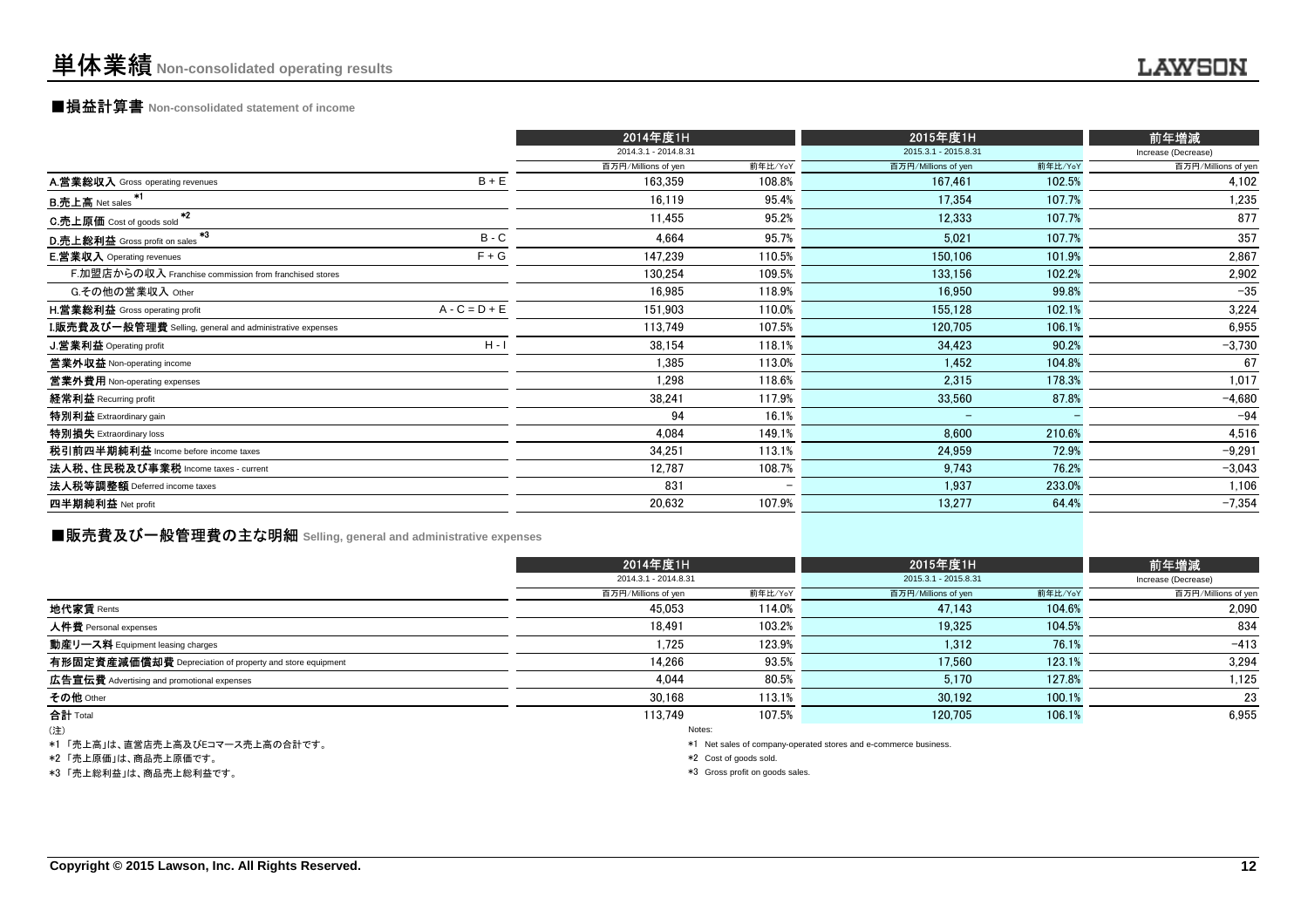| ■営業外収益·営業外費用内訳                                      | 2014年度1H             | 2015年度1H             | 前年増減                |
|-----------------------------------------------------|----------------------|----------------------|---------------------|
| Non-operating income & Non-operating expenses       | 2014.3.1 - 2014.8.31 | 2015.3.1 - 2015.8.31 | Increase (Decrease) |
|                                                     | 百万円/Millions of yen  | 百万円/Millions of yen  | 百万円/Millions of yen |
| 受取利息 Interest received                              | 372                  | 441                  | 69                  |
| 受取配当金 Dividend income                               | 290                  | 314                  | 23                  |
| その他 Other                                           | 722                  | 696                  | $-25$               |
| 営業外収益合計 Non-operating income                        | 1,385                | 1,452                | 67                  |
| 支払利息 Interest expense                               | 619                  | 753                  | 134                 |
| リース解約損 Loss on cancellation of store lease contract | 540                  | 966                  | 426                 |
| その他 Other                                           | 138                  | 595                  | 456                 |
| 営業外費用合計 Non-operating expenses                      | 1.298                | 2.315                | 1.017               |
|                                                     |                      |                      |                     |

| ■特別利益·特別損失内訳                                                                                     | 2014年度1H             | 2015年度1H             | 前年増減                |
|--------------------------------------------------------------------------------------------------|----------------------|----------------------|---------------------|
| Extraordinary gain & Extraordinary loss                                                          | 2014.3.1 - 2014.8.31 | 2015.3.1 - 2015.8.31 | Increase (Decrease) |
|                                                                                                  | 百万円/Millions of yen  | 百万円/Millions of yen  | 百万円/Millions of yer |
| 抱合せ株式消滅差益 Gain on extinguishment of tie-in shares                                                | 94                   |                      | $-94$               |
| 特別利益合計 Extraordinary gain                                                                        | 94                   |                      | $-94$               |
| 固定資産除却損 Loss on retirement of noncurrent assets                                                  | 1.153                | 1.812                | 658                 |
| 減損損失 Loss on impairment of long-lived assets                                                     | 2.353                | 4.559                | 2.205               |
| 関係会社株式評価損 Loss on valuation of shares of subsidiaries and associates                             |                      | 1.455                | 1.455               |
| 関係会社出資金評価損 Loss on valuation of investments in caputal of subsidiaries and affiliates            |                      | 773                  | 773                 |
| <b>関係会社貸倒引当金繰入額</b> Provision of allowance for doubtful accounts for subsidiaries and associates | 576                  |                      | $-576$              |
| その他 Other                                                                                        |                      |                      | $-0$                |
| 特別損失合計 Extraordinary loss                                                                        | 4.084                | 8.600                | 4.516               |
|                                                                                                  |                      |                      |                     |

| ■投融資の状況                                                  | 2014年度1H             | 2015年度1H             | 前年増減                | 2015年度計画                       |
|----------------------------------------------------------|----------------------|----------------------|---------------------|--------------------------------|
| Capital expenditure                                      | 2014.3.1 - 2014.8.31 | 2015.3.1 - 2015.8.31 | Increase (Decrease) | Forecasts/2015.3.1 - 2016.2.29 |
|                                                          | 百万円/Millions of yen  | 百万円/Millions of yen  | 百万円/Millions of yen | 百万円/Millions of yen            |
| 新店投資 New store investments                               | 21.011               | 17.695               | $-3.315$            | 50,500                         |
| 既存店投資 Existing store investments                         | 2,807                | 2,086                | $-720$              | 5,000                          |
| システム関連投資 IT - related investments                        | 1.760                | 5,185                | 3,424               | 8,500                          |
| その他 Other                                                | 697                  | 345                  | $-352$              | 500                            |
| 投資小計 Subtotal                                            | 26,276               | 25,312               | $-963$              | 64,500                         |
| 出資·融資 Investments and advances                           | $-3.928$             | 6.701                | 10.629              | 7,500                          |
| リース Leases                                               | 17.514               | 18,879               | 1,364               | 34,000                         |
| 合計 Total                                                 | 39.862               | 50.893               | 11.030              | 106,000                        |
| 有形固定資産減価償却費 Depreciation of property and store equipment | 14.266               | 17,560               | 3,294               | 36,500                         |
| 無形固定資産償却費 Amortization of intangible assets              | 4,045                | 2,470                | $-1,574$            | 5,700                          |
| 減価償却費計 Total depreciation and amortization               | 18,311               | 20,030               | 1.719               | 42,200                         |
| $\overline{\phantom{a}}$                                 |                      |                      |                     |                                |

(注)

\* 2015年度のリース債務の返済による支出は10,159百万円です。

Note:

\* The amount of repayments of lease obligations is 10,159 millions of yen in FY2015.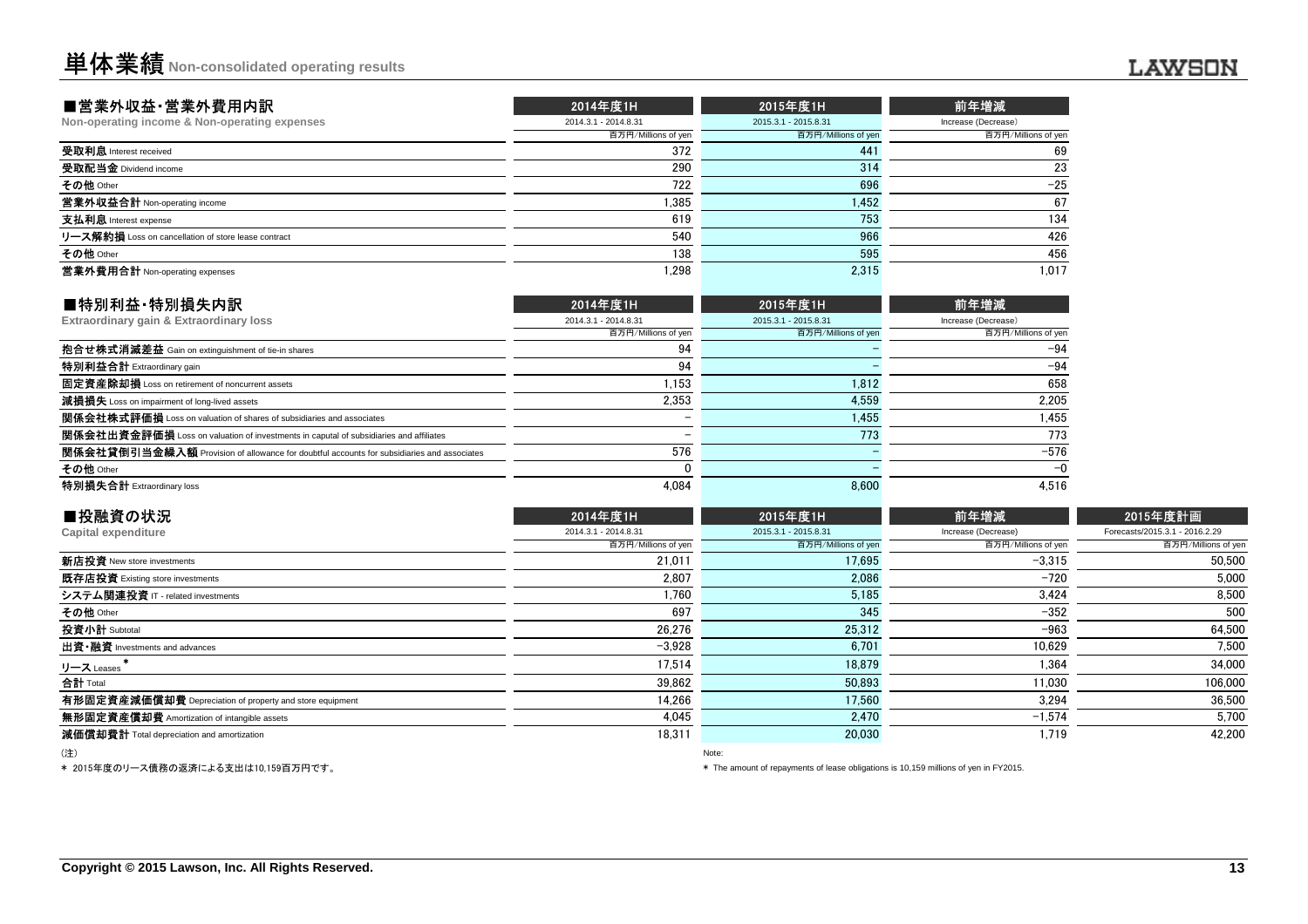## ■貸借対照表 **Non-consolidated balance sheet**

|                                                                            | 2014年度<br>(2015年2月28日現在) | 2015年度第2四半期<br>(2015年8月31日現在) | 2014年度末からの増減                       |
|----------------------------------------------------------------------------|--------------------------|-------------------------------|------------------------------------|
|                                                                            | FY2014 (As of 2015.2.28) | FY2015 (As of 2015.8.31)      | Increase (Decrease) from 2015.2.28 |
| [資産の部 Assets]                                                              | 百万円/Millions of yen      | 百万円/Millions of yen           | 百万円/Millions of yen                |
| 流動資産 Current assets                                                        | 155,079                  | 191,146                       | 36,067                             |
| 現金及び預金 Cash and deposits                                                   | 50,760                   | 91,539                        | 40,778                             |
| 加盟店貸勘定 Accounts receivable - due from franchised stores                    | 37.831                   | 28,736                        | $-9,094$                           |
| 商品 Merchandise inventories                                                 | 864                      | 938                           | 73                                 |
| 前払費用 Prepaid expenses                                                      | 11,036                   | 10,908                        | $-128$                             |
| 短期貸付金 Short-term loans receivable                                          | 3,481                    | 3,324                         | $-156$                             |
| 未収入金 Accounts receivable - other                                           | 38.822                   | 44.011                        | 5,189                              |
| 繰延税金資産 Deferred tax assets                                                 | 3,843                    | 3,048                         | $-795$                             |
| その他 Other                                                                  | 8,476                    | 8,661                         | 185                                |
| 貸倒引当金 Allowance for doubtful accounts                                      | $-36$                    | $-23$                         | 13                                 |
| 固定資産 Non-current assets                                                    | 538.731                  | 560.383                       | 21.652                             |
| 有形固定資産 Property and store equipment                                        | 256,432                  | 270,972                       | 14,539                             |
| ・建物 Buildings                                                              | 125,784                  | 133,545                       | 7,760                              |
| •構築物 Structures                                                            | 19,491                   | 21,463                        | 1,972                              |
| -<br>車両運搬具及び工具器具備品 Vehicles, tools, furniture and fixtures                 | 12.419                   | 12.804                        | 384                                |
| •土地 Land                                                                   | 9,587                    | 9,721                         | 134                                |
| ・リース資産 Lease assets                                                        | 84,361                   | 90,919                        | 6,557                              |
| •建設仮勘定 Construction in progress                                            | 4,788                    | 2,518                         | $-2,270$                           |
| 無形固定資産 Intangible assets                                                   | 23.339                   | 25.887                        | 2.548                              |
| ・ソフトウエア Software                                                           | 9,027                    | 12,291                        | 3,264                              |
| ・ソフトウエア仮勘定 Software in progress                                            | 5,026                    | 4,201                         | $-824$                             |
| ・のれん Goodwill                                                              | 8,788                    | 8.900                         | 111                                |
| •その他 Other                                                                 | 496                      | 493                           | $-2$                               |
| 投資その他の資産 Investments and other assets                                      | 258,959                  | 263,523                       | 4,564                              |
| ・投資有価証券 Investments securities                                             | 8,205                    | 9.430                         | 1,224                              |
| ・関係会社株式 Stocks of subsidiaries and affiliates                              | 61.903                   | 61.723                        | $-180$                             |
| •関係会社出資金 Investments in capital of subsidiaries and affiliates             | 9,377                    | 8.630                         | $-747$                             |
| ・長期貸付金 Long-term loans receivable                                          | 36,477                   | 38,342                        | 1,865                              |
| •関係会社長期貸付金 Long-term loans receivable from subsidiaries and affiliates     | 22,992                   | 28.429                        | 5,437                              |
| ・長期前払費用 Long-term prepaid expenses                                         | 9.542                    | 9.373                         | $-169$                             |
| ・差入保証金 Lease deposits                                                      | 86,513                   | 85,881                        | $-631$                             |
| •繰延税金資産 Deferred tax assets                                                | 23,106                   | 20,935                        | $-2,171$                           |
| •その他 Other                                                                 | 1,739                    | 1,663                         | $-75$                              |
| •貸倒引当金 Allowance for doubtful accounts                                     | $-899$                   | $-886$                        | 12                                 |
| 資産合計 Total Assets                                                          | 693,811                  | 751,530                       | 57,719                             |
| 有形固定資産の減価償却累計額<br>Accumulated depreciation of property and store equipment | 247,172                  | 252,896                       | 5,723                              |

**Copyright © 2015 Lawson, Inc. All Rights Reserved.**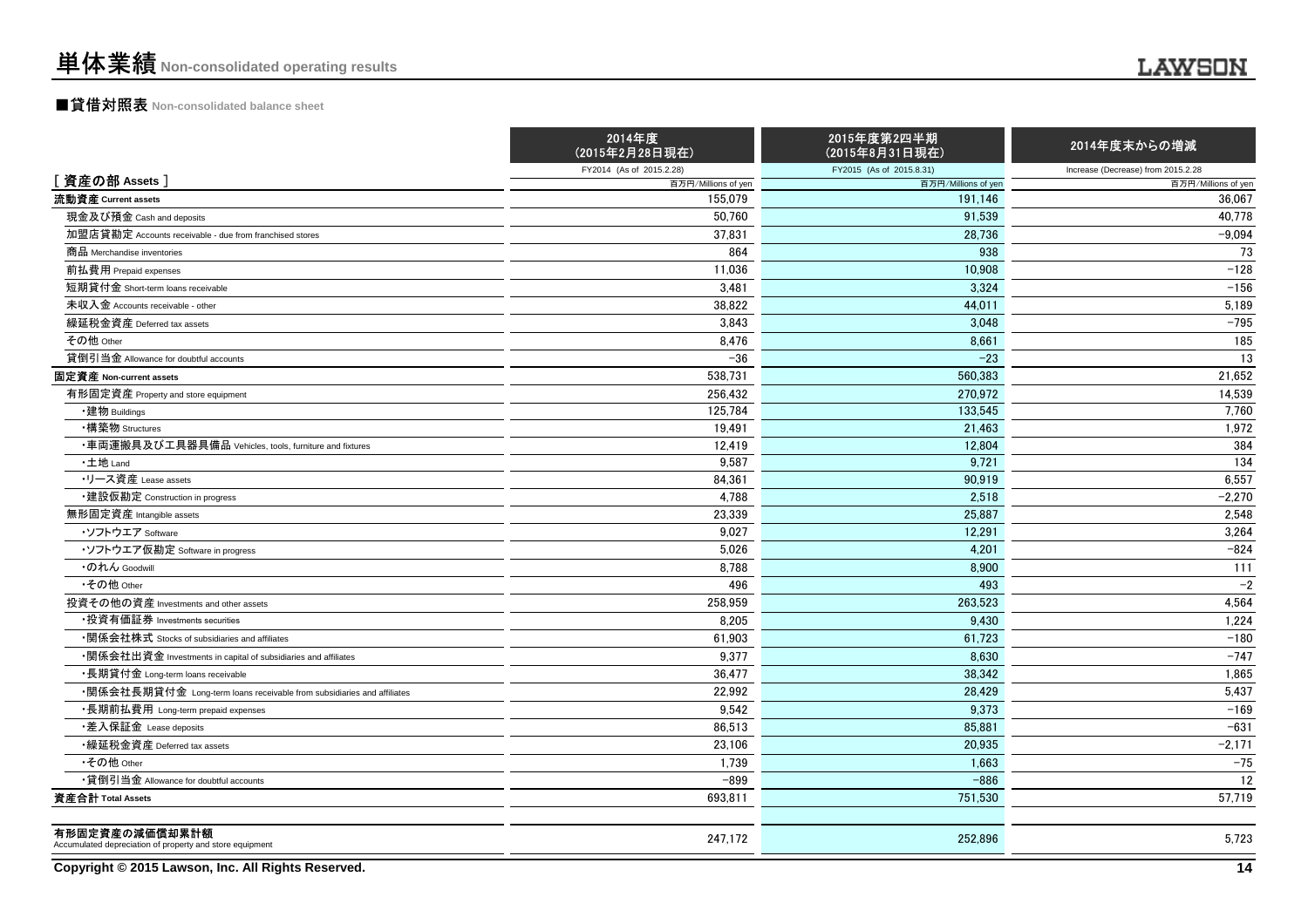## ■貸借対照表 **Non-consolidated balance sheet**

|                                                                          | 2014年度<br>(2015年2月28日現在) | 2015年度第2四半期<br>(2015年8月31日現在) | 2014年度末からの増減                       |
|--------------------------------------------------------------------------|--------------------------|-------------------------------|------------------------------------|
|                                                                          | FY2014 (As of 2015.2.28) | FY2015 (As of 2015.8.31)      | Increase (Decrease) from 2015.2.28 |
| [負債の部 Liabilities]                                                       | 百万円/Millions of yen      | 百万円/Millions of yen           | 百万円/Millions of yen                |
| 流動負債 Current liabilities                                                 | 267,717                  | 314,675                       | 46,957                             |
| 買掛金 Accounts payable - trade                                             | 1,604                    | 2,132                         | 527                                |
| 加盟店買掛金 Accounts payable - trade for franchised stores                    | 87,148                   | 111,868                       | 24,720                             |
| 加盟店借勘定 Accounts payable - due to franchised stores                       | 1,111                    | 1.893                         | 781                                |
| 関係会社短期借入金 Short-term loans payable to subsidiaries and affiliates        | 30.880                   | 47,480                        | 16,600                             |
| リース債務 Lease obligations                                                  | 17,912                   | 20.266                        | 2,354                              |
| 未払金 Accounts payable - other                                             | 23,641                   | 21,236                        | $-2.404$                           |
| 未払法人税等 Income taxes payable                                              | 11,377                   | 9,900                         | $-1,477$                           |
| 未払費用 Accrued expenses                                                    | 1.829                    | 2.065                         | 236                                |
| 預り金 Deposits payable                                                     | 85,304                   | 90,540                        | 5,235                              |
| 賞与引当金 Provision for bonuses                                              | 2.166                    | 2.681                         | 515                                |
| その他 Other                                                                | 4,742                    | 4,610                         | $-131$                             |
| 固定負債 Non-current liabilities                                             | 182,673                  | 189,864                       | 7,190                              |
| 長期借入金 Long-term loans payable                                            | 50,000                   | 50,000                        |                                    |
| リース債務 Lease obligations                                                  | 72,655                   | 80,606                        | 7,951                              |
| 退職給付引当金 Liability for employees' retirement benefits                     | 10,837                   | 9.075                         | $-1,761$                           |
| 役員退職慰労引当金 Provision for retirement benefits to executive officers        | 309                      | 343                           | 34                                 |
| 長期預り保証金 Long-term guarantee deposits                                     | 29,943                   | 28,532                        | $-1,410$                           |
| 資産除去債務 Asset retirement obligations                                      | 18.649                   | 21.088                        | 2,439                              |
| その他 Other                                                                | 278                      | 216                           | $-62$                              |
| 負債合計 Total liabilities                                                   | 450.390                  | 504.539                       | 54.148                             |
| 【純資産の部 Net assets 】                                                      |                          |                               |                                    |
| 株主資本 Shareholders' equity                                                | 244.172                  | 246.744                       | 2,571                              |
| 資本金 Common stock                                                         | 58,506                   | 58,506                        |                                    |
| 資本剰余金 Additional paid-in capital                                         | 47.696                   | 47.696                        | $\mathbf 0$                        |
| ・資本準備金 Legal capital surplus                                             | 47,696                   | 47,696                        | $\equiv$                           |
| •その他資本剰余金 Other capital surplus                                          |                          | $\Omega$                      | $\Omega$                           |
| 利益剰余金 Retained earnings                                                  | 139,241                  | 141,818                       | 2,576                              |
| •利益準備金 Legal retained earnings                                           | 727                      | 727                           | $\overline{\phantom{0}}$           |
| ・別途積立金 General reserve                                                   | 50,000                   | 50,000                        | $\overline{\phantom{0}}$           |
| • 繰越利益剰余金 Retained earnings brought forward                              | 88,514                   | 91,091                        | 2,576                              |
| 自己株式 Treasury stock                                                      | $-1,272$                 | $-1,277$                      | $-5$                               |
| 評価・換算差額等 Valuation and translation adjustments                           | $-975$                   | $-60$                         | 914                                |
| その他有価証券評価差額金 Net unrealized gain (loss) on available-for-sale securities | $-408$                   | 506                           | 914                                |
| 土地再評価差額金 Revaluation reserve for land                                    | $-566$                   | $-566$                        | $\qquad \qquad -$                  |
| 新株予約権 Subscription rights to shares                                      | 223                      | 307                           | 84                                 |
| 純資産合計 Net assets                                                         | 243,420                  | 246,991                       | 3,570                              |
| 負債純資産合計 Liabilities and net assets                                       | 693,811                  | 751.530                       | 57,719                             |

**Copyright © 2015 Lawson, Inc. All Rights Reserved.**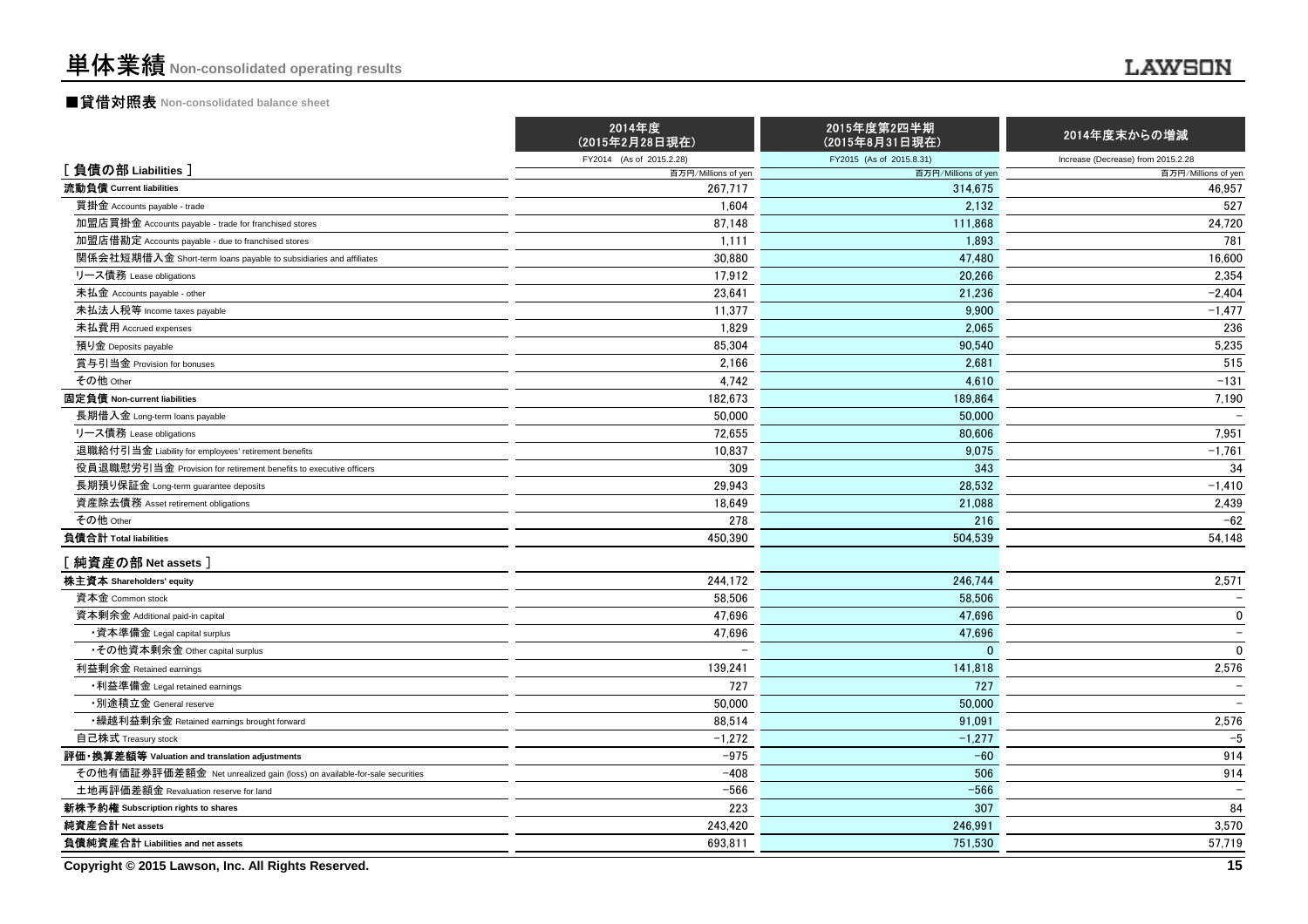## **■国内コンビニエンスストアの店舗数の推移** Number of convenience stores in Japan <sup>\*1</sup>

|                             | 2014年度1H/FY2014      |        |                      | 2015年度1H/FY2015 <sup>*2*3</sup> | 2015年度計画/FY2015 (Forecast) |                          |  |
|-----------------------------|----------------------|--------|----------------------|---------------------------------|----------------------------|--------------------------|--|
|                             | 2014.3.1 - 2014.8.31 |        | 2015.3.1 - 2015.8.31 |                                 | 2015.3.1 - 2016.2.29       |                          |  |
| <b>単体</b> Non-consolidated  | 「ローソン」「ナチュラルローソン」のみ  |        |                      | 「ローソン」「ナチュラルローソン」のみ             |                            | 「ローソン」「ナチュラルローソン」のみ      |  |
| <b>開店</b> Opening (店/Store) | 498                  | 496    | 461                  | 460                             | 1,150                      | 1,130                    |  |
| <b>閉店</b> Closure (店/Store) | 204                  | 177    | 556                  | 258                             | 730                        | 430                      |  |
| うち置換(-) Re-location(-)      | 52                   | 52     | 68                   | 68                              | $\overline{\phantom{0}}$   | $\overline{\phantom{0}}$ |  |
| 純增 Net Increase (店/Store)   | 294                  | 319    | $-95$                | 202                             | 420                        | 700                      |  |
| 総店舗数 Total number of stores | 11,615               | 10,438 | 11,677               | 10,842                          | 12,192                     | 11,351                   |  |
| グループ会社 Group Company        |                      |        |                      |                                 |                            |                          |  |
| <b>開店</b> Opening (店/Store) | 15                   |        | 21                   |                                 | 50                         |                          |  |
| <b>閉店</b> Closure (店/Store) |                      |        |                      |                                 | 20                         |                          |  |
| 純增 Net Increase (店/Store)   |                      |        | 14                   |                                 | 30                         |                          |  |
| 総店舗数 Total number of stores | 372                  |        | 518                  |                                 | 534                        |                          |  |
| グループ計 <sub>Total</sub>      |                      |        |                      |                                 |                            |                          |  |
| 開店 Opening (店/Store)        | 513                  |        | 482                  |                                 | 1,200                      |                          |  |
| <b>閉店</b> Closure (店/Store) | 214                  |        | 563                  |                                 | 750                        |                          |  |
| 純增 Net Increase (店/Store)   | 299                  |        | $-81$                |                                 | 450                        |                          |  |
| 総店舗数 Total number of stores | 11,987               |        | 12,195               |                                 | 12,726                     |                          |  |

(注)

\*1当社グループの運営するコンビニエンスストアの店舗数であり、(株)ローソン沖縄、(株)ローソン南九州、(株)ローソン高知の運営する店舗数を含みます。

\*2「ローソン」「ナチュラルローソン」の開店および閉店には、「ローソンストア100」「ローソンマート」との業態変更の影響19店舗増 は含めておりません。

\*3 2015年4月に単体から(株)ローソン高知に移管した128店舗は、2015年度からグループ会社に集計を変更しております。

#### entropy of the control of the control of the control of the control of the control of the control of the control of the control of the control of the control of the control of the control of the control of the control of t

 Lawson Okinawa, Inc., Lawson Minamikyushu, Inc. and Lawson Kochi, Inc.\*1 The number of stores is a total number of stores operated by the Lawson group including the number of stores operated by

\*2 The numbers of "opening" and "closure" stores of LAWSON and NATURAL LAWSON do not include 19 stores of LAWSON STORE100and LAWSON MART which are converted into a different format within the Lawson group.

\*3 Number of stores (128 stores), which were transferred into Lawson Kochi, Inc. from parent company on April 2015, were excludedfrom non-consolidated figures and counted in group company figures from fiscal year 2015.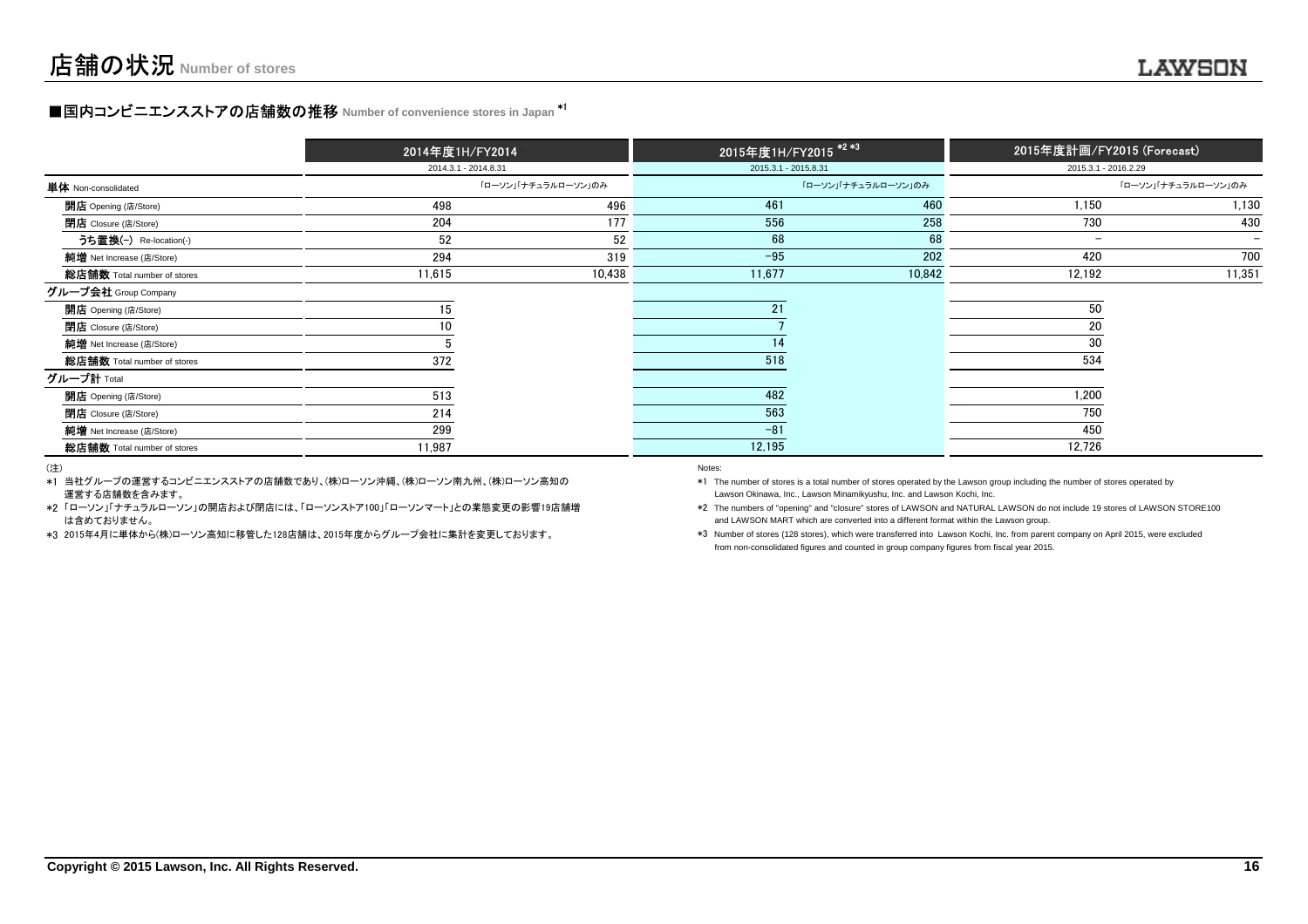## **■国内コンビニエンスストア店舗数 Number of convenience stores in Japan by store type**

|                                                                     |                          | 2014年8月                  |                          | 2015年2月                  |                | 2015年8月 <sup>12</sup> | 期中増減店舗数                  |
|---------------------------------------------------------------------|--------------------------|--------------------------|--------------------------|--------------------------|----------------|-----------------------|--------------------------|
|                                                                     | August, 2014             |                          | February, 2015           |                          | August, 2015   |                       | Net increase (Decrease)  |
|                                                                     | 店/Store                  | 構成比/Share                | 店/Store                  | 構成比/Share                | 店/Store        | 構成比/Share             | 店/Store                  |
| 株式会社ローソン Lawson, Inc.                                               |                          |                          |                          |                          |                |                       |                          |
| 直営店 Company-operated stores                                         |                          |                          |                          |                          |                |                       |                          |
| ローソン LAWSON                                                         | 125                      | 1.0%                     | 123                      | 1.0%                     | 147            | 1.2%                  | 24                       |
| ナチュラルローソン NATURAL LAWSON                                            | 34                       | 0.3%                     | 32                       | 0.3%                     | 28             | 0.2%                  | $-4$                     |
| 加盟店 Franchised stores                                               |                          |                          |                          |                          |                |                       |                          |
| Bタイプ Type B                                                         | 1,258                    | 10.5%                    | 1,286                    | 10.5%                    | 1.209          | 9.9%                  | $-77$                    |
| Gタイプ Type G                                                         | 2.034                    | 17.0%                    | 1.988                    | 16.2%                    | 1.914          | 15.7%                 | $-74$                    |
| Cタイプ Type C                                                         | 6,912                    | 57.7%                    | 7,236                    | 58.9%                    | 7,458          | 61.2%                 | 222                      |
| ナチュラルローソン NATURAL LAWSON                                            | 75                       | 0.6%                     | 84                       | 0.7%                     | 86             | 0.7%                  | $\overline{2}$           |
| ローソンストア100 LAWSON STORE100 <sup>*1</sup>                            | 1,177                    | 9.8%                     | 1,151                    | 9.4%                     | 835            | 6.8%                  | $-316$                   |
| 小計 Subtotal                                                         | 11.615                   | 96.9%                    | 11.900                   | 96.9%                    | 11,677         | 95.8%                 | $-223$                   |
| 株式会社ローソン沖縄 Lawson Okinawa, Inc.                                     |                          |                          |                          |                          |                |                       |                          |
| 直営店 Company-operated stores                                         |                          | 0.0%                     | $\overline{2}$           | 0.0%                     | $\overline{2}$ | 0.0%                  |                          |
| 加盟店 Franchised stores                                               | 169                      | 1.4%                     | 172                      | 1.4%                     | 181            | 1.5%                  | 9                        |
| 小計 Subtotal                                                         | 170                      | 1.4%                     | 174                      | 1.4%                     | 183            | 1.5%                  | 9                        |
| 株式会社ローソン南九州 Lawson Minamikyushu, Inc.                               |                          |                          |                          |                          |                |                       |                          |
| 直営店 Company-operated stores                                         | 3                        | 0.0%                     |                          | 0.0%                     |                | 0.0%                  | $\overline{\phantom{0}}$ |
| 加盟店 Franchised stores                                               | 199                      | 1.7%                     | 201                      | 1.6%                     | 199            | 1.6%                  | $-2$                     |
| 小計 Subtotal                                                         | 202                      | 1.7%                     | 202                      | 1.6%                     | 200            | 1.6%                  | $-2$                     |
| 株式会社ローソン高知 Lawson Kochi, Inc.                                       |                          |                          |                          |                          |                |                       |                          |
| 直営店 Company-operated stores                                         | $\overline{\phantom{a}}$ | $\overline{\phantom{0}}$ | $\overline{\phantom{0}}$ | $\overline{\phantom{0}}$ |                | 0.1%                  | $7\overline{ }$          |
| 加盟店 Franchised stores                                               | $\overline{\phantom{m}}$ | $\overline{\phantom{0}}$ | $\overline{\phantom{a}}$ |                          | 128            | 1.0%                  | 128                      |
| 小計 Subtotal                                                         | -                        | $\overline{\phantom{0}}$ | $\overline{\phantom{0}}$ |                          | 135            | 1.1%                  | 135                      |
| 国内コンビニエンスストアグループ店舗数計<br>Total number of convenience stores in Japan | 11.987                   | 100.0%                   | 12,276                   | 100.0%                   | 12,195         | 100.0%                | $-81$                    |

(注)

\*1 ローソンストア100の店舗数には、「ローソンストア100」「ローソンマート」を含みます。\*2 2015年4月に(株)ローソンから128店舗を(株)ローソン高知に移管しております。

entration of the contract of the contract of the contract of the contract of the contract of the contract of the contract of the contract of the contract of the contract of the contract of the contract of the contract of t

\*1 The number of stores of LAWSON STORE100 includes LAWSON STORE100 and LAWSON MART.

\*2 In April 2015, 128 stores were transferred into Lawson Kochi, Inc. from Lawson, Inc.

.....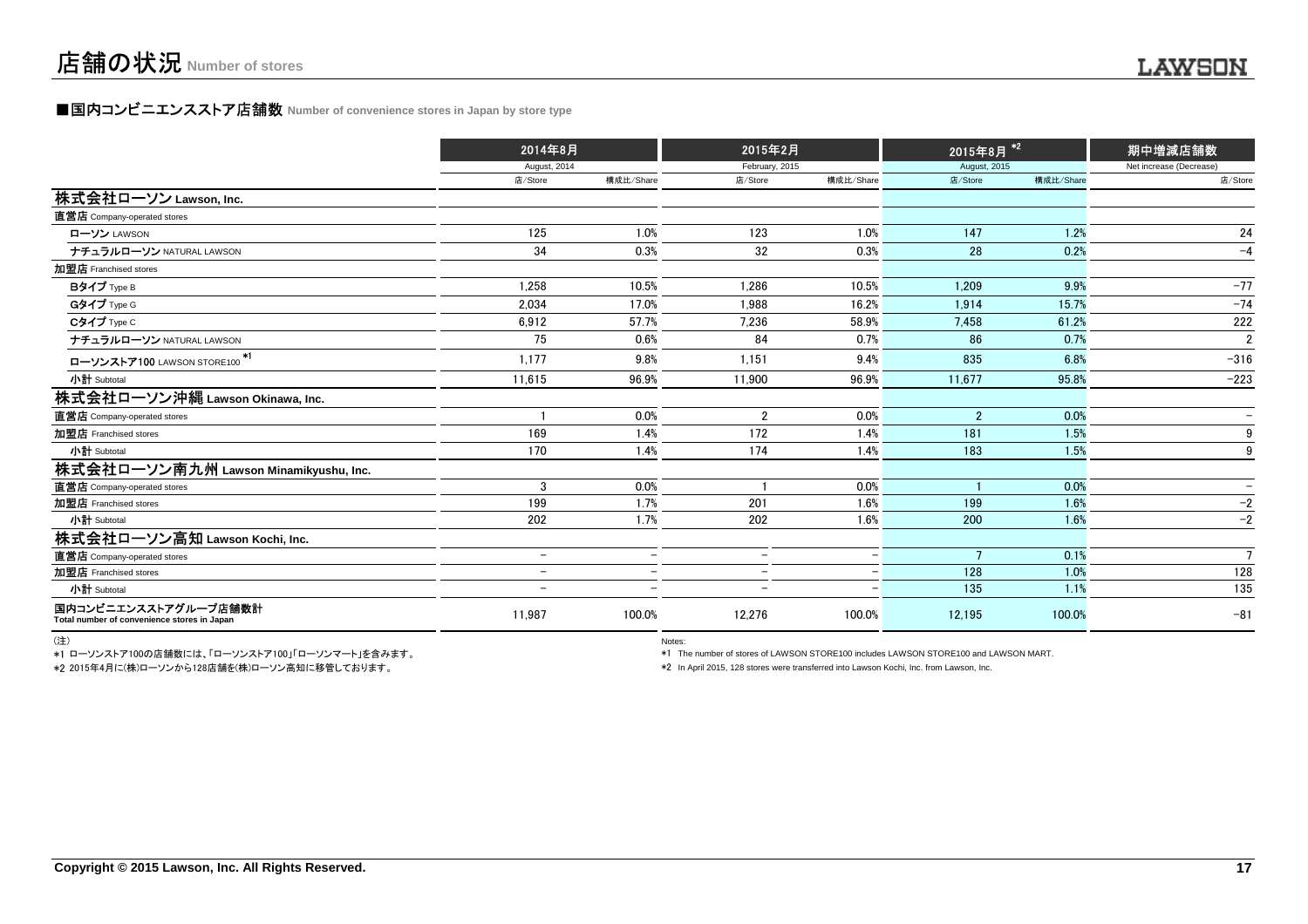### **■都道府県別店舗分布状況** Number of convenience stores by region and prefecture

|                |              |         | 2015年2月                  |         |                 | 2015年8月                  |                  |                          | 期中増減店舗数                  |                          |
|----------------|--------------|---------|--------------------------|---------|-----------------|--------------------------|------------------|--------------------------|--------------------------|--------------------------|
|                |              |         | February, 2015           |         |                 | August, 2015             |                  |                          | Net increase (Decrease)  |                          |
|                |              | ローソン*1  | ローソンストア100 <sup>*2</sup> | 計       | ローソン*1          | ローソンストア100               | 計                | ローソン*1                   | ローソンストア100               | 計                        |
|                |              | LAWSON  | LAWSON STORE100          | Total   | LAWSON          | LAWSON STORE100          | Total            | LAWSON                   | LAWSON STORE100          | Total                    |
|                |              | 店/Store | 店/Store                  | 店/Store | 店/Store         | 店/Store                  | 店/Store          | 店/Store                  | 店/Store                  | 店/Store                  |
| 北海道 Hokkaido   | 北海道 Hokkaido | 619     | $\overline{\phantom{0}}$ | 619     | 626             | $\overline{\phantom{0}}$ | 626              |                          | $\equiv$                 |                          |
| 東北 Tohoku      | 青森 Aomori    | 208     | $\overline{\phantom{0}}$ | 208     | 213             | $\overline{\phantom{m}}$ | 213              | 5                        | $\qquad \qquad -$        | 5                        |
|                | 秋田 Akita     | 184     | $\overline{\phantom{m}}$ | 184     | 184             | $\qquad \qquad =$        | 184              | $-$                      | $\overline{\phantom{m}}$ | $\overline{\phantom{a}}$ |
|                | 岩手 Iwate     | 161     | $\overline{\phantom{0}}$ | 161     | 162             | $\overline{\phantom{m}}$ | 162              |                          | $\overline{\phantom{m}}$ | $\mathbf{1}$             |
|                | 宮城 Miyagi    | 197     | 30                       | 227     | 200             | 12 <sub>2</sub>          | 212              | 3                        | $-18$                    | $-15$                    |
|                | 山形 Yamagata  | 78      | $\overline{\phantom{m}}$ | 78      | 80              | $\overline{\phantom{a}}$ | 80               | $\overline{2}$           | $\overline{\phantom{m}}$ | $\overline{2}$           |
|                | 福島 Fukushima | 103     | $\overline{\phantom{m}}$ | 103     | 104             | $\overline{\phantom{m}}$ | 104              |                          | $\overline{\phantom{m}}$ | $\mathbf{1}$             |
|                | 小計 Subtotal  | 931     | 30                       | 961     | 943             | 12                       | 955              | 12                       | $-18$                    | $-6$                     |
| 関東 Kanto       | 栃木 Tochigi   | 141     | $\overline{\phantom{a}}$ | 141     | 140             | $\equiv$                 | 140              | $-1$                     | $\overline{\phantom{a}}$ | $-1$                     |
|                | 群馬 Gunma     | 93      | $\overline{\phantom{m}}$ | 93      | 99              | $\overline{\phantom{a}}$ | 99               | 6                        | $\overline{\phantom{m}}$ | 6                        |
|                | 埼玉 Saitama   | 455     | 59                       | 514     | 468             | 44                       | 512              | 13                       | $-15$                    | $-2$                     |
|                | 千葉 Chiba     | 403     | 60                       | 463     | 411             | 48                       | 459              | 8                        | $-12$                    | $-4$                     |
|                | 茨城 Ibaraki   | 143     | 7                        | 150     | $\frac{145}{ }$ | $\overline{4}$           | 149              | $\overline{2}$           | $-3$                     | $-1$                     |
|                | 東京 Tokyo     | 1.197   | 400                      | 1,597   | 1,212           | 295                      | 1,507            | 15                       | $-105$                   | $-90$                    |
|                | 神奈川 Kanagawa | 679     | 183                      | 862     | 681             | 141                      | 822              | $\overline{2}$           | $-42$                    | $-40$                    |
|                | 小計 Subtotal  | 3,111   | 709                      | 3,820   | 3,156           | 532                      | 3,688            | 45                       | $-177$                   | $-132$                   |
| 甲信越 Koshinetsu | 新潟 Niigata   | 130     | $\overline{\phantom{0}}$ | 130     | 135             | $\equiv$                 | 135              | $5\phantom{.0}$          | $\overline{\phantom{a}}$ | 5                        |
|                | 山梨 Yamanashi | 111     | $\overline{\phantom{0}}$ | 111     | 111             | $\overline{\phantom{m}}$ | $\overline{111}$ | $\sim$                   | $\overline{\phantom{m}}$ | $\equiv$                 |
|                | 長野 Nagano    | 150     | $\overline{\phantom{m}}$ | 150     | 167             | $\overline{\phantom{a}}$ | 167              | 17                       | $\overline{\phantom{m}}$ | 17                       |
|                | 小計 Subtotal  | 391     | $\overline{\phantom{m}}$ | 391     | 413             | $\overline{\phantom{m}}$ | 413              | 22                       | $\overline{\phantom{m}}$ | 22                       |
| 北陸 Hokuriku    | 石川 Ishikawa  | 102     | $\overline{\phantom{a}}$ | 102     | 102             | $\overline{\phantom{m}}$ | 102              | $\qquad \qquad -$        | $\qquad \qquad -$        | $\overline{\phantom{a}}$ |
|                | 富山 Toyama    | 188     | $\overline{\phantom{m}}$ | 188     | 190             | $\overline{\phantom{m}}$ | 190              | $\overline{2}$           | $\overline{\phantom{m}}$ | $\overline{2}$           |
|                | 福井 Fukui     | 106     | $-$                      | 106     | 106             | $\overline{\phantom{m}}$ | 106              | $\overline{\phantom{a}}$ | $\overline{\phantom{a}}$ | $\equiv$                 |
|                | 小計 Subtotal  | 396     | $\overline{\phantom{m}}$ | 396     | 398             | $\overline{\phantom{m}}$ | 398              | $\overline{2}$           | $\overline{\phantom{a}}$ | $\overline{2}$           |
| 東海 Tokai       | 静岡 Shizuoka  | 215     | 10                       | 225     | 230             |                          | 231              | $\overline{15}$          | $-9$                     | 6                        |
|                | 愛知 Aichi     | 454     | 129                      | 583     | 465             | 97                       | 562              | 11                       | $-32$                    | $-21$                    |
|                | 岐阜 Gifu      | 140     | 11                       | 151     | 147             | $7^{\circ}$              | 154              | $\overline{7}$           | $-4$                     | 3                        |
|                | 三重 Mie       | 111     | $\qquad \qquad -$        | 111     | 111             | $\equiv$                 | 111              | $\overline{a}$           | $\equiv$                 | $-$                      |
|                | 小計 Subtotal  | 920     | 150                      | 1,070   | 953             | 105                      | 1,058            | 33                       | $-45$                    | $-12$                    |
| $(3+1)$        |              |         |                          |         |                 |                          |                  |                          |                          |                          |

(注)

Notes: Notes: Notes: Notes: Notes: Notes: Notes: Notes: Notes: Notes: Notes: Notes: Notes: Notes: Notes: Notes: Notes: Notes: Notes: Notes: Notes: Notes: Notes: Notes: Notes: Notes: Notes: Notes: Notes: Notes: Notes: Notes \*1 ローソンの店舗数には、「ローソン」「ナチュラルローソン」を含みます。

\*2 ローソンストア100の店舗数には、「ローソンストア100」「ローソンマート」を含みます。

\*1 The number of stores of LAWSON includes LAWSON and NATURAL LAWSON.

\*2 The number of stores of LAWSON STORE100 includes LAWSON STORE100 and LAWSON MART.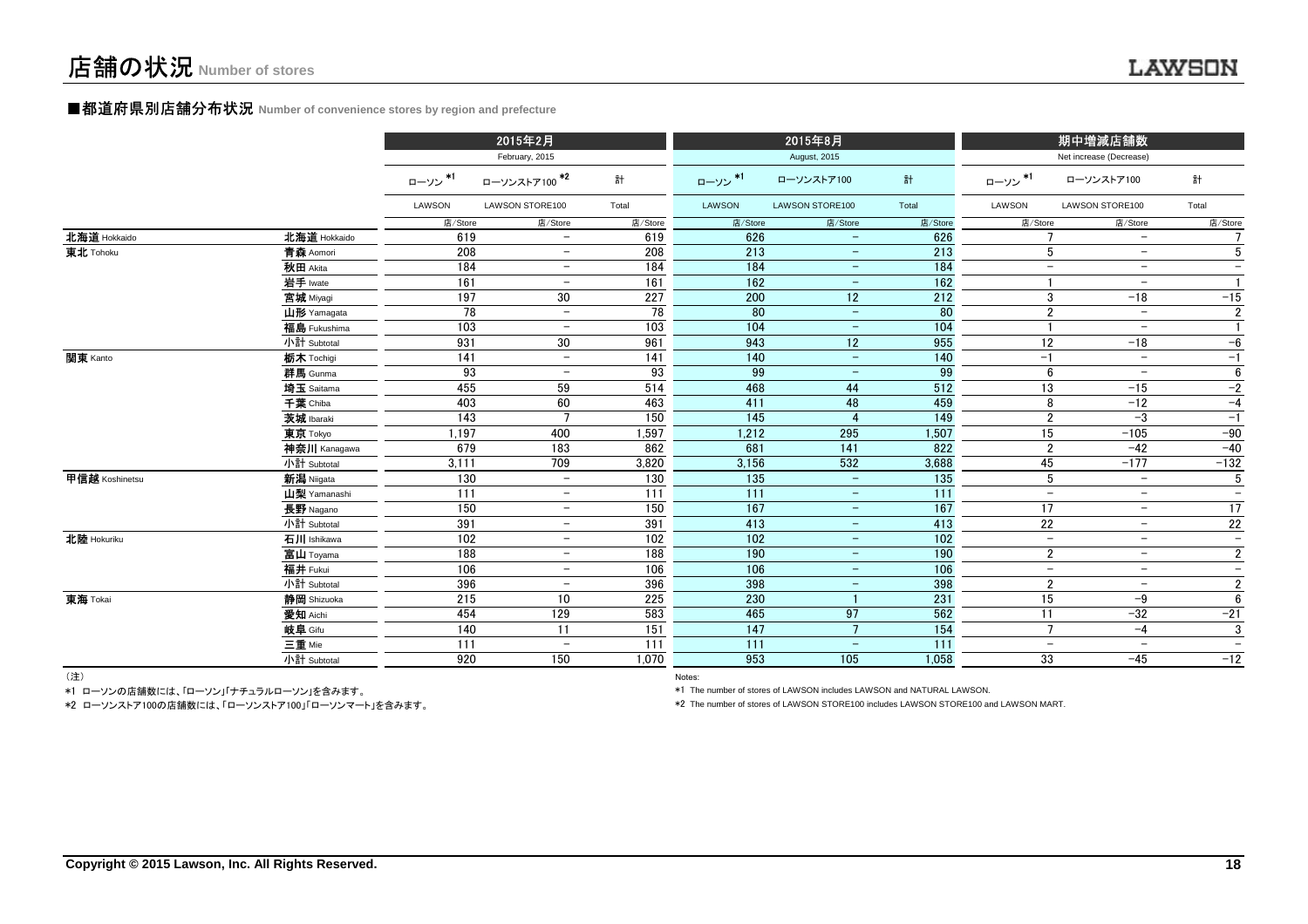### ■都道府県別店舗分布状況 **Number of convenience stores by region and prefecture**

|                                                                     |                     |         | 2015年2月<br>February, 2015 |         |         | 2015年8月<br>August, 2015  |                  |                          | 期中増減店舗数<br>Net increase (Decrease) |                          |
|---------------------------------------------------------------------|---------------------|---------|---------------------------|---------|---------|--------------------------|------------------|--------------------------|------------------------------------|--------------------------|
|                                                                     |                     | ローソン *1 | ローソンストア100 *2             | 計       | ローソン*1  | ローソンストア100               | 計                | ローソン*1                   | ローソンストア100                         | 計                        |
|                                                                     |                     | LAWSON  | LAWSON STORE100           | Total   | LAWSON  | LAWSON STORE100          | Total            | LAWSON                   | LAWSON STORE100                    | Total                    |
|                                                                     |                     | 店/Store | 店/Store                   | 店/Store | 店/Store | 店/Store                  | 店/Store          | 店/Store                  | 店/Store                            | 店/Store                  |
| 近畿 Kinki                                                            | 京都 Kyoto            | 282     | 42                        | 324     | 285     | 30                       | 315              | 3                        | $-12$                              | $-9$                     |
|                                                                     | 滋賀 Shiga            | 153     | $\overline{2}$            | 155     | 155     | $\overline{\phantom{m}}$ | 155              | $\overline{2}$           | $-2$                               | $\qquad \qquad -$        |
|                                                                     | 奈良 Nara             | 129     | $\overline{2}$            | 131     | 129     | $\equiv$                 | 129              | $\overline{\phantom{a}}$ | $-2$                               | $-2$                     |
|                                                                     | 和歌山 Wakayama        | 124     | $\overline{\phantom{a}}$  | 124     | 131     | $\qquad \qquad -$        | 131              | $\overline{7}$           | $\overline{\phantom{a}}$           | $\overline{7}$           |
|                                                                     | 大阪 Osaka            | 890     | 146                       | 1,036   | 884     | 119                      | 1,003            | $-6$                     | $-27$                              | $-33$                    |
|                                                                     | 兵庫 Hyogo            | 594     | 40                        | 634     | 596     | 35                       | 631              | $\overline{2}$           | $-5$                               | $-3$                     |
|                                                                     | 小計 Subtotal         | 2.172   | 232                       | 2,404   | 2,180   | 184                      | 2,364            | 8                        | $-48$                              | $-40$                    |
| 中国 Chugoku                                                          | 岡山 Okayama          | 145     | $\equiv$                  | 145     | 149     | $\sim$                   | 149              | 4                        | $\equiv$                           | $\overline{4}$           |
|                                                                     | 広島 Hiroshima        | 177     | $ \,$                     | 177     | 184     | $\equiv$                 | 184              | $\overline{7}$           | $\sim$                             | $\overline{7}$           |
|                                                                     | <b>山口</b> Yamaguchi | 123     | $-$                       | 123     | 124     | $\qquad \qquad -$        | 124              | $\mathbf{1}$             | $\overline{\phantom{m}}$           | $\mathbf{1}$             |
|                                                                     | 鳥取 Tottori          | 111     | $\equiv$                  | 111     | 114     | $\overline{\phantom{a}}$ | 114              | 3                        | $\overline{\phantom{a}}$           | 3                        |
|                                                                     | <b>島根</b> Shimane   | 117     | $\equiv$                  | 117     | 120     | $\equiv$                 | 120              | 3                        | $\overline{\phantom{m}}$           | 3                        |
|                                                                     | 小計 Subtotal         | 673     | $\equiv$                  | 673     | 691     | $\equiv$                 | 691              | 18                       | $\overline{\phantom{m}}$           | 18                       |
| 四国 Shikoku                                                          | 香川 Kagawa           | 122     | $-$                       | 122     | 125     | $-$                      | 125              | 3                        | $\qquad \qquad -$                  | 3                        |
|                                                                     | 愛媛 Ehime            | 189     | $\overline{\phantom{0}}$  | 189     | 208     | $\overline{\phantom{a}}$ | 208              | 19                       | $\overline{\phantom{m}}$           | 19                       |
|                                                                     | <b>徳島</b> Tokushima | 130     | $-$                       | 130     | 133     | $\overline{\phantom{a}}$ | 133              | 3                        | $\overline{\phantom{a}}$           | $\mathbf 3$              |
|                                                                     | 高知 Kochi            | 107     | $-$                       | 107     | 135     | $\qquad \qquad -$        | 135              | 28                       | $\qquad \qquad -$                  | 28                       |
|                                                                     | 小計 Subtotal         | 548     | $\equiv$                  | 548     | 601     | $\overline{\phantom{m}}$ | 601              | 53                       | $\overline{\phantom{m}}$           | 53                       |
| 九州 Kyushu                                                           | 福岡 Fukuoka          | 412     | 30                        | 442     | 435     | $\overline{2}$           | 437              | 23                       | $-28$                              | $-5$                     |
|                                                                     | 佐賀 Saga             | 67      | $-$                       | 67      | 66      | $-$                      | 66               | $-1$                     | $\overline{\phantom{a}}$           | $-1$                     |
|                                                                     | 長崎 Nagasaki         | 105     | $\overline{\phantom{a}}$  | 105     | 105     | $\overline{\phantom{a}}$ | 105              | $\qquad \qquad -$        | $\overline{\phantom{a}}$           | $\qquad \qquad -$        |
|                                                                     | 大分 Oita             | 166     | $-$                       | 166     | 166     | $\overline{\phantom{a}}$ | 166              | $\qquad \qquad -$        | $\overline{\phantom{a}}$           | $\overline{\phantom{m}}$ |
|                                                                     | 熊本 Kumamoto         | 135     | $-$                       | 135     | 138     | $\qquad \qquad -$        | 138              | 3                        | $\overline{\phantom{m}}$           | 3                        |
|                                                                     | 宮崎 Miyazaki         | 103     | $\overline{\phantom{0}}$  | 103     | 106     | $\qquad \qquad -$        | 106              | 3                        | $\overline{\phantom{m}}$           | 3                        |
|                                                                     | 鹿児島 Kagoshima       | 202     | $-$                       | 202     | 200     | $\overline{\phantom{a}}$ | 200              | $-2$                     | $\overline{\phantom{a}}$           | $-2$                     |
|                                                                     | 小計 Subtotal         | 1,190   | 30                        | 1,220   | 1,216   | $\overline{2}$           | 1,218            | 26                       | $-28$                              | $-2$                     |
| 沖縄 Okinawa                                                          | 沖縄 Okinawa          | 174     | $-$                       | 174     | 183     | $\equiv$                 | $\overline{183}$ | 9                        | $\overline{\phantom{m}}$           | $\overline{9}$           |
| 国内コンビニエンスストアグループ店舗数計<br>Total number of convenience stores in Japan |                     | 11,125  | 1,151                     | 12,276  | 11.360  | 835                      | 12,195           | 235                      | $-316$                             | $-81$                    |

(注)

Notes: and the contract of the contract of the contract of the contract of the contract of the contract of the contract of the contract of the contract of the contract of the contract of the contract of the contract of the \*1 ローソンの店舗数には、「ローソン」「ナチュラルローソン」を含みます。

\*2 ローソンストア100の店舗数には、「ローソンストア100」「ローソンマート」を含みます。

\*1 The number of stores of LAWSON includes LAWSON and NATURAL LAWSON.

\*2 The number of stores of LAWSON STORE100 includes LAWSON STORE100 and LAWSON MART.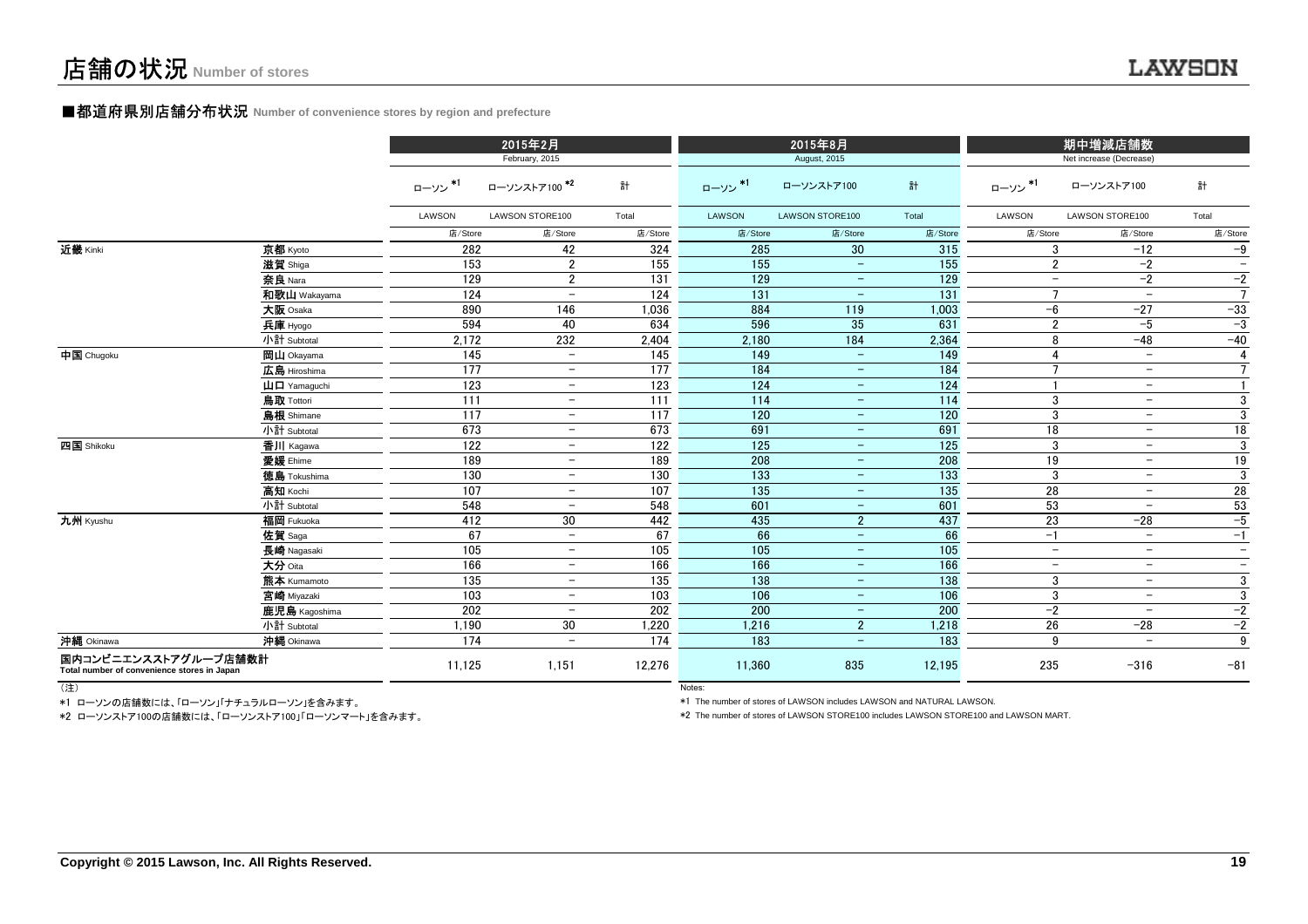## **■海外コンビニエンスストア店舗数 Number of convenience stores abroad**

|                                                       | 2014年8月      | 2015年2月        | 2015年8月      | 期中増減店舗数                 |  |
|-------------------------------------------------------|--------------|----------------|--------------|-------------------------|--|
|                                                       | August, 2014 | February, 2015 | August, 2015 | Net increase (Decrease) |  |
|                                                       | 店/Store      | 店/Store        | 店/Store      | 店/Store                 |  |
| 中国 上海市及びその周辺地域<br>China Shanghai and surrounding area | 310          | 354            | 410          | 56                      |  |
| 中国 重慶市<br>China Chongqing                             | 88           | 104            | 108          |                         |  |
| 中国 大連市<br>China Dalian                                | 24           | 30             | 39           | 9                       |  |
| 中国 北京市<br>China Beijing                               | 9            | 19             | 23           |                         |  |
| タイ<br>Thailand                                        | 32           | 32             | 39           |                         |  |
| インドネシア<br>Indonesia                                   | 58           | 48             | 37           | $-11$                   |  |
| フィリピン<br>Philippines                                  |              |                |              | 9                       |  |
| 米国 ハワイ州<br>United States of America Hawaii            | 4            | 3              |              |                         |  |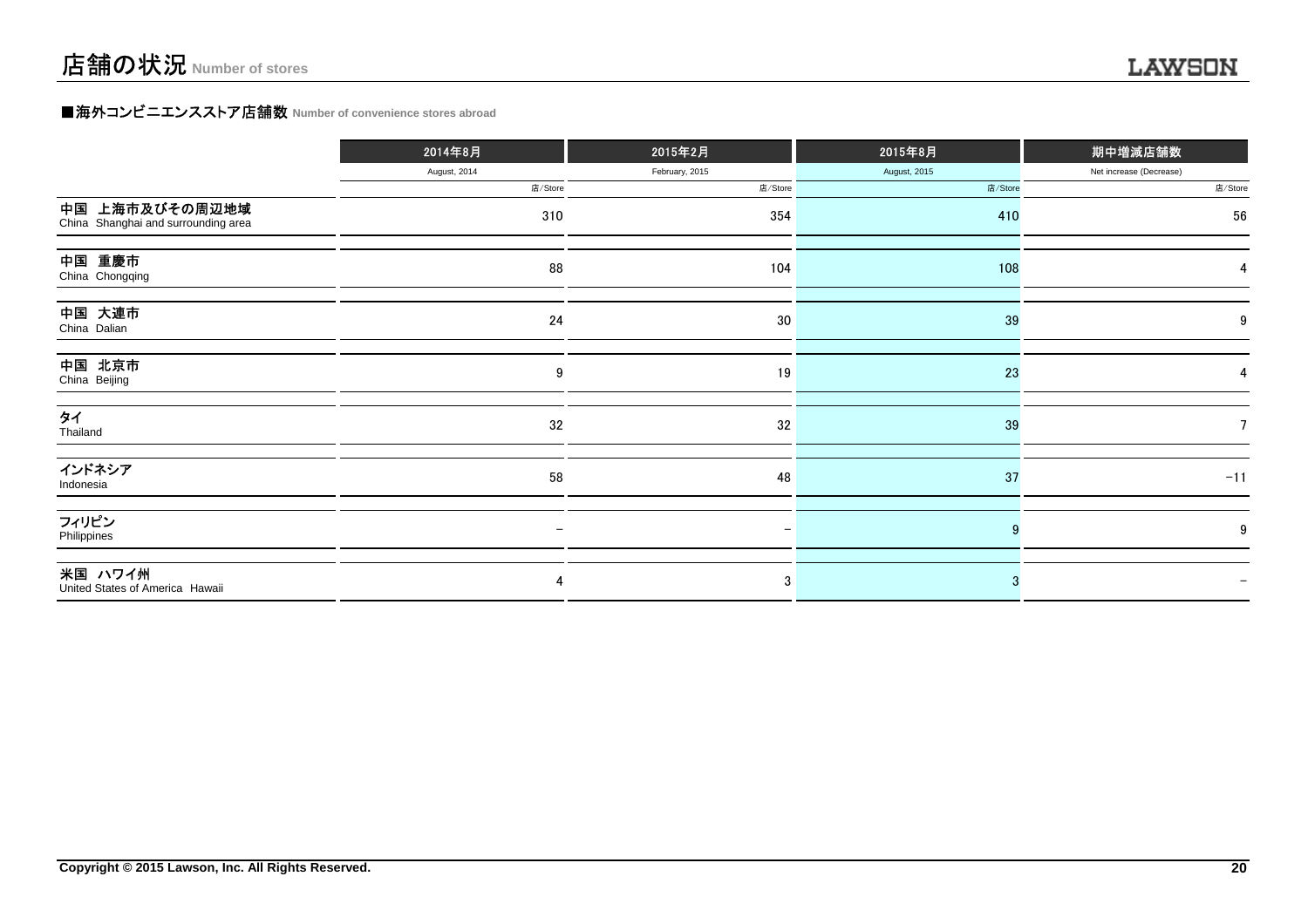## **■その他セグメントの運営する店舗数 Number of stores of other segments**

|                                                       | 2014年8月         | 2015年2月        | 2015年8月      | 期中増減店舗数                 |  |
|-------------------------------------------------------|-----------------|----------------|--------------|-------------------------|--|
|                                                       | August, 2014    | February, 2015 | August, 2015 | Net increase (Decrease) |  |
|                                                       | 店/Store         | 店/Store        | 店/Store      | 店/Store                 |  |
| 株式会社成城石井*1<br>SEIJO ISHII CO., LTD.                   |                 | 107            | 110          | 3                       |  |
| 株式会社ローソンHMVエンタテイメント<br>Lawson HMV Entertainment, Inc. | 52              | 53             | 53           |                         |  |
| ユナイテッド・シネマ株式会社*2<br>United Cinemas Co., Ltd.          | $\qquad \qquad$ | 36             | -37          |                         |  |

(注)

\*1 (株)成城石井については、直営の成城石井店舗のみを記載しております。

\*2 ユナイテッド・シネマ(株)については、劇場数を記載しております。

Notes:

\*1 For SEIJO ISHII CO., LTD., it states number of its company-operated stores only.

\*2 For United Cinemas Co., Ltd., it states number of theaters.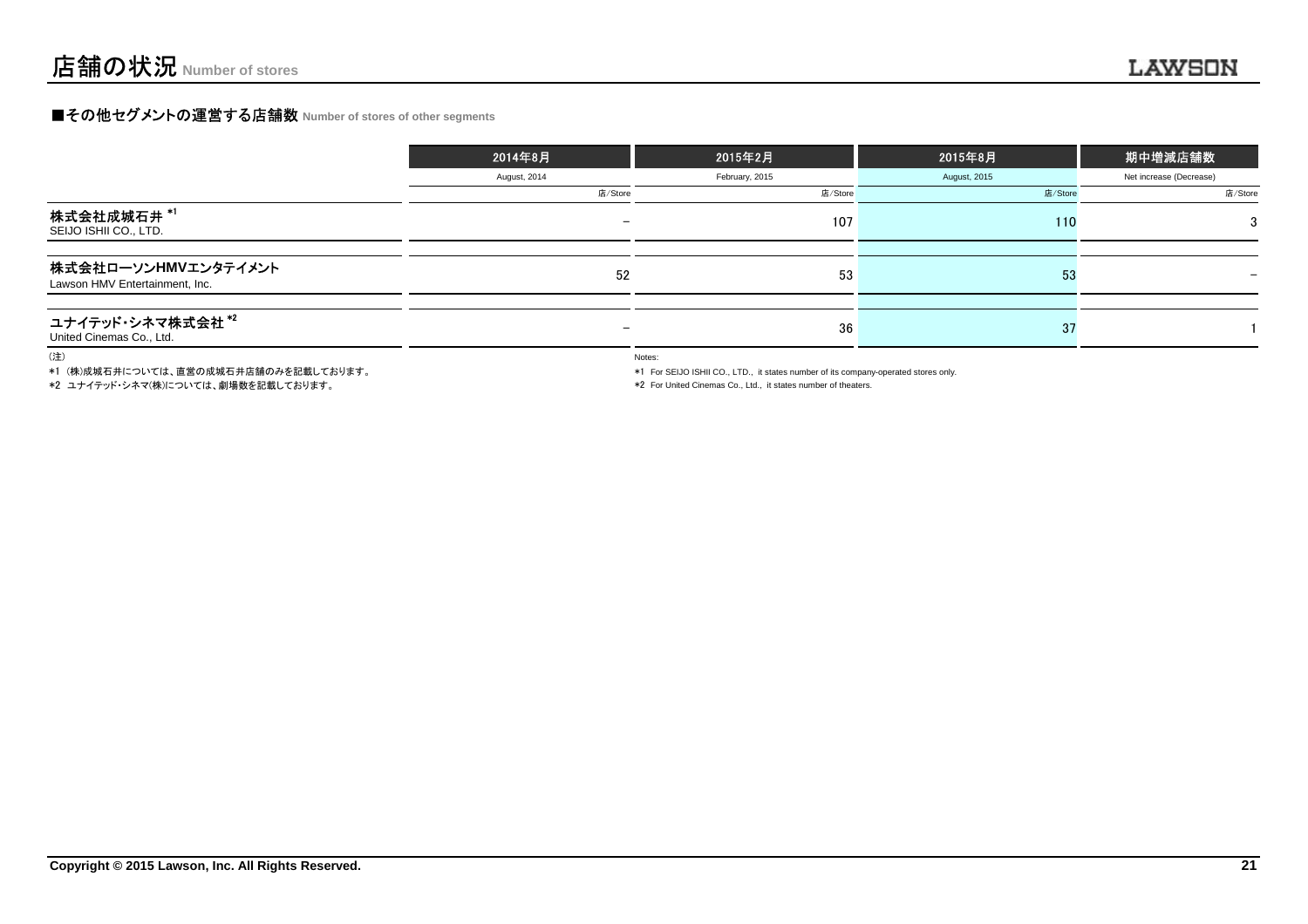## ■既存店売上高前年比及び既存店総荒利益高前年比 **Net sales and gross profit of existing stores**

|                                        |              | 2014年度/FY2014 | 2015年度/FY2015 |                           |  |  |
|----------------------------------------|--------------|---------------|---------------|---------------------------|--|--|
|                                        | 第2四半期累計期間/1H | 通期/Full year  | 第2四半期累計期間/1H  | 通期計画/Full year (Forecast) |  |  |
|                                        | 前年比/YoY      | 前年比/YoY       | 前年比/YoY       | 前年比/YoY                   |  |  |
| 売上高 Net sales                          | 99.0%        | 99.0%         | 101.2%        | 100.9%                    |  |  |
| <b>総荒利益高</b> Gross profit              | 100.3%       | 100.0%        | 101.0%        | 100.8%                    |  |  |
| 亮上高(LS100含む) Net sales (include LS100) | 98.5%        | 98.6%         | 101.1%        |                           |  |  |

## ■平均日販 **Average daily sales per store**

|               | 2014年度/FY2014       | 2015年度/FY2015       |                     |
|---------------|---------------------|---------------------|---------------------|
|               | 第2四半期累計期間/1H        | 通期/Full year        | 第2四半期累計期間/1H        |
|               | 千円/Thousands of yen | 千円/Thousands of yen | 千円/Thousands of yer |
| 全店 All stores | 544                 | 533                 | 551                 |
| 新店 New stores | 491                 | 484                 | 498                 |
|               |                     |                     |                     |

## ■既存店客数及び客単価 Average number of customers and average spending per customer at exsisting stores<br>│

|                           |                 | 2014年度/FY2014 |                 |         |                 |         |  |
|---------------------------|-----------------|---------------|-----------------|---------|-----------------|---------|--|
|                           | 第2四半期累計期間/1H    |               | 通期/Full vear    |         | 第2四半期累計期間/1H    |         |  |
|                           | 人·円/Person, Yen | 前年比/YoY       | 人·円/Person, Yen | 前年比/YoY | 人·円/Person, Yen | 前年比/YoY |  |
| 客数 Number of customers    | 844             | 97.2%         | 823             | 98.0%   | 843             | 100.7%  |  |
| 客単価 Spending per customer | 603             | 101.8%        | 602             | 101.0%  | 606             | 100.5%  |  |
|                           |                 |               |                 |         |                 |         |  |

## **■全店商品別販売構成の推移及び総荒利益率の状況 Sales** and gross profit margin by merchandise category at store level (All stores)<br>→

|                            |                        | 2014年度/FY2014 |                              |                        |              |                              |                        |              | 2015年度/FY2015                |                                     |  |  |
|----------------------------|------------------------|---------------|------------------------------|------------------------|--------------|------------------------------|------------------------|--------------|------------------------------|-------------------------------------|--|--|
|                            |                        | 第2四半期累計期間/1H  |                              |                        | 通期/Full year |                              |                        | 第2四半期累計期間/1H |                              | 通期計画/Full year (Forecast)           |  |  |
|                            | 十億円<br>Billions of yen | 構成比<br>Share  | 総荒利益率<br>Gross Profit Margin | 十億円<br>Billions of yen | 構成比<br>Share | 総荒利益率<br>Gross Profit Margin | 十億円<br>Billions of yen | 構成比<br>Share | 総荒利益率<br>Gross Profit Margin | 総荒利益率<br><b>Gross Profit Margin</b> |  |  |
| ファストフード Fast foods         | 206.6                  | 23.0%         | 38.6%                        | 412.2                  | 23.5%        | 38.9%                        | 226.6                  | 24.6%        | 38.0%                        |                                     |  |  |
| 日配食品 Daily delivered foods | 119.4                  | 13.3%         | 34.5%                        | 227.4                  | 12.9%        | 34.1%                        | 121.0                  | 13.2%        | 34.4%                        |                                     |  |  |
| 加工食品 Processed foods       | 482.8                  | 53.8%         | 24.1%                        | 941.5                  | 53.6%        | 24.1%                        | 485.5                  | 52.8%        | 24.0%                        |                                     |  |  |
| うち、タバコ Cigarettes          | 237.3                  | 26.5%         | 10.8%                        | 462.8                  | 26.3%        | 10.8%                        | 233.3                  | 25.4%        | 10.8%                        |                                     |  |  |
| 非食品 Non-food products      | 87.9                   | 9.8%          | 49.3%                        | 175.9                  | 10.0%        | 48.9%                        | 86.6                   | 9.4%         | 50.0%                        |                                     |  |  |
| 合計 Total                   | 896.9                  | 100.0%        | 31.3%                        | 1.757.2                | 100.0%       | 31.3%                        | 919.8                  | 100.0%       | 31.3%                        | 31.3%                               |  |  |

#### 分類 Category

| ファストフード Fast foods           | 米飯・麺・調理パン(サンドイッチ等)・デリカ・ファストフード等 Rice, noodles, bread, delicatessen items, over-the-counter fast foods, etc.    |
|------------------------------|----------------------------------------------------------------------------------------------------------------|
| 日配食品 Daily delivered foods   | ベーカリー・デザート・アイスクリーム・生鮮食品等 Bakery items, desserts, ice cream, perishable food (vegetable, fruits and meat), etc. |
| 加工食品 Processed foods         | 飲料・酒類・タバコ・加工食品・菓子等 Soft drinks, alcoholic drinks, cigarettes, processed foods, confectioneries, etc.           |
| <b>非食品</b> Non-food products | 日用品・本・雑誌・ギフトカード等 Daily necessities, books, magazines, gift cards, etc.                                         |
| $\cdots$                     |                                                                                                                |

<sup>(</sup>注)

\*1 売上高(LS100含む)を除く上記の数値は、(株)ローソンが運営する「ローソン」「ナチュラルローソン」の合計です。

\*2 売上高(LS100含む)には、「ローソンストア100」「ローソンマート」を含みます。

\*3 非食品の総荒利益率は、手数料収入を含め算出しております。

) and the contract of the contract of the contract of the contract of the contract of the contract of the contract of the contract of the contract of the contract of the contract of the contract of the contract of the cont

\*1 These figures except for Net sales (include LS100) are sums of total LAWSON and NATURAL LAWSON operated by Lawson, Inc.

\*2 Net sales (include LS100) includes LAWSON STORE100 and LAWSON MART.

\*3 Gross profit of non-food products includes service commissions.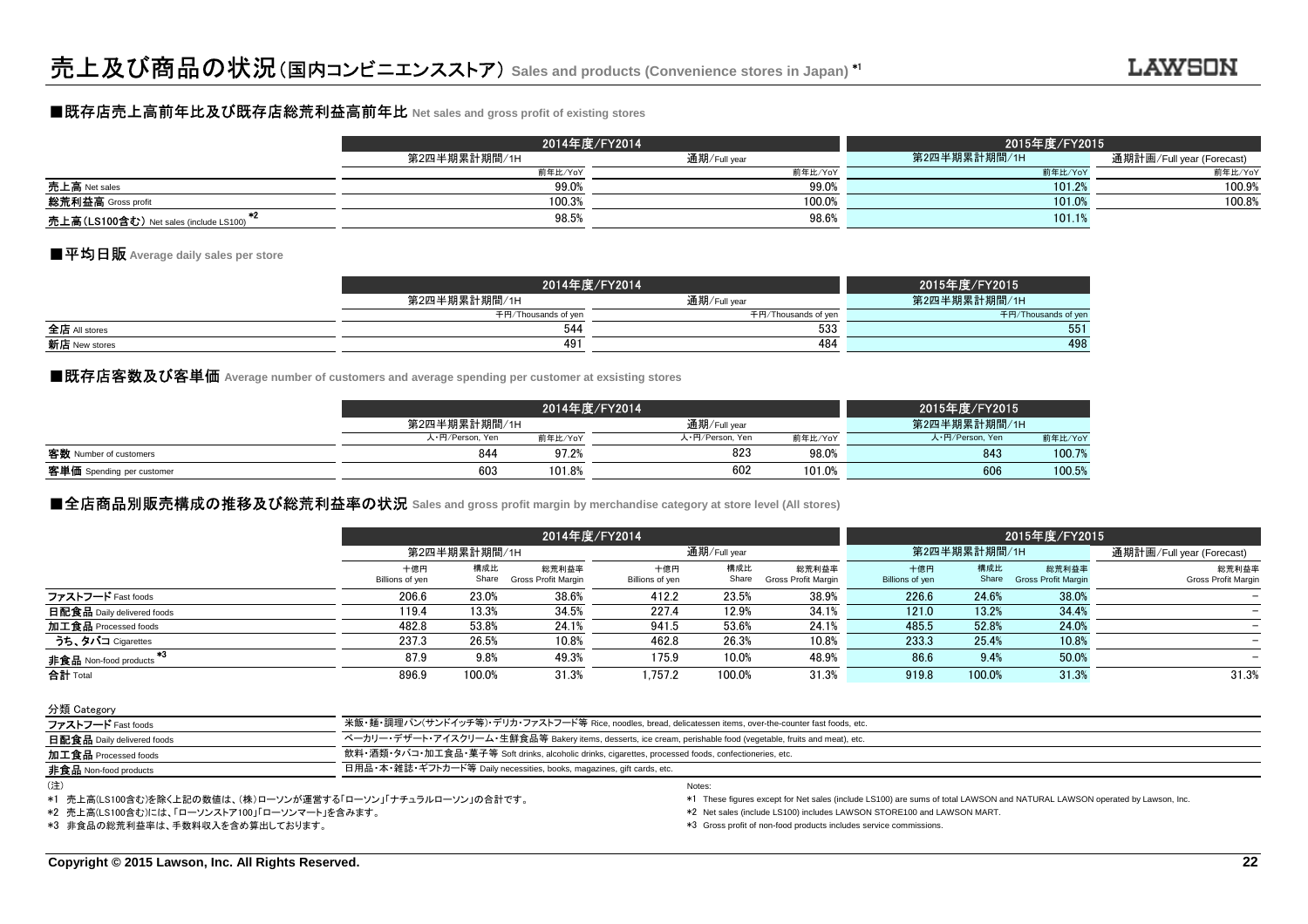### ■酒・タバコ取扱店及び24時間営業店舗数、駐車場設置店舗数 **Liquor-licensed, cigarette-licensed, 24-hour operating and parking-lot equipped stores**

|                                                 | 2014年度/FY2014 |                     |         |                     | 2015年度/FY2015 |                     |
|-------------------------------------------------|---------------|---------------------|---------|---------------------|---------------|---------------------|
|                                                 |               | 第2四半期累計期間/1H        |         | 通期/Full year        |               | 第2四半期累計期間/1H        |
|                                                 | 店/Store       | 総店舗数に占める割合<br>Share | 店/Store | 総店舗数に占める割合<br>Share | 店/Store       | 総店舗数に占める割合<br>Share |
| 酒取扱店 Liquor-licensed stores                     | 11.327        | 97.5%               | 11.596  | 97.4%               | 11.348        | 97.2%               |
| タバコ取扱店 Cigarette-licensed stores                | 10.568        | 91.0%               | 10.869  | 91.3%               | 10.785        | 92.4%               |
| 24時間営業店 24-hour operating stores                | 11.221        | 96.6%               | 11.477  | 96.4%               | 11.234        | 96.2%               |
| <b>駐車場設置店</b> Stores equipped with parking lots | 7,886         | 67.9%               | 8.105   | 68.1%               | 8.150         | 69.8%               |

### ■平均在庫(全店 期末1店舗当たり平均在庫売価) Inventory turnover in days (Based on all stores, inventory per store)

|                                 | 2014年度/FY2014                  |         |                                | 2015年度/FY2015 |                                |         |
|---------------------------------|--------------------------------|---------|--------------------------------|---------------|--------------------------------|---------|
|                                 | 第2四半期累計期間/1H                   |         | 通期/Full year                   |               | 第2四半期累計期間/1H                   |         |
|                                 | 千円・日<br>Thousands of yen, days | 前年比/YoY | 千円・日<br>Thousands of yen, days | 前年比/YoY       | 千円・日<br>Thousands of yen, days | 前年比/YoY |
| 在庫 Inventory                    | 6,602                          | 99.4%   | 6,819                          | 97.4%         | 6,695                          | 101.4%  |
| 在庫日数 Inventory turnover in days | 14.5                           | 107.2%  | 1 J.                           | 107.3%        | 14.6                           | 100.9%  |

### ■売場面積(全店) **Area of floor (All stores)**

|                      | 2014年度/FY2014                |         |                              |         | 2015年度/FY2015                |         |
|----------------------|------------------------------|---------|------------------------------|---------|------------------------------|---------|
|                      | 第2四半期累計期間/1H                 |         | 通期/Full year                 |         | 第2四半期累計期間/1H                 |         |
|                      | m <sup>2</sup> /Square meter | 前年比/YoY | m <sup>2</sup> /Square meter | 前年比/YoY | m <sup>2</sup> /Square meter | 前年比/YoY |
| 全店売場面積 Area of floor | .383.192                     | 120.0%  | 1.405.80                     | 112.3%  | 1.431.242                    | 103.5%  |
|                      |                              |         |                              |         |                              |         |

### ■収納代行業務の状況**(**全店**) Third party bill settlement (All stores)**

|                                |                                     | 2014年度/FY2014 |                                     |         | 2015年度/FY2015                       |         |
|--------------------------------|-------------------------------------|---------------|-------------------------------------|---------|-------------------------------------|---------|
|                                |                                     | 第2四半期累計期間/1H  |                                     |         | 第2四半期累計期間/1H                        |         |
|                                | 百万円、百万件<br>Millions of yen, million | 前年比/YoY       | 百万円、百万件<br>Millions of yen, million | 前年比/YoY | 百万円、百万件<br>Millions of yen, million | 前年比/YoY |
| <b>収納金額</b> Transaction amount | 1.141.561                           | 106.6%        | 2.073.049                           | 104.7%  | 1.147.823                           | 100.5%  |
| 取扱件数 Number of settlement      | 104.9                               | 102.8%        | 198.9                               | 101.4%  | 103.3                               | 98.4%   |
| 手数料収入 Commission revenues      | 5.679                               | 103.8%        | 10.778                              | 101.8%  | 5,577                               | 98.2%   |
| $\sqrt{2}$                     |                                     |               |                                     |         |                                     |         |

(注)

Note: \* 上記の数値は、(株)ローソンが運営する「ローソン」「ナチュラルローソン」「ローソンストア100」「ローソンマート」の合計です。

\* These figures are sums of total LAWSON, NATURAL LAWSON, LAWSON STORE100 and LAWSON MART operated by Lawson, Inc.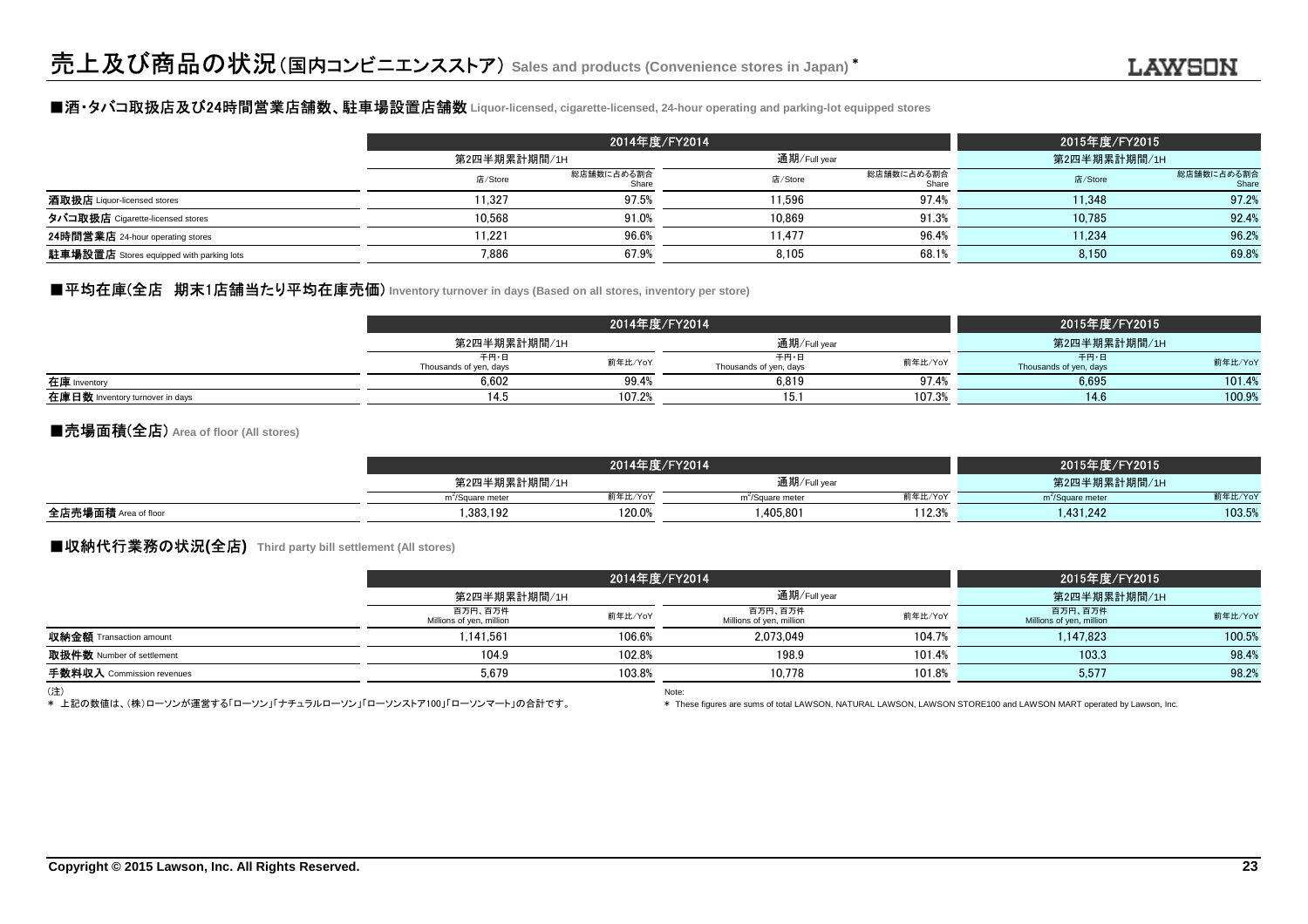## **■国内コンビニエンスストア事業 グループ全店売上高** Total sales of convenience store business in Japan<br>■

|                             | 2014年度/FY2014       |              |                     |                          | 2015年度/FY2015       |         |
|-----------------------------|---------------------|--------------|---------------------|--------------------------|---------------------|---------|
|                             |                     | 第2四半期累計期間/1H |                     |                          | 第2四半期累計期間/1H        |         |
|                             | 百万円/Millions of yen | 前年比/YoY      | 百万円/Millions of yen | 前年比/YoY                  | 百万円/Millions of yen | 前年比/YoY |
| <b>単体</b> Non-consolidated  | 989.449             | 111.2%       | 1.932.798           | 109.9%                   | 992.999             | 100.4%  |
| -81<br>グループ会社 Group Company | 28.427              | 195.9%       | 56.390              | 160.9%                   | 40.189              | 141.4%  |
| チケット等取扱高 Ticket etc.        | 131.140             | <b>_</b>     | 267.958             | $\overline{\phantom{0}}$ | 167.001             | 127.3%  |
| <b>合計</b> Total             | .149.017            | <b>_</b>     | 2.257.148           | $\overline{\phantom{0}}$ | 1.200.190           | 104.5%  |
|                             |                     |              |                     |                          |                     |         |

(注)

\*1 グループ会社は、(株)ローソン沖縄、(株)ローソン南九州、(株)ローソン高知の運営する店舗の売上高を合計しております。

の取扱高を合計しております。\*2 チケット等取扱高は、 当社グループの運営する国内のコンビニエンスストア事業全て(単体及びグループ会社を含む) Notes:

 operated by Lawson group. \*1 For group company, it is a total sales of stores oprerated by Lawson Okinawa, Inc., Lawson Minamikyushu, Inc. and Lawson Kochi, Inc. \*2 For ticket and others gross sale, it is a total gross sales of convenience store business in Japan (non-consolidated and group company)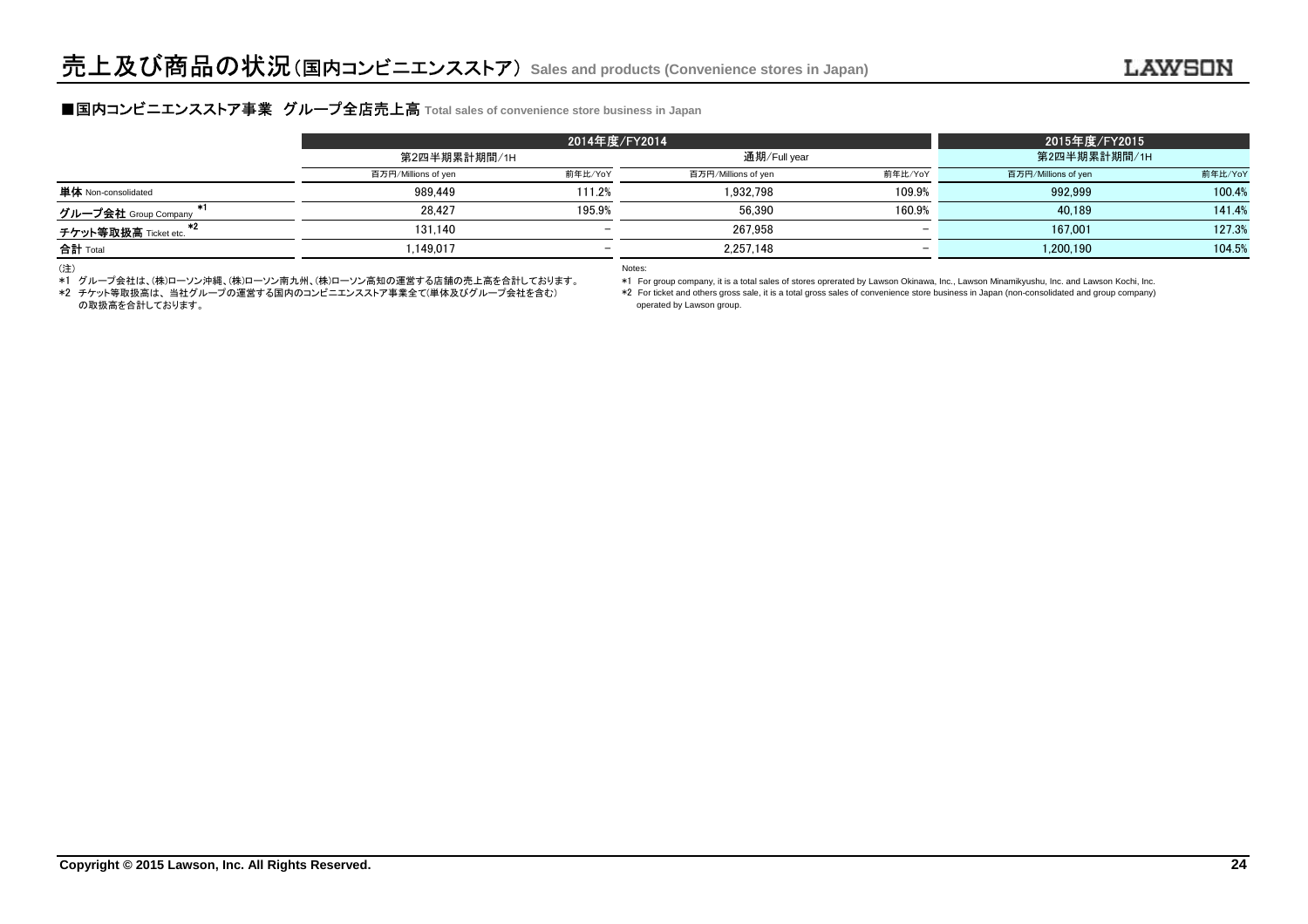### ........

|                                         |              | 2014年度/FY2014               | 2015年度/FY2015 |                             |          |                             |
|-----------------------------------------|--------------|-----------------------------|---------------|-----------------------------|----------|-----------------------------|
|                                         | 第2四半期累計期間/1H |                             |               | 通期/Full year                |          | 第2四半期累計期間/1H                |
|                                         | 人/Person     | 期首差/Net increase (Decrease) | 人/Person      | 期首差/Net increase (Decrease) | 人/Person | 期首差/Net increase (Decrease) |
| <b>単体</b> Non-consolidated              |              |                             |               |                             |          |                             |
| 従業員数 Employees                          | 3,636        | 92                          | 3,679         | 135                         | 3,822    | 143                         |
| パートタイマー Part-time and temporary workers | 1.872        |                             | 1.848         | $-18$                       | 1,809    | $-39$                       |
| 連結子会社 Consolidated subsidiaries         |              |                             |               |                             |          |                             |
| 従業員数 Employees                          | 3.378        | 586                         | 3,927         | 1,135                       | 4,642    | 715                         |
| パートタイマー Part-time and temporary workers | 7,814        | 1,400                       | 8,177         | 1,763                       | 7,269    | $-908$                      |
| 連結計 Consolidated                        |              |                             |               |                             |          |                             |
| 従業員数 Employees                          | 7.014        | 678                         | 7.606         | 1.270                       | 8.464    | 858                         |
| パートタイマー Part-time and temporary workers | 9,686        | 1,406                       | 10,025        | 1,745                       | 9,078    | $-947$                      |